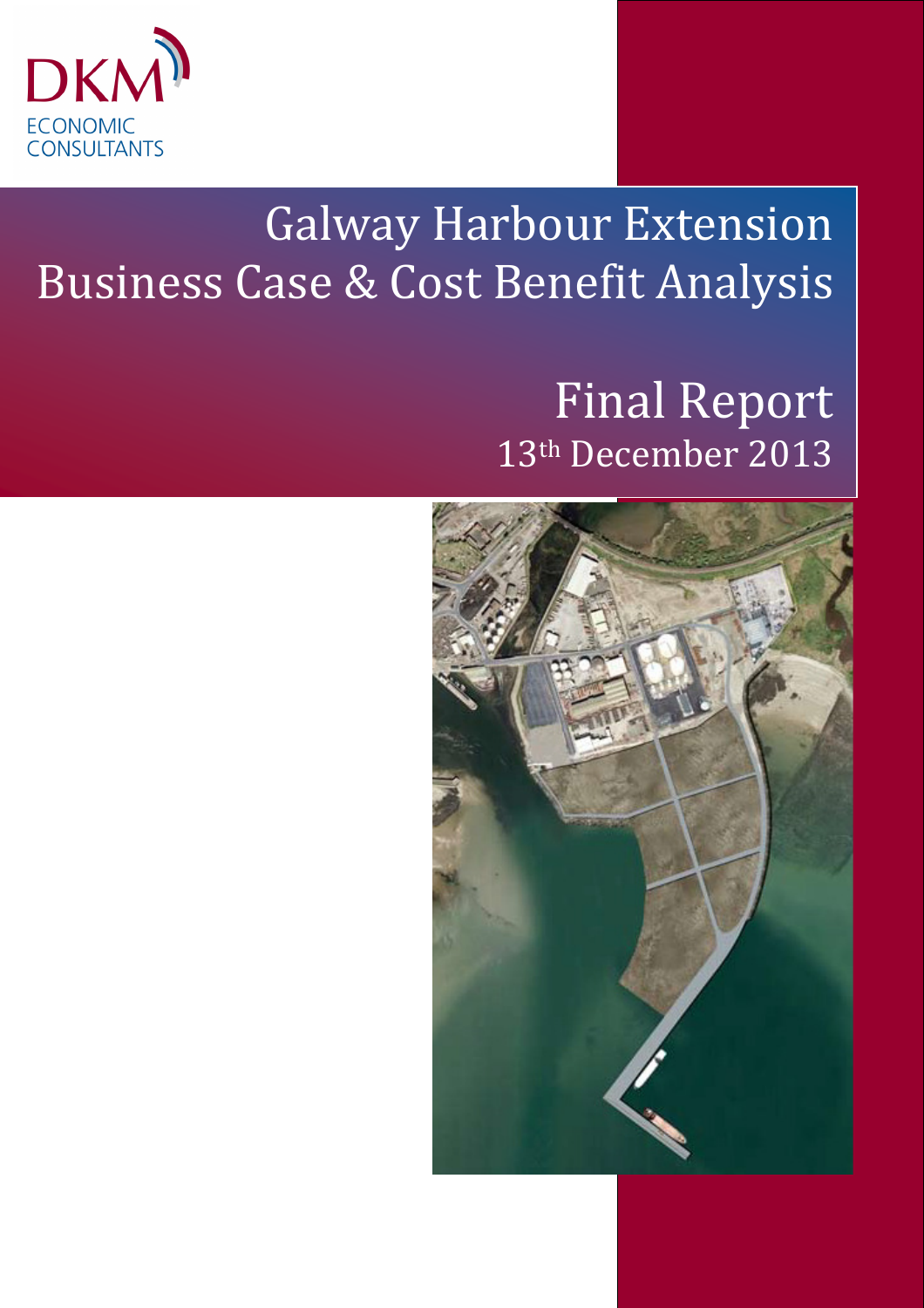

# **TABLE OF CONTENTS**

| 1.  |                                                                  |  |
|-----|------------------------------------------------------------------|--|
| 1.1 |                                                                  |  |
| 1.2 |                                                                  |  |
| 1.3 |                                                                  |  |
| 2.  |                                                                  |  |
| 2.1 |                                                                  |  |
| 2.2 |                                                                  |  |
| 2.3 |                                                                  |  |
| 3.  |                                                                  |  |
| 3.1 |                                                                  |  |
| 3.2 |                                                                  |  |
| 3.3 |                                                                  |  |
| 4.  |                                                                  |  |
| 4.1 |                                                                  |  |
| 4.2 |                                                                  |  |
| 4.3 |                                                                  |  |
| 5.  |                                                                  |  |
| 5.1 |                                                                  |  |
| 5.2 |                                                                  |  |
| 5.3 | INCREASED PROFITS/REDUCED COSTS FOR PORT CUSTOMERS29             |  |
| 5.4 |                                                                  |  |
| 5.5 |                                                                  |  |
| 5.6 |                                                                  |  |
| 5.7 | <b>CREDIT FOR REDUCED SHADOW PRICE OF CONSTRUCTION LABOUR 34</b> |  |
| 5.8 |                                                                  |  |
| 5.9 |                                                                  |  |
| 6.  |                                                                  |  |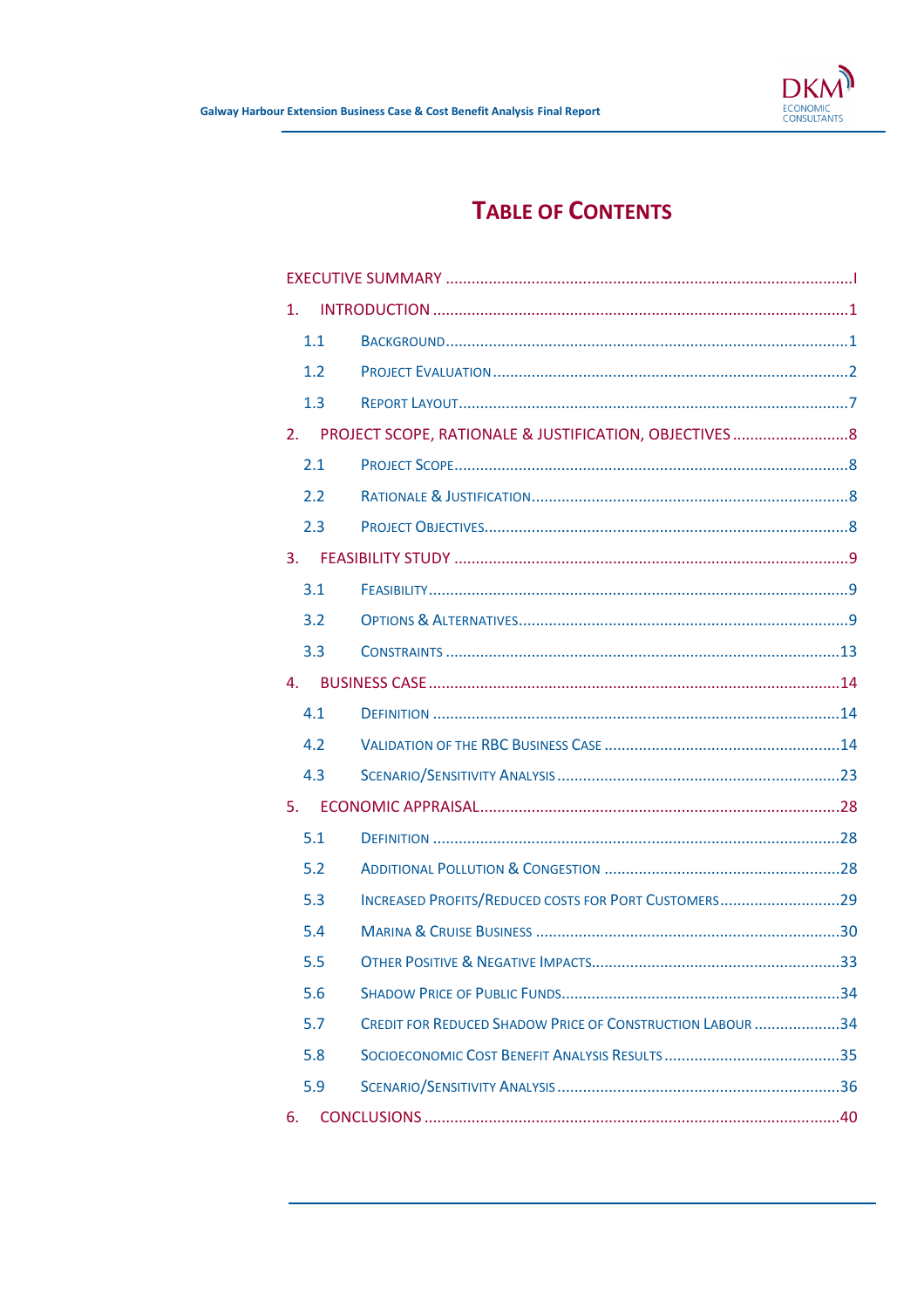

# LIST OF TABLES

| TABLE 3.1: COMMERCIAL PORTS ON WEST COAST OF IRELAND & 2012 BULK TRAFFIC  10       |
|------------------------------------------------------------------------------------|
|                                                                                    |
|                                                                                    |
| TABLE 4.2: COMMERCIAL PORTS ON WEST COAST OF IRELAND & 2012 BULK TRAFFIC  20       |
| TABLE 4.3: SUMMARY OF BUSINESS CASE RESULTS PER DKM - BASE CASE22                  |
| TABLE 4.4: SUMMARY OF BUSINESS CASE RESULTS PER DKM - HIGH CASE 24                 |
|                                                                                    |
| TABLE 4.6: BUSINESS CASE RESULTS, REAL DISCOUNT/INTEREST RATE = 6.9%  25           |
| TABLE 4.7: BUSINESS CASE RESULTS, UPFRONT CAPITAL EXPENDITURE 50% HIGHER  25       |
|                                                                                    |
| TABLE 4.9: BUSINESS CASE RESULTS - CRUISE & MARINA BUSINESS FAILS TO GROW  26      |
| TABLE 4.10: BUSINESS CASE RESULTS - €10 MILLION GRANTS/CONTRIBUTIONS RECEIVED . 27 |
| TABLE 5.1: COSTS AND BENEFITS TO BE CONSIDERED IN ECONOMIC CBA 28                  |
| TABLE 5.2: CRUISE PASSENGER AND CREW EXPENDITURE IN GALWAY - KEY ASSUMPTIONS 31    |
| TABLE 5.3: ECONOMIC IMPACTS OF CRUISE LINERS IN GALWAY (€'000)32                   |
| TABLE 5.4: SOCIO-ECONOMIC COST BENEFIT ANALYSIS RESULTS - BASE CASE 35             |
| TABLE 5.5: SOCIO-ECONOMIC COST BENEFIT ANALYSIS RESULTS - HIGH CASE  36            |
|                                                                                    |
|                                                                                    |
| TABLE 5.8: CBA RESULTS, UPFRONT CAPITAL EXPENDITURE 50% HIGHER  38                 |
|                                                                                    |
| TABLE 5.10: CBA RESULTS - CRUISE & MARINA BUSINESS FAILS TO GROW  39               |
| TABLE 5.11: CBA RESULTS - 100% SHADOW PRICE OF CONSTRUCTION LABOUR  39             |

# LIST OF FIGURES

| FIGURE 4.3: PROJECTED TONNAGES, BASE CASE WITH & WITHOUT DEVELOPMENT23 |  |
|------------------------------------------------------------------------|--|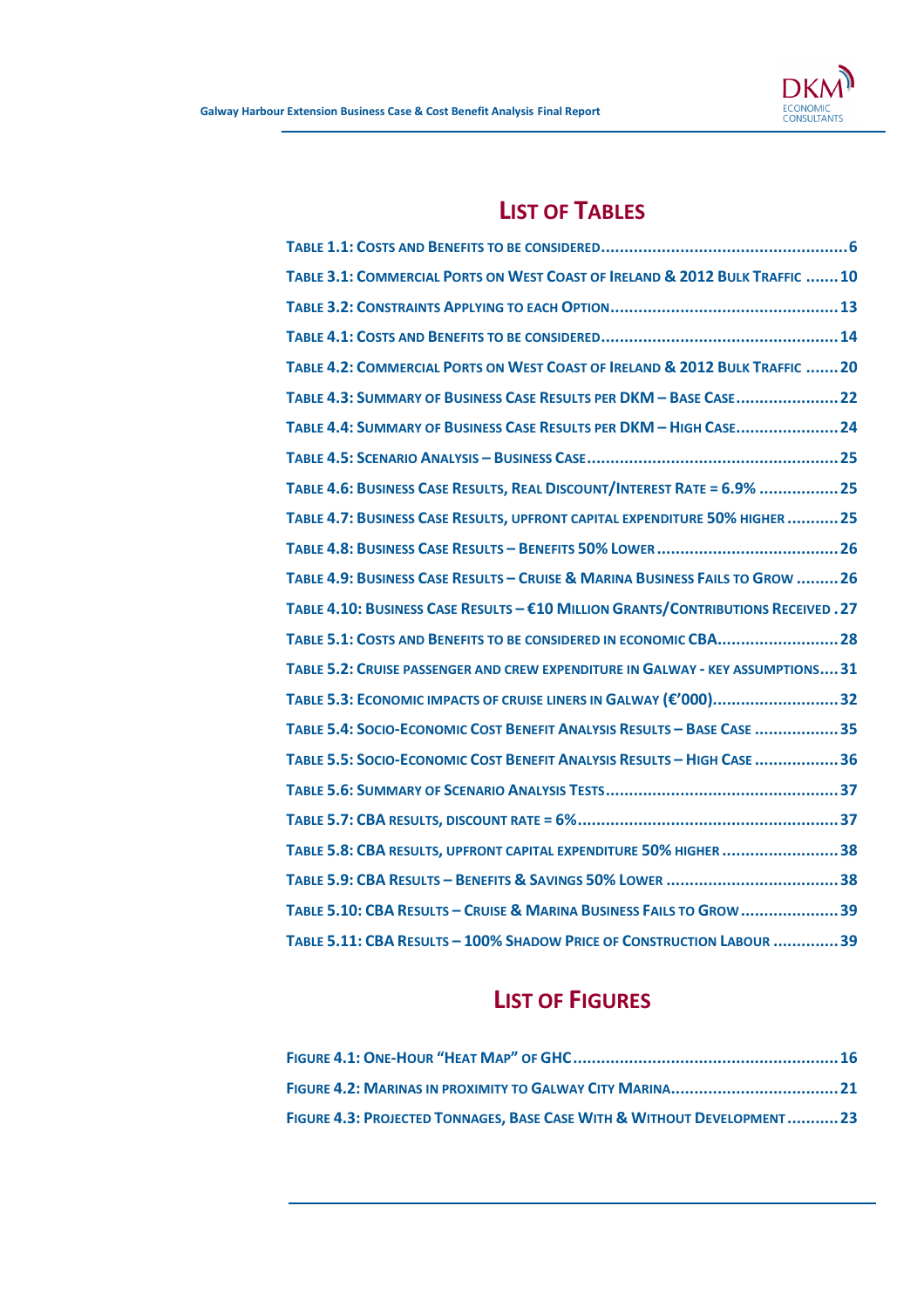

This document was prepared by:

DKM Economic Consultants Ltd., Office 6 Grand Canal Wharf, South Dock Road, Ringsend, Dublin 4, Ireland. Telephone: 00 353 1 6670372. Email: info@dkm.ie. Website: www.dkm.ie

This document is the copyright of DKM Economic Consultants. Any unauthorised reproduction or usage by any person other than the addressee is strictly prohibited.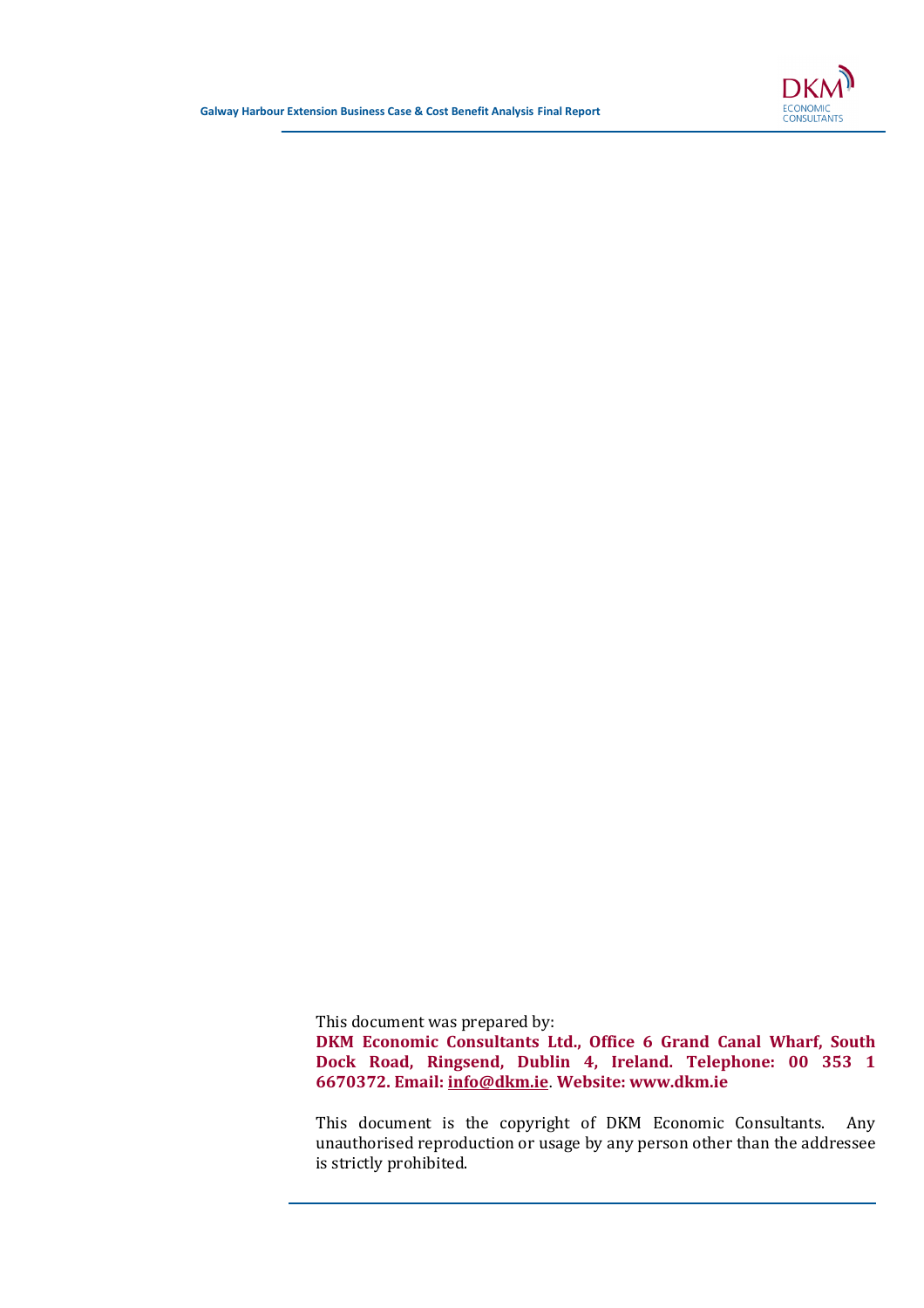

# EXECUTIVE SUMMARY

#### Introduction

Galway Harbour Company (GHC) is currently preparing a planning permission application to An Bord Pleanála (ABP) regarding a major extension of the port. This is designed to enable the relocation of commercial activities out of the Inner Dock area and essentially free the port from the tidal and capacity limitations imposed by the latter.

The project has been designated as a Strategic Infrastructure Project (SIP), which means the planning application goes directly to ABP. The Natura Impact Statement (NIS) prepared for the proposed harbour extension has concluded that adverse impact on the Natura 2000 site cannot be ruled out. For this reason among others, the application for the harbour extension must assess, among other things, alternative solutions with a view to establishing whether there is an alternative that would involve less damage to a Natura 2000 site.

A Business Case and a Cost Benefit Analysis (CBA) are required as part of the process, not only as back-up of the socio-economic case, but because they are a requirement of the Department of Transport in order for the Minister to grant permission for the project to proceed.

The Business Case for Phase One of the project has been prepared by Raymond Burke Consulting (RBC). GHC has requested DKM Economic Consultants to undertake both a review of this Business Case and a CBA. The financial business case for a project in effect represents the first stage of a socio-economic CBA. This report presents DKM's findings.

#### Options & Alternatives

In carrying out a CBA of a capital project, it is important to consider alternative means of delivering the sought-after benefits. The Public Spending Code requires that all realistic alternative ways of achieving the stated objectives are examined critically, and that in particular the "Do Nothing"/"Do Minimum" option be considered.

Following discussion with the GHC and other members of their advisory/design team, we initially considered the following options for the purposes of the socioeconomic CBA:

- 1. Do Minimum/Without Development continue with the current configuration in the existing port.
- 2. Do Project/With Development, Phase One as per the Business Case;
- 3. Do Alternative  $-$  i.e. to the degree possible cater for the expected additional port traffic elsewhere in Ireland, taking into account additional road transport and landside investment where appropriate. This is considered in more detail below.

With respect to the current project, the key question is, could the proposed additional business be handled at a different port, and if so, at what cost,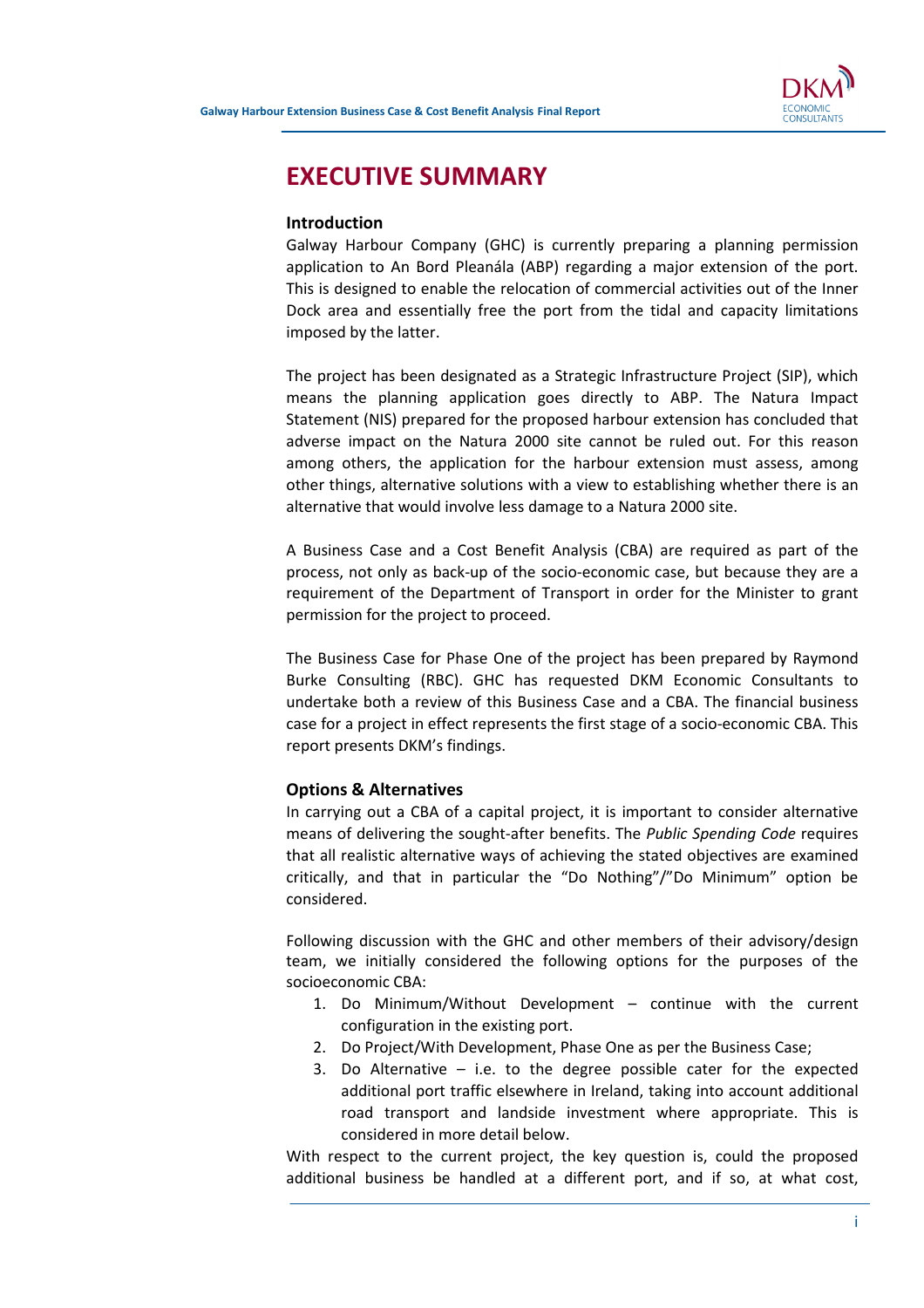

including the implications for Galway and the surrounding region? A more detailed analysis of the alternatives has been compiled by McCarthy Keville O'Sullivan Ltd., Planning & Environmental Consultants, as part of the planning process for the project.

Having reviewed the various strands of business for the port, there are a number of categories of projected additional business proposed that would appear to be problematic from the point of view of identifying alternatives ports that could handle the business. In addition:

- Galway Port itself would suffer from the transfer of business to other ports, and there might be question marks over its longer term viability,
- There would be negative implications for economic activity in the region, as costs would be higher and enterprises might relocate to be closer to the alternative ports. Some elements of additional business might not be viable. This would conflict with Government regional development policy.
- The proximity principle would be contravened as the nearest alternative major port (Shannon-Foynes) is approximately 130km from Galway city.

This should be seen as a high level initial analysis, however, and one could only be confident of the conclusion if one had access to the internal management plans of the port customers in question, which is not possible. Furthermore, given the timeframe under consideration, the scope for business, market and technical change in the sectors in question is substantial.

On this basis, we do not construct a separate 'Do Alternative' option.

#### Business Case

The Business Case for this project was compiled initially by RBC, and validated by DKM. DKM's Base Case results can be summarised as follows:

| Upfront Capex ( $\epsilon$ million) | 51.6    |         |            |
|-------------------------------------|---------|---------|------------|
| <b>Proceeds of Land Sales</b>       | 24.6    |         |            |
| Net Cost                            | 27.1    |         |            |
|                                     |         |         |            |
| <b>Business Case</b>                | With    | Without | <b>Net</b> |
|                                     | Project | Project | Impact     |
| NPV (€'000)                         | 34,470  | 21,483  | 12,986     |

The analysis carried out by DKM has confirmed that for the Base Case scenario there is a Business Case for the proposed Harbour Extension. This is reflected in the fact that the Extension generates a positive €13 million over the period of analysis, on a Net Present Value (NPV) basis, with an Internal Rate of Return (IRR) of 7.8%.

Furthermore, we understand that the port company is having discussions with a number of potential new customers who have indicated that they would consider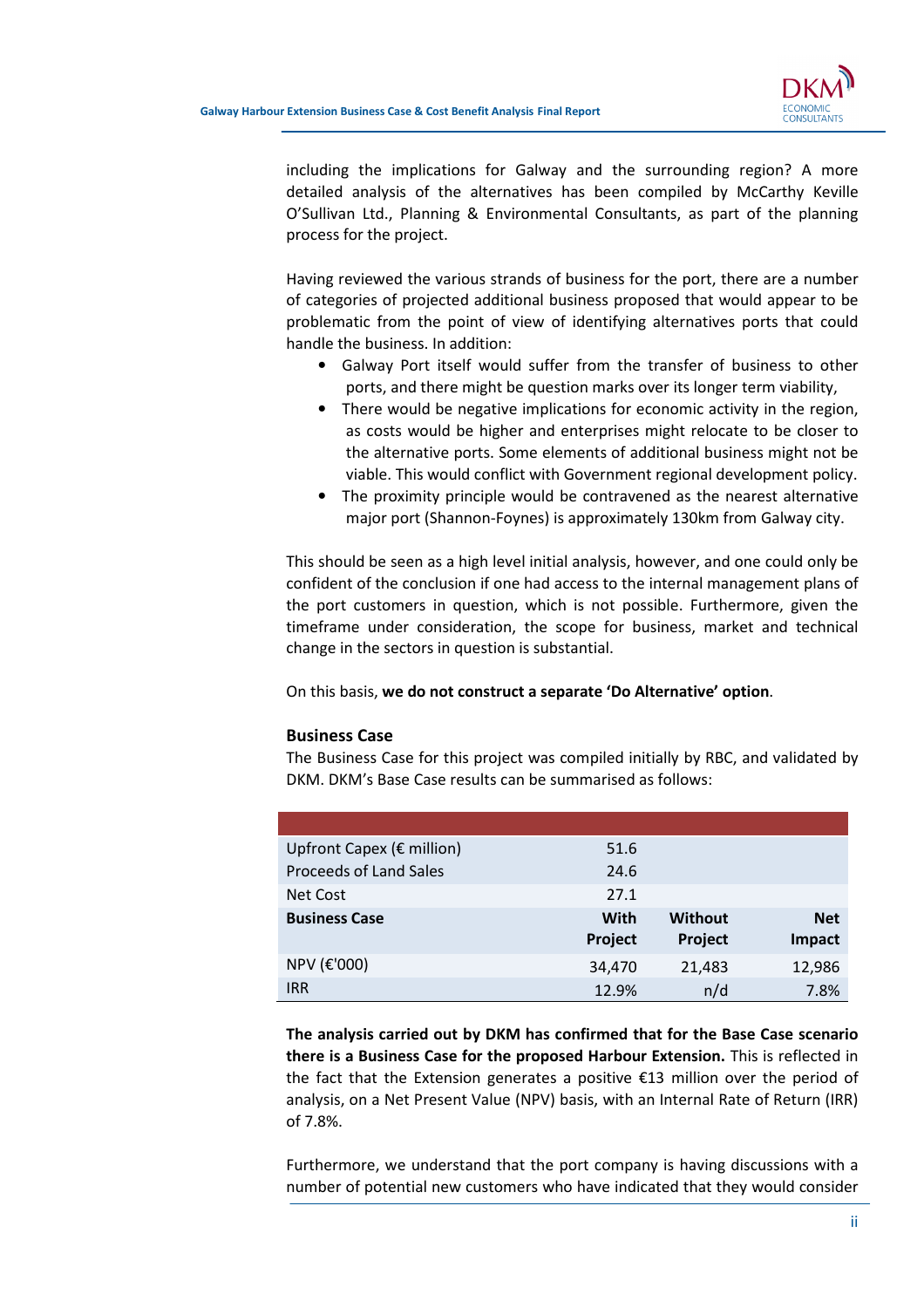

using Galway Port if the development goes ahead (business volumes in the first 8 months of 2013 are up 13% on the same period of 2012). The inclusion of this potential new business, for which, we understand, Galway would be the port of choice, would attract additional volumes which would further strengthen the business case.

Our model projects port tonnage stabilising at just under two million tonnes per annum (Base Case), compared to just over 0.5 million tonnes per annum if the project does not proceed.

Uncertainty and the requirement to use long-term forecasts in many cases have forced us to make a number of assumptions. Realistic assumptions will reduce the level of uncertainty but will not eliminate it. As such, the results of the analysis are potentially associated with a wide margin of error.

Scenario/sensitivity analysis can address this. The following sets out the variations that we have tested on the Base Case:

- 1. Discount/interest rate +50%
- 2. Upfront capital expenditure +50%
- 3. Valuation of benefits -50%
- 4. Cruise & Marina business fails to grow
- 5. Grant aid/contributions received of €10 million.

We have also tested scenarios whereby expected future cargo business growth fails to materialise.

The Base Case is vulnerable to scenarios 2 and 3, and to some instances whereby future business fails to materialise. However, it is important to note that Galway Harbour Company overall remains highly profitable under all these scenarios. Grant aid/contributions from customers, reflective of the project's wider economic benefits (discussed below), would further insulate the project from these risks.

#### Economic Appraisal

The socioeconomic CBA takes the net cash flows from the financial appraisal, adjusts them to shadow prices (i.e. true economic prices) including a 50% premium for the shadow price of public funds (where appropriate), and adds the wider economic benefits and the external costs to the calculation. It then applies a social discount rate of 4% real.

A number of wider economic benefits flow from the project. These add to the overall GDP of the economy, in addition to the increased profitability of the port itself. Existing and/or new port customers can reduce their costs, either because:

- (i) The extended Galway harbour can handle larger and more economical ships, leading to cheaper cargo, and/or
- (ii) Galway harbour is nearer than the next best port and thus land transport costs are reduced.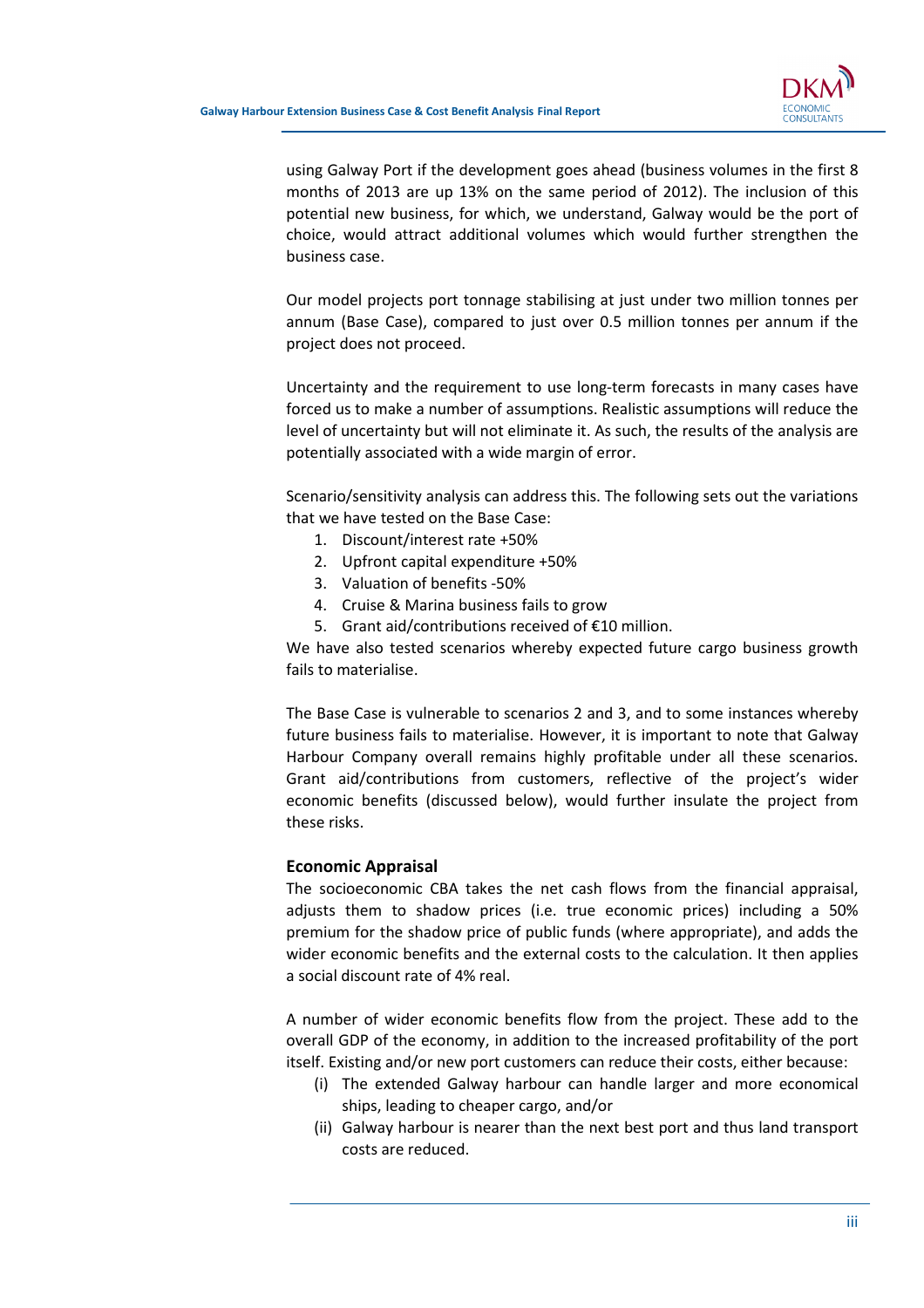

Likewise, the projected increase in marina and cruise business can generate additional economic activity and employment in the local and regional tourism sector.

Other positive impacts of the project are that,

- (i) with the movement of petroleum-related activities out of the Inner Dock, the Seveso-restricted area of the port will be moved away from the city centre (while the storage facilities will not be moved, the ship discharging fuel is a Seveso site while discharging). This may have a positive impact on future planning applications in the city centre.
- (ii) By minimising land transport requirements the carbon footprints of the port's customers are reduced (internalised via the carbon tax).
- (iii) During the construction phase of three years some 190 Full Time Equivalent (FTE) jobs will be generated, while in the tourism industry some 73 additional FTE permanent jobs will be generated; the project will also underpin employment in the port, its suppliers and customers.

The major negative impact of the proposed project is that it encroaches upon a Natura 2000 Special Area of Conservation (SAC) in Galway Bay. It is beyond the scope of this report to measure this impact, but other studies are being undertaken for this purpose, which we understand will indicate that adverse impacts cannot be ruled out.

#### Socio-Economic Cost Benefit Analysis Results

Having made the above adjustments, we can present the results of the socioeconomic analysis of the project as follows, in the Base Case:

| <b>Base Case</b>          | <b>Direct Return</b><br><b>With</b><br><b>Development</b> | <b>Net Wider</b><br><b>Economic</b><br><b>Costs</b> | <b>Net Wider</b><br><b>Economic</b><br><b>Benefits</b> | <b>CBA With</b><br><b>Project</b> | <b>CBA Without</b><br>Development | <b>Net Socio-</b><br>economic<br>Impact of<br><b>Project</b> |
|---------------------------|-----------------------------------------------------------|-----------------------------------------------------|--------------------------------------------------------|-----------------------------------|-----------------------------------|--------------------------------------------------------------|
| NPV ( $\varepsilon$ '000) | 38,940                                                    |                                                     | 131,162                                                | 170,102                           | 22,693                            | 147,409                                                      |
| <b>IRR</b>                | 12.9%                                                     |                                                     |                                                        | 31.3%                             | n/d                               | 26.8%                                                        |

n/d .. not defined.

As can be seen, while the business case Base Case indicates that the project is profitable for the port, when wider economic impacts are taken into account the benefit of the project to society is substantially greater. The High Case generates yet higher societal returns.

## The net wider economic impacts of the project to society are very substantial, and dwarf those for GHC itself.

We would reiterate that future port traffic growth estimates are based on correspondence and meetings with the relevant business managements regarding their plans if the port extension Phase One proceeds. We did not carry out due diligence on the respective business plans.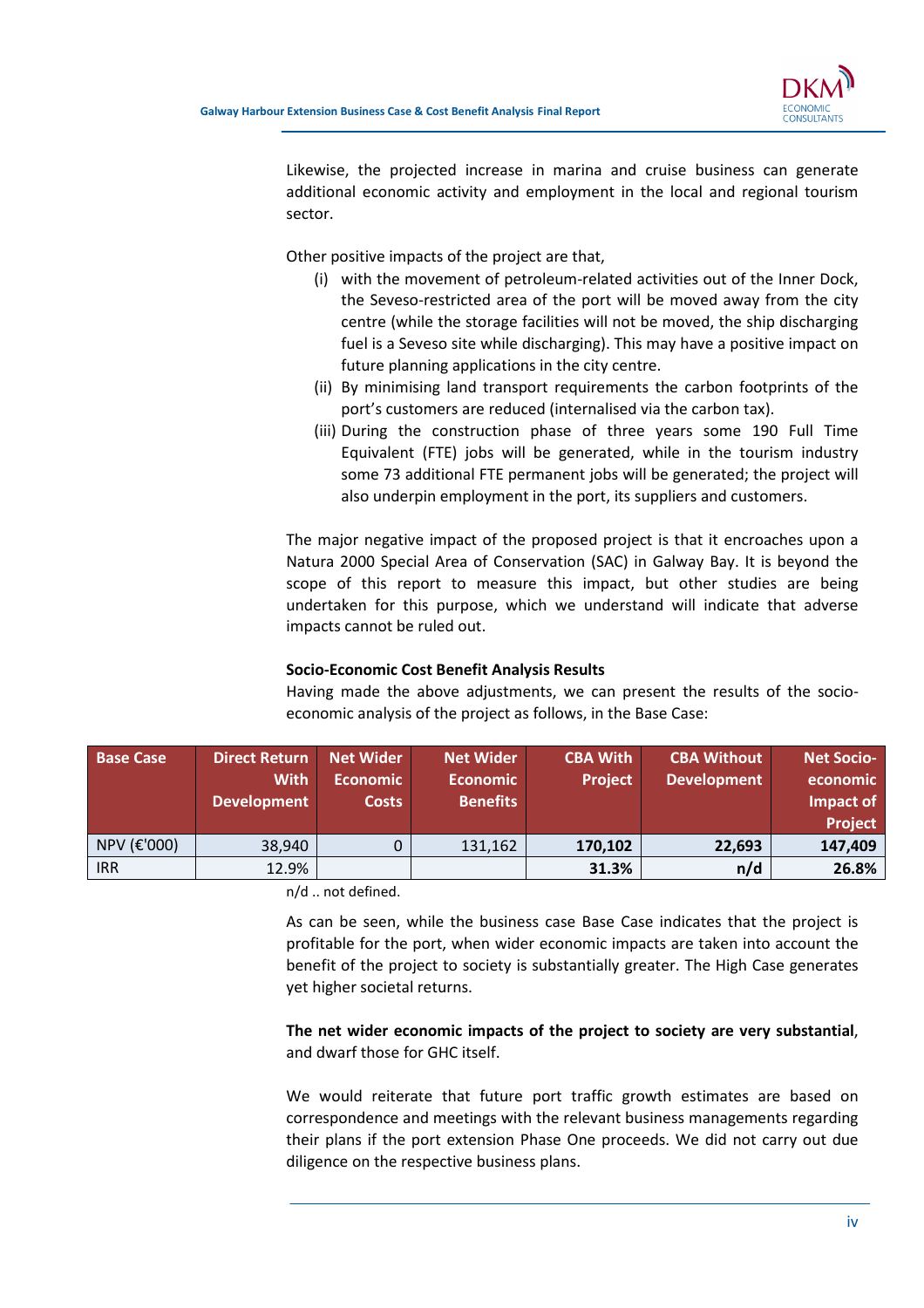

As with any project such as this, there are a number of significant uncertainties, and they are considered via scenario and sensitivity analysis. We have tested the CBA Base Case results using essentially the same list of scenarios as for the business case above.

The socio-economic NPV of the project remains highly positive for all these scenarios. This gives comfort around the robustness of our results.

It is also worth keeping in mind that some significant positive impacts have only been qualitatively assessed, notably –

- The potential to service the oil and gas exploration business off the west coast;
- Elimination of Seveso issues around discharging oil products in the Inner Dock;
- Security of supply benefits related to storage of petroleum at Galway.

#### **Conclusions**

Our analysis has demonstrated that this project – in the Base Case – is profitable. There is also some further positive up-side which is captured in a High Case. The Base Case is vulnerable to some less positive scenarios, however the port remains highly profitable under all of these.

Furthermore, the project generates very substantial wider economic benefits (mostly for the port's commercial customers and the tourism sector), which are robust to less positive scenarios. Therefore the project is highly worthwhile from a socio-economic viewpoint.

Benefits include substantial employment during the construction phase (190 FTE jobs for three years) and in the tourism industry as a result of the increased cruise and marina business (73 additional FTE permanent jobs), as well as underpinning employment in the port, its suppliers and customers.

It must also be borne in mind that there are a number of benefits that have not been quantitatively evaluated in the Base Case (including the moving of a Seveso site out of the city centre), so it represents a somewhat conservative estimate of the total benefits.

Given the Business Case's vulnerability to some less positive scenarios in the Base Case, this would appear to justify a sharing of risk and reward between GHC, its main customers and the local business community, through for instance capital contributions or guarantees from customers and Fáilte Ireland or local or central Government.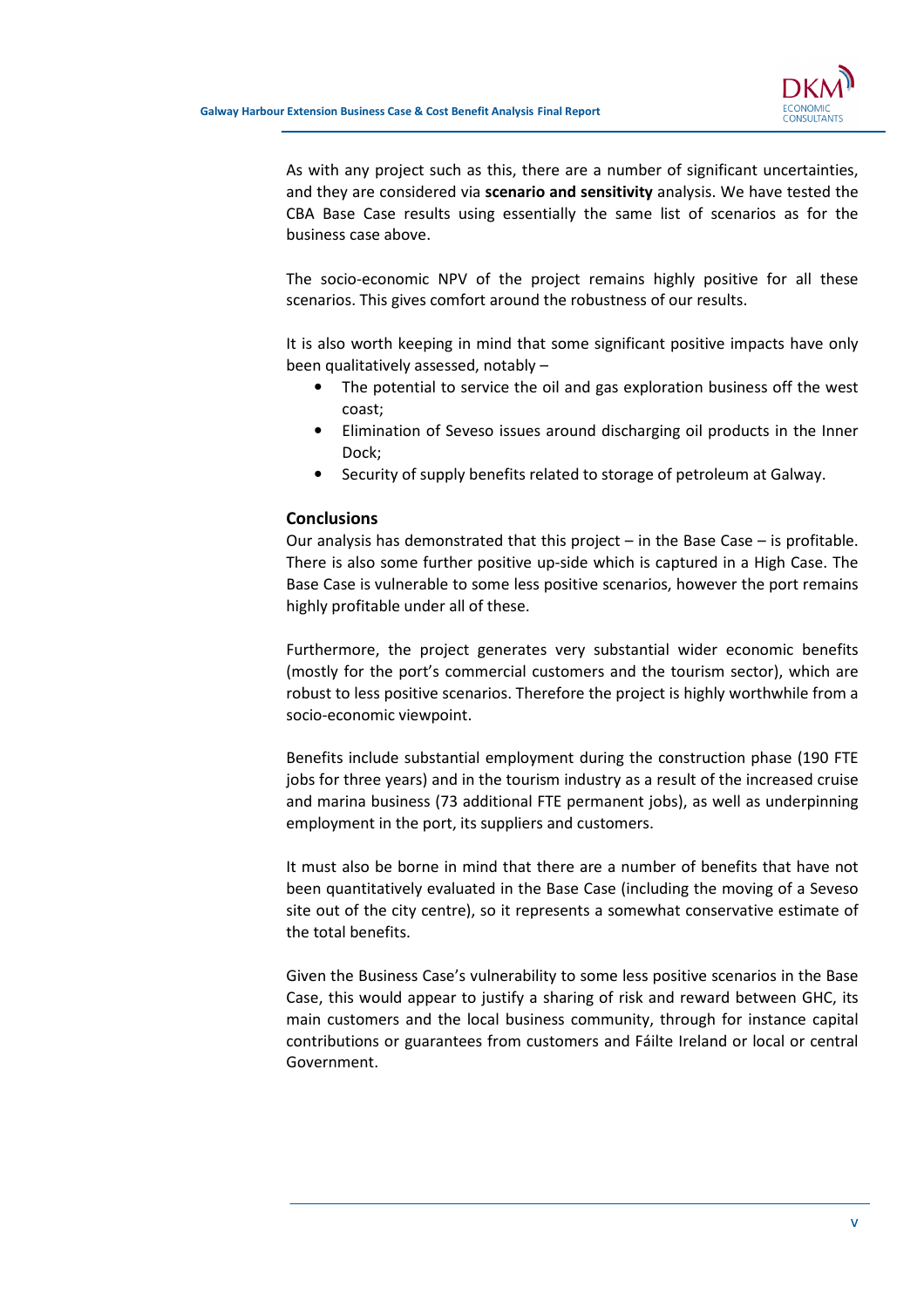

# 1. INTRODUCTION

# 1.1 BACKGROUND

Galway Harbour Company (GHC) is currently preparing a planning permission application to An Bord Pleanála (ABP) regarding a major extension of the port. This is designed to enable the relocation of commercial activities out of the Inner Dock area and essentially freeing the port from the tidal and capacity limitations imposed by the latter.

Phase one of this project comprises:

- Reclamation of 19.86 ha of quay areas and back-up land;
- Formation of one 400m x 30m quay and one 200m x 20m quay;
- Dredging of channels to -3.5m and -8m depth;
- Dredging of a 400m diameter turning circle to –8m depth;
- Dredging of a -12m Berth pocket immediately adjacent to the proposed Quays;
- New oil and bitumen handling facility on a new 20m pier;
- Harbour related sites for general warehousing and fishing related activities, storage yards, passenger terminal and other quayside facilities;
- Refocusing of Inner Dock to concentrate on leisure-related activities.

The project has been designated as a Strategic Infrastructure Project (SIP), which means the planning application goes directly to ABP. The Natura Impact Statement (NIS) prepared for the proposed harbour extension has concluded that adverse impact on the Natura 2000 site cannot be ruled out. For this reason among others, the application for the harbour extension must assess, among other things, alternative solutions with a view to establishing whether there is an alternative that would involve less damage to a Natura 2000 site.

It is beyond the scope of this report to assess the trade-off between environmental and socio-economic public interests. However, a Business Case and a Cost Benefit Analysis (CBA) of Phase One, which assess alternatives, are required as part of the process, not only as back-up of the socio-economic case, but also because they are a requirement of the Department of Transport in order for the Minister to grant permission of the project to proceed.

The latest Business Case for Phase One of the project has been prepared by Raymond Burke Consulting (RBC), dated  $4<sup>th</sup>$  June 2013. GHC has requested DKM Economic Consultants to undertake both a review of this Business Case and a CBA of the project. This report presents our findings. The financial business case for a project in effect represents the first stage of the socio-economic CBA.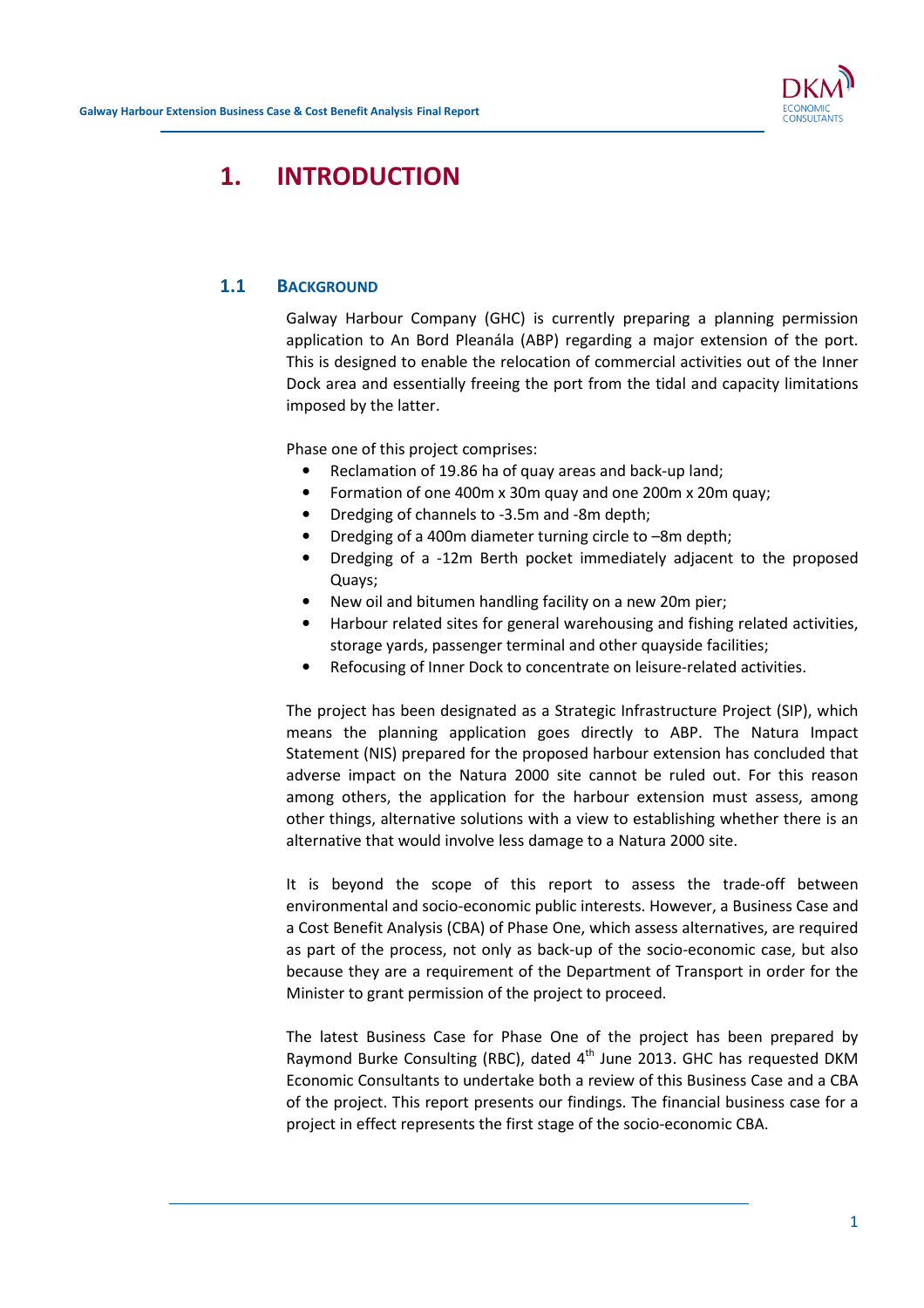$\overline{a}$ 



### 1.2 PROJECT EVALUATION

#### 1.2.1 Elements of CBA

In the discussion below we examine the elements of Cost Benefit Analysis (CBA) in more detail. The general approach to carrying out this CBA is prescribed in the Public Spending Code. CBA is an analysis tool used generally for projects seeking public funding, and attempts to identify the net socioeconomic benefit of a project. The net socioeconomic benefit consists of:



The **additional value-added** is made up of the additional income (profits  $+$  wages) generated by the project, and can be considered the private return to the resources (enterprise and labour) used in the project. It is generally classified into three "effects":

Direct effect – the additional income directly generated by the project itself. As a commercial concern, charging a commercial price for its services, the direct effect would comprise the additional profits plus payroll generated for the GHC by the project $^1$ .

Indirect effect - the additional income generated in Irish-based firms supplying the project (and in Irish-based firms supplying those firms, and so on). In the current case, the indirect impact would include the additional income (profit and wages) of the firms that design and build the project, as well as firms that that supply equipment, consumables, services, etc., on an ongoing basis during the operational phase, to the extent that these firms are Irish-based.

Induced effect – the additional income generated in the economy through the spending of the incomes from the direct and indirect effects. For example, building workers and additional GHC staff spend their wages in the locale, generating income for local businesses.

The direct and some indirect impacts are generally ascertainable from the project promoter's cost estimates, while the CSO's Input-Output tables can be used to estimate the balance of the indirect and the induced impacts of expenditure on the project.

 $<sup>1</sup>$  Another way of measuring value added in a commercial context is sales minus non-payroll costs</sup> minus depreciation of fixed assets.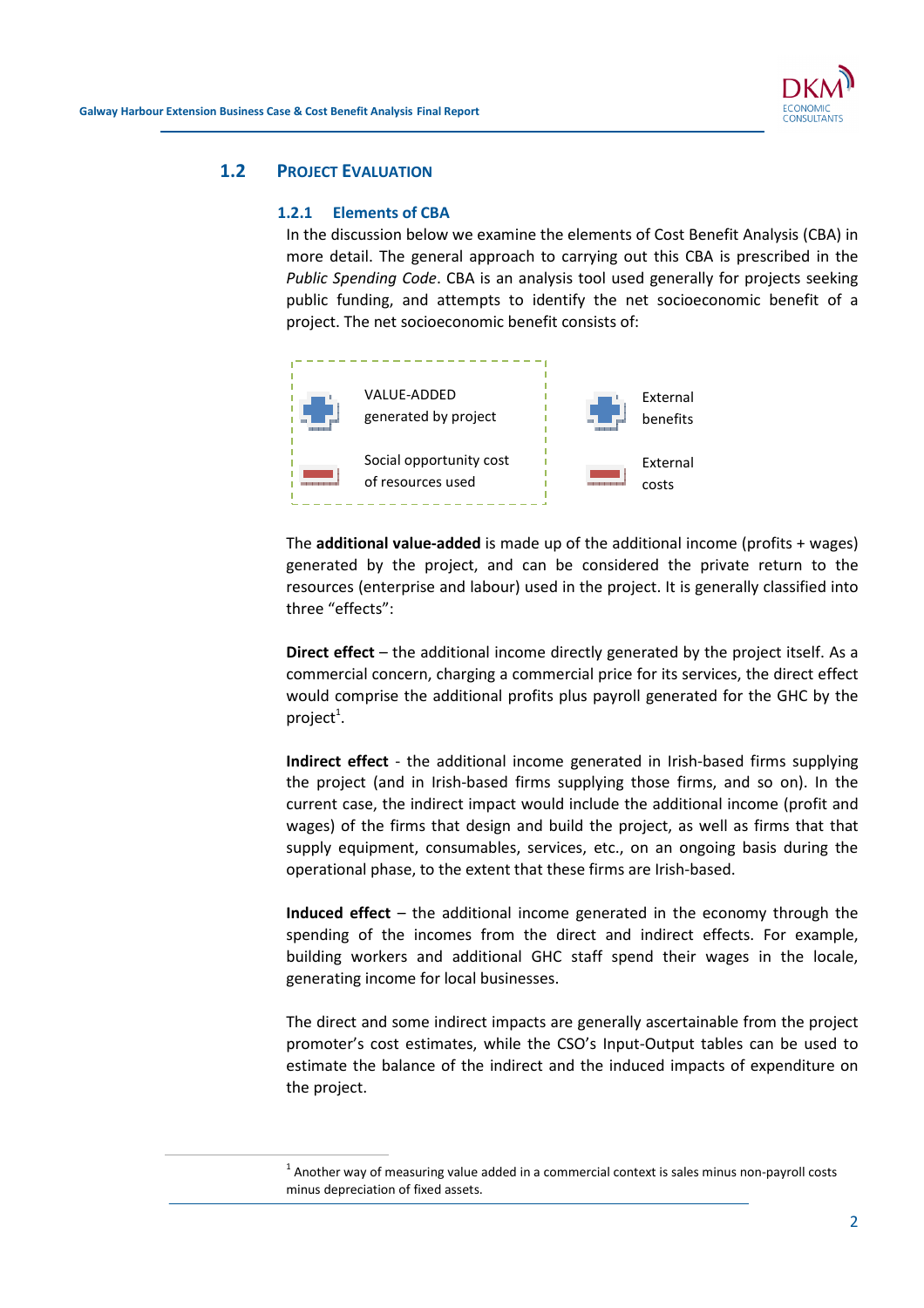$\overline{a}$ 



The social opportunity cost of the resources used represents the cost to society of using enterprise and labour resources on the project. It is effectively their value in the next best use, and is often referred to as the shadow price.

In a fully employed economy, it is generally taken that the shadow price of resources used is 100%, i.e. it equals the market price. The rationale is that, in the absence of the project, the resources could be put to an equally productive use elsewhere in the economy. However, where there is unemployment in the economy, then the price paid for labour by the project would likely be above the value of its next best use  $-$  it would be appropriate to use a shadow price of less than 100%.

A key case in point is construction, currently in a severe downturn which is unlikely to improve substantially in the short term<sup>2</sup>. The construction sector is currently not fully employed (i.e. has spare capacity) and can be expected to remain so for the coming number of years at least.

The Department of Finance CSF Evaluation Unit's Proposed Working Rules for Cost Benefit Analysis (1999) state that a minimum of 80% should be applied as the shadow price of construction labour, and defended based on market conditions. The rules also state that a sensitivity analysis of a shadow wage of 100% should also be considered. These parameters are in the process of being reviewed in the Public Spending Code<sup>3</sup>, but at the time of writing no more up-to-date values have been proposed. In the current case, for convenience, we work on the basis that the construction sector will remain in recession during the construction phase, and therefore we will use a shadow price of construction labour of 80%. For convenience in the calculations, we will add a credit of 20% for the wages element of the construction stage.

Also, where Exchequer funds are used, a shadow price greater than 100% is applied to account for the distortionary effect of the taxes used to generate them. However, we understand that no direct Exchequer funding will be available (or required) for the project, so this does not arise.

External benefits are those that affect third parties who are not charged for these benefits or compensated for these costs. Most obviously, these include environmental benefits, such as reduced pollution as a result of trucks travelling a shorter distance to access port facilities, or to deliver products to their final destinations.

In the current context we expand this heading to include wider economic benefits, specifically the additional Gross Value Added or GVA (i.e. profits and wages, keeping in mind the above discussion of the treatment of wages) generated by customers of the extended port, because they can increase their

 $^2$  Activity peaked in 2007, when the construction sector employed 276,400 people. By Q4 2012 employment in construction had fallen to 102,200. Having peaked at around 25% of economic activity in 2005, the construction industry's share of GNP had declined to 6.5% by 2012. <sup>3</sup> http://publicspendingcode.per.gov.ie/technical-references/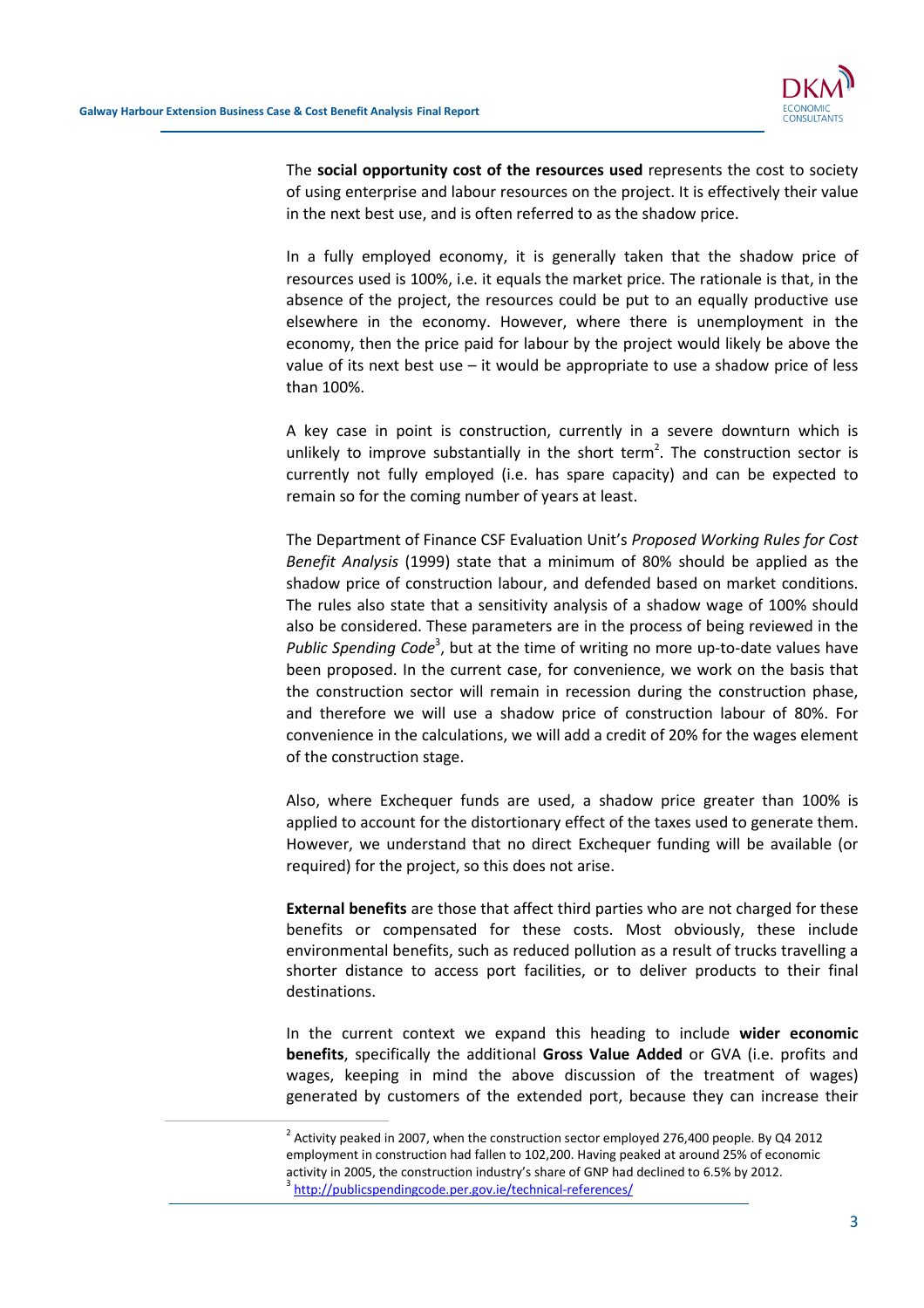

profitability or reduce their costs as a result of the port extension. It is easier to include them under an external/wider economic benefits heading in the current context, as it enables the alignment of internal costs and benefits with financial appraisal/business case.

The most familiar external costs are pollution, disruption and congestion, e.g. emissions from the additional energy used to build and operate the extended port, as well as the increased traffic congestion and disruption during its construction and subsequent operations. The introduction of a carbon tax and carbon trading has effectively internalised a major element of the pollution costs. Additional congestion may arise during the construction phase and subsequent operations, although congestion around other ports may be reduced.

The costs and benefits of the proposed project must be measured vis  $\dot{a}$  vis the costs and benefits of the counterfactual, i.e. what would happen if this project did not go ahead. The counterfactual is generally taken to be "Do Minimum", i.e. continue with the existing configuration of facilities and services.

At least one alternative option for achieving the same or similar goals as the proposed project must also be considered.

Another important requirement is scenario/sensitivity analysis and risk analysis, which assess the possibility of the outturn being more or less favourable than expected. In the current context focus is understandably on the latter. Key issues would be:

- $\triangleright$  Capital cost being greater than expected:
- $\triangleright$  Additional business being less than expected. The project might be vulnerable to this, given its dependence on a small number of customers.

The Public Spending Code also requires a **Business Case**, which presents the actual financial flows from the point of view of the Exchequer, effectively excluding externalities, consumer surplus, shadow price adjustments, etc. In the current context the Business Case performs this function.

The CBA will deliver Business Case and Socio-economic outcomes, in the form of Net Present Value (NPV) and Internal Rate of Return (IRR).

The Business Case outcome represents the net money cost/benefit of the project to GHC, while the socio-economic outcome represents the net benefit at a wider societal level. Effectively, the Business Case is the starting point, and externalities and shadow price adjustments are then added to complete the CBA.

#### 1.2.2 Costs & Benefits to be Considered

We set out the actual costs and benefits we propose to include in the analysis in Table 1.1 overleaf.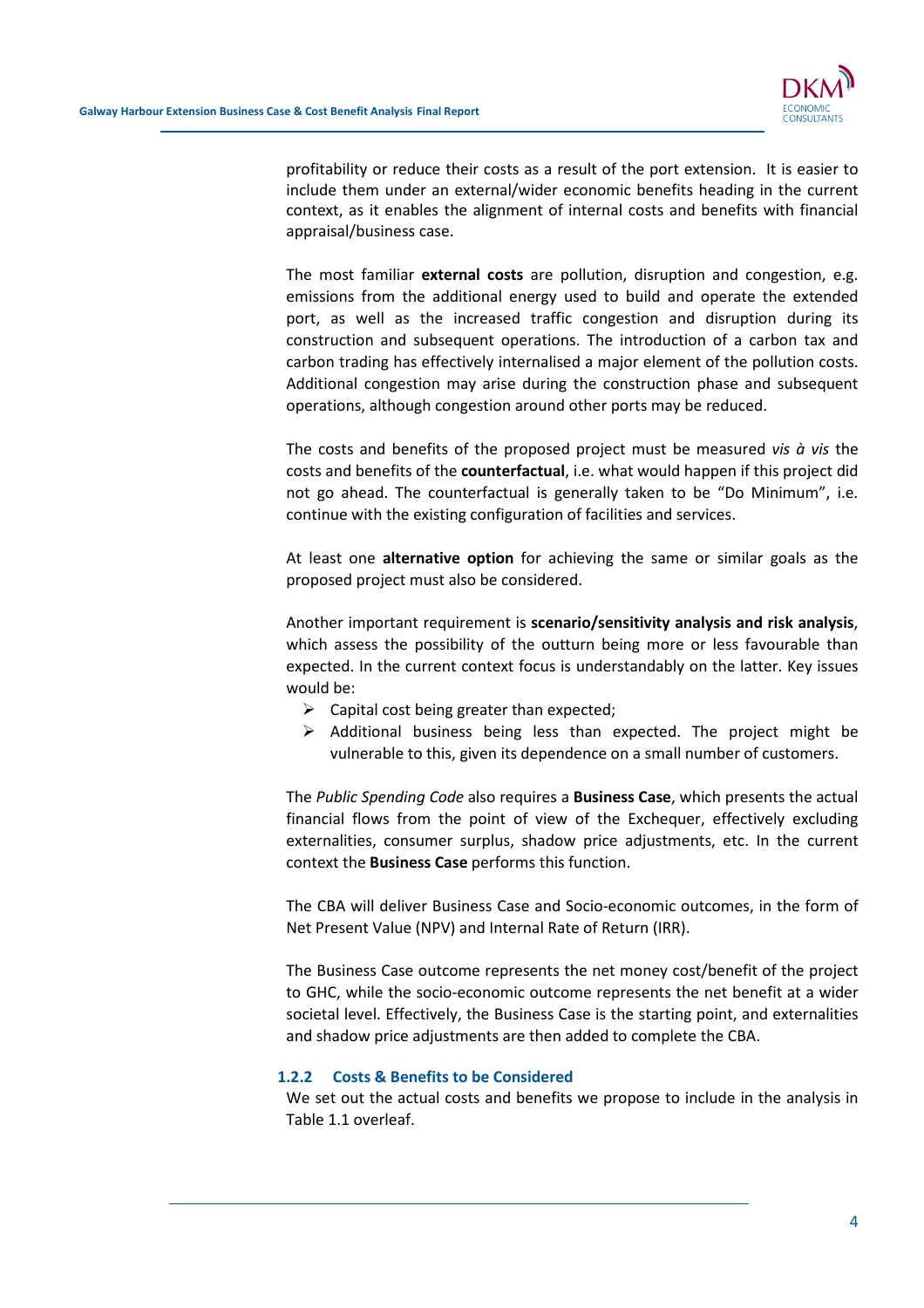

#### 1.2.3 Other Considerations

The project can be considered a long-lived public infrastructure, and hence investment therein should be evaluated over a long timeframe. The Public Spending Code requires a twenty year analysis period for commercial investments, and we use this in the current analysis. We also give credit for the residual value of the investment at the end of that period.

The treatment of VAT requires some discussion. The capital costs will attract VAT at 13.5% (23% for fees and equipment), but GHC can reclaim this VAT, and the same is true for VAT arising on operational costs. Because of this it is appropriate to only take into account costs net of VAT for CBA purposes.

The treatment of inflation must likewise be considered. In general, in CBA we measure all monetary flows in today's (2013) money, i.e. ignoring future inflation. These are often referred to as 'real' prices, as opposed to 'nominal' prices, which reflect increases due to inflation. The only exceptions are where we expect inflation for particular future cashflows to differ significantly from average inflation. Examples might include:

- $\triangleright$  Payroll, where average wages can be expected to grow ahead of inflation over the long run, although this is usually cancelled out by productivity improvements in the wider economy.
- $\triangleright$  Future construction costs, reflecting a recovery from today's exceptionally low tender prices back to more "normal" levels as the economy recovers. The relevance of this depends on the timeframe over which construction is being considered.
- $\triangleright$  Property rental, for similar reasons.

Future flows of costs and benefits need to be discounted back to today's values, by use of a test discount rate. For the Business Case, a rate equivalent to GHC's real borrowing cost (net of inflation) is used. Deducting inflation – which we assume to be 2% in the long run reflecting the European Central Bank's target inflation rate – gives a real average cost of capital of 4.6%.

For the socio-economic analysis the social discount rate (reflecting society's time preferences) is used. For this, the Public Spending Code currently recommends 4%, pending a re-estimation thereof, with testing for alternative rates.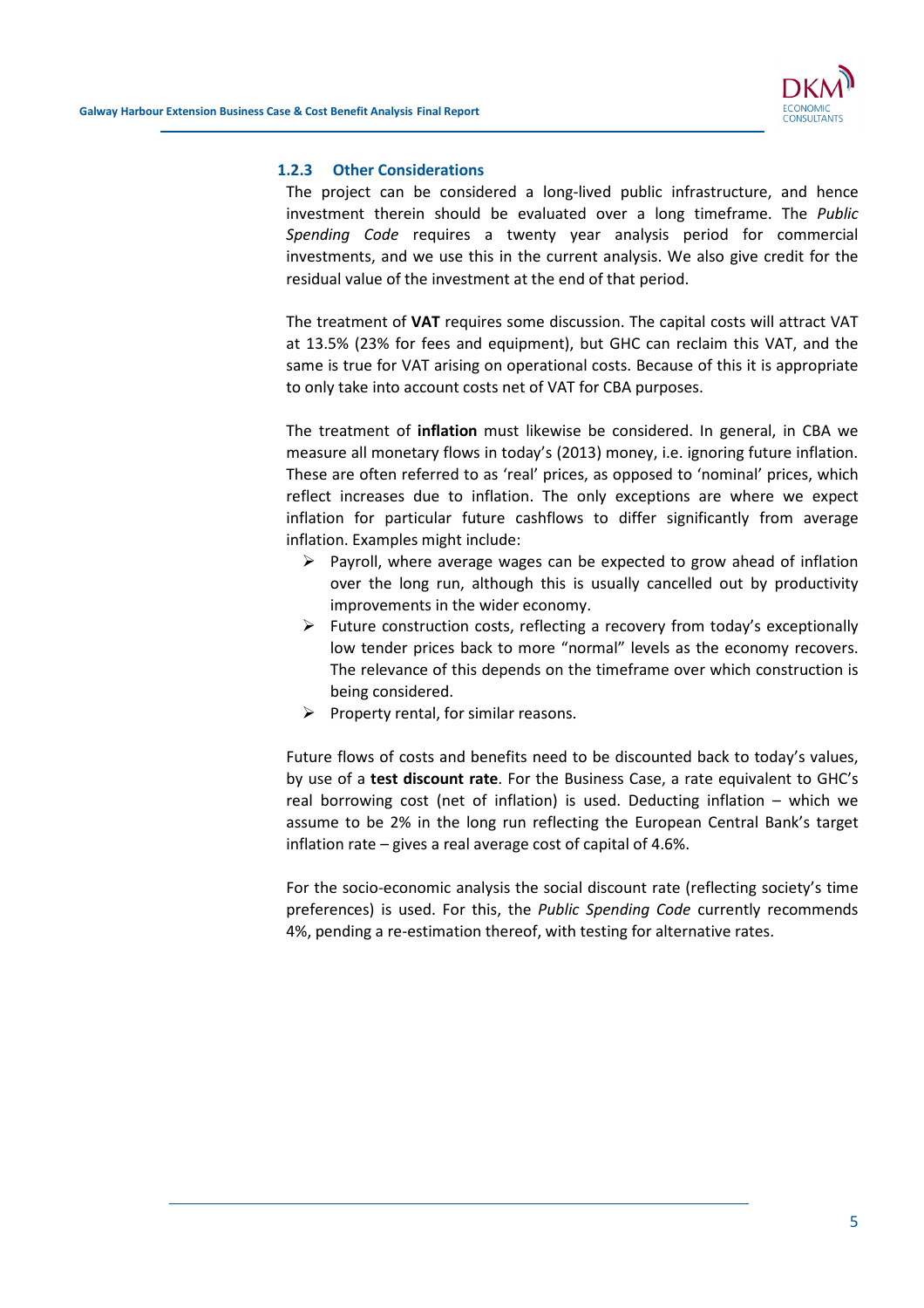

|                 | Internal/Exchequer                                                                                                                                                                                                                                                          | <b>External/Wider Economic</b>                                                                                                                                                                                                            |
|-----------------|-----------------------------------------------------------------------------------------------------------------------------------------------------------------------------------------------------------------------------------------------------------------------------|-------------------------------------------------------------------------------------------------------------------------------------------------------------------------------------------------------------------------------------------|
| Costs           | Capital cost of<br>construction.<br>Price of land purchased/<br>٠<br>opportunity cost of land<br>used.<br>Additional payroll &<br>non-payroll running<br>costs.                                                                                                             | Additional pollution &<br>congestion costs from<br>construction of new facilities.<br>Additional pollution &<br>$\bullet$<br>congestion costs from running<br>new facilities.<br>Shadow price of public funds.<br>$\bullet$               |
| <b>Benefits</b> | <b>Additional Revenues</b><br>$\bullet$<br>from increased business<br>at port.<br>Market value of<br>$\bullet$<br>property released.<br>Residual value of land<br>$\bullet$<br>and buildings at end of<br>evaluation period.<br><b>Additional revenues</b><br>from rentals. | Additional profits/reduced costs<br>$\bullet$<br>for customers of the extended<br>port.<br>Credit for reduced shadow price<br>$\bullet$<br>of construction and other<br>labour.<br>Benefits to city centre of moving<br>٠<br>Seveso site. |

#### Table 1.1: COSTS AND BENEFITS TO BE CONSIDERED

In summary, in the case of a public infrastructure facility, a socioeconomic CBA is essentially concerned with measuring:



The financial benefits minus financial costs of the project, from the point of

External and wider economic benefits. Adjustments for the shadow price of construction labour and of public funds.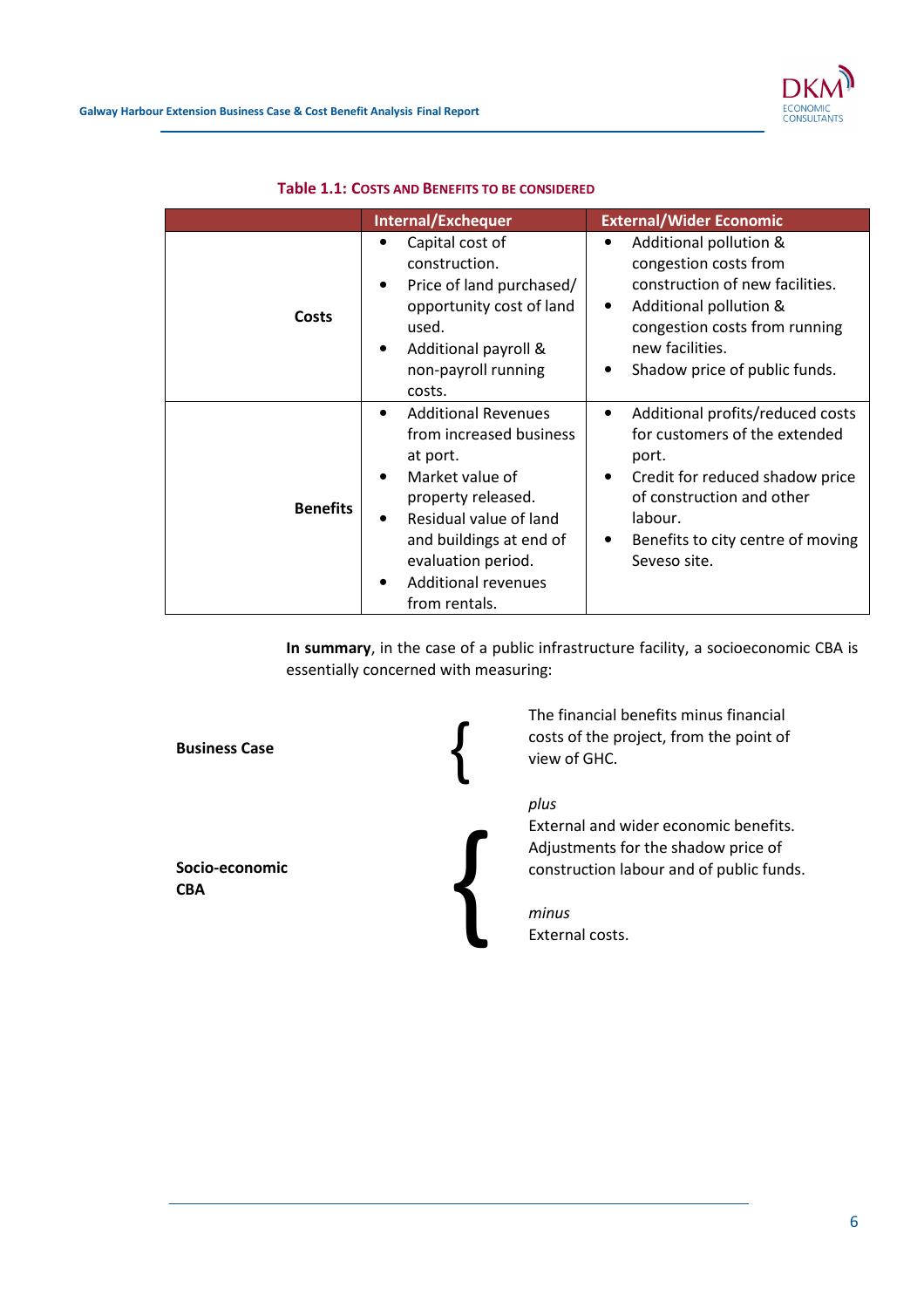$\overline{a}$ 



### 1.3 REPORT LAYOUT

This report applies these principles to the GHC extended port project. It is set out as follows<sup>4</sup>:

Chapter 2 defines the project rationale and scope, including project justification and objectives.

Chapter 3 sets out a feasibility study, including the counterfactual and alternative options, and the project constraints.

Chapter 4 presents the Business Case of the options.

Chapter 5 provides the economic appraisal of the options.

Chapter 6 presents our conclusions.

An Executive Summary is presented at the beginning of this document.

 $<sup>4</sup>$  In accordance with Chapter 7 of the Guide to Economic Appraisal: Carrying out a Cost Benefit</sup> Analysis http://publicspendingcode.per.gov.ie/wp-content/uploads/2012/08/D03-Guide-toeconomic-appraisal-CBA-16-July.pdf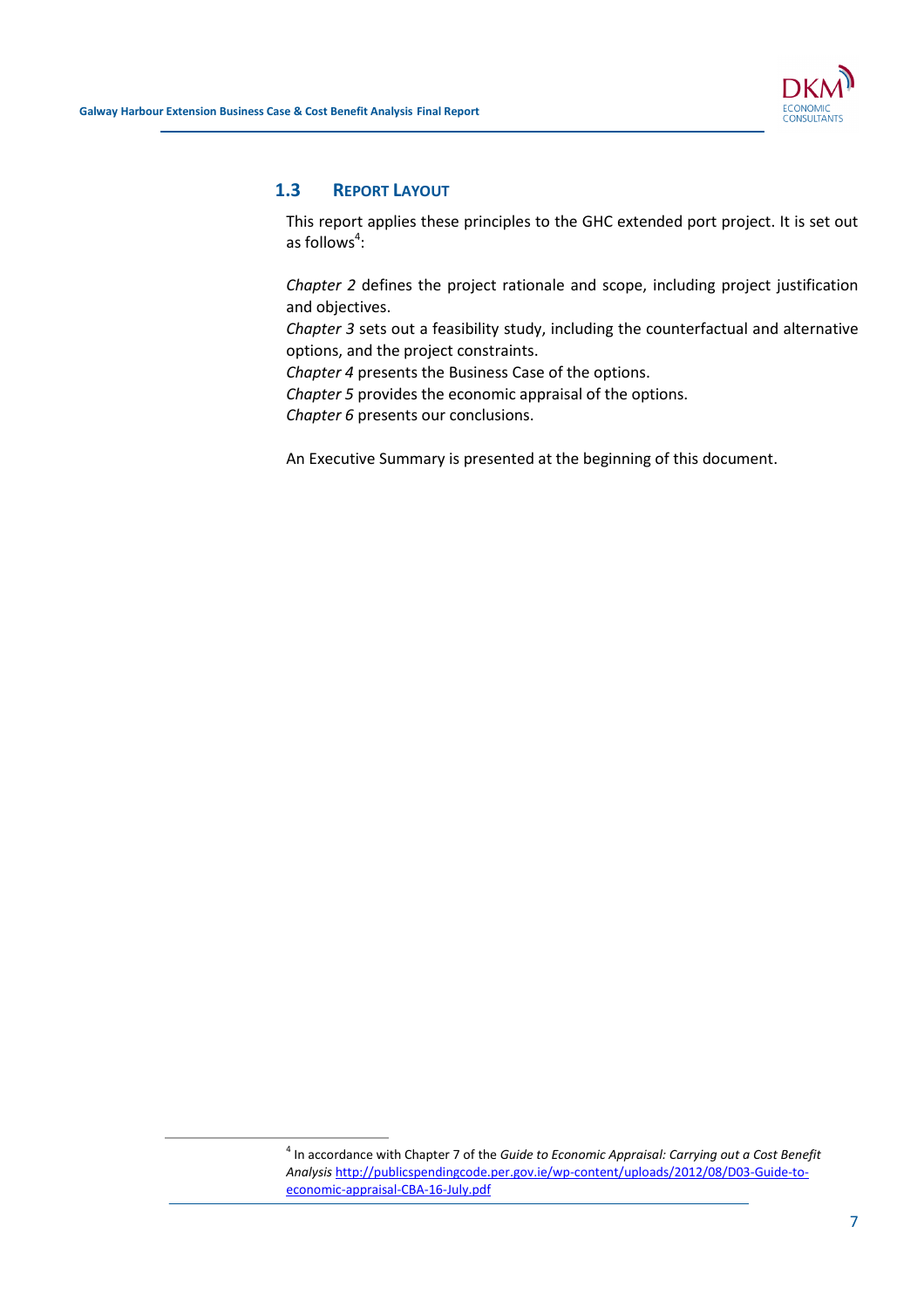

# 2. PROJECT SCOPE, RATIONALE & JUSTIFICATION, OBJECTIVES

# 2.1 PROJECT SCOPE

Galway Harbour Company (GHC) is currently preparing a planning permission application to An Bord Pleanála (ABP) regarding a major extension of the port. Phase one of this project, the subject of this report, comprises:

- Reclamation of 19.86 ha of quay areas and back-up land;
- Formation of one 400m x 30m quay and one 200m x 20m quay;
- Dredging of channels to -3.5m and -8m depth;
- Dredging of a 400m diameter turning circle to –8m depth;
- Dredging of a -12m Berth pocket immediately adjacent to the proposed Quays;
- New oil and bitumen handling facility on a new 20m pier;
- Harbour related sites for general warehousing and fishing related activities, storage yards, passenger terminal and other quayside facilities;
- Refocusing of Inner Dock to concentrate on leisure-related activities.

# 2.2 RATIONALE & JUSTIFICATION

The project is designed to enable the relocation of commercial activities out of the Inner Dock area of Galway Harbour and essentially free the port from the tidal and capacity limitations imposed by the latter, whereby the port is only operational 4 hours out of every 24, and is limited to ships of 5,000-7,000 tonnes.

# 2.3 PROJECT OBJECTIVES

The project, by removing operational limitations on the port, seeks to facilitate a significant increase in the volume and types of business handled by the port, and to enable it to fulfil its role as a major infrastructure asset for Galway and the West region and beyond. These include servicing the growing offshore energy sector off the west coast of Ireland.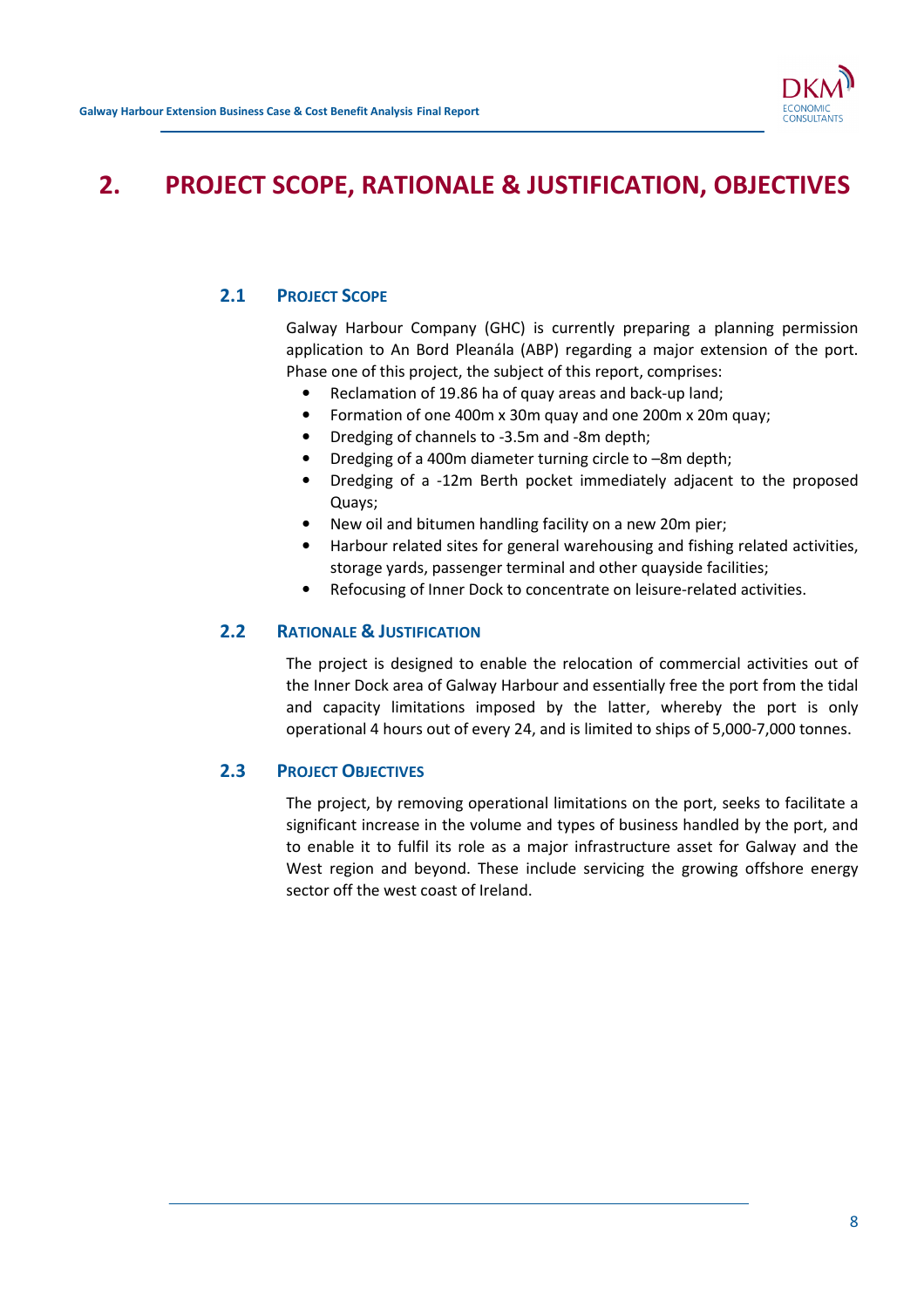

# 3. FEASIBILITY STUDY

# 3.1 FEASIBILITY

Various studies and reports by Tobin's Consulting Engineers and others, as part of the planning application and EIS for the GHE project, deal with the technical feasibility of the project. Section 4 of this report addresses the financial feasibility of the project (essentially a summary of the separate Business Case report), while Section 5 assesses its economic feasibility.

### 3.2 OPTIONS & ALTERNATIVES

#### 3.2.1 Options

In carrying out a CBA of a capital project, it is important to consider alternative means of delivering the sought-after benefits. The Public Spending Code requires that all realistic alternative ways of achieving the stated objectives are examined critically, and that in particular the "Do Nothing"/"Do Minimum" option be considered.

In view of this, and following discussion with the GHC and other members of their advisory/design team, we initially consider the following options for the purposes of the socioeconomic CBA:

- 1. Do Minimum/Without Development continue with the current configuration in the existing port.
- 2. Do Project/With Development, Phase One as per the Business Case;
- 3. Do Alternative i.e. to the degree possible cater for the expected additional port traffic elsewhere in Ireland, taking into account additional road transport and landside investment, and environmental impacts, where appropriate. This option is considered in more detail below.

#### 3.2.2 Feasible Alternatives

With respect to the current project, the key question is, could the proposed additional business be handled at different ports, and if so, at what cost, including the implications for the environment, for Galway and the surrounding region, and for Government policy? This is explored for each of the main business types at the port in the following discussion. Note that a more detailed analysis of feasible alternatives has been compiled by McCarthy Keville O'Sullivan Ltd., Planning & Environmental Consultants, as part of the planning process for the project.

As a starting point, we can consider the commercial ports dealing in bulk cargoes along the west coast, which would be the "natural" potential alternatives for Galway. The following table lists them and their bulk business in 2012.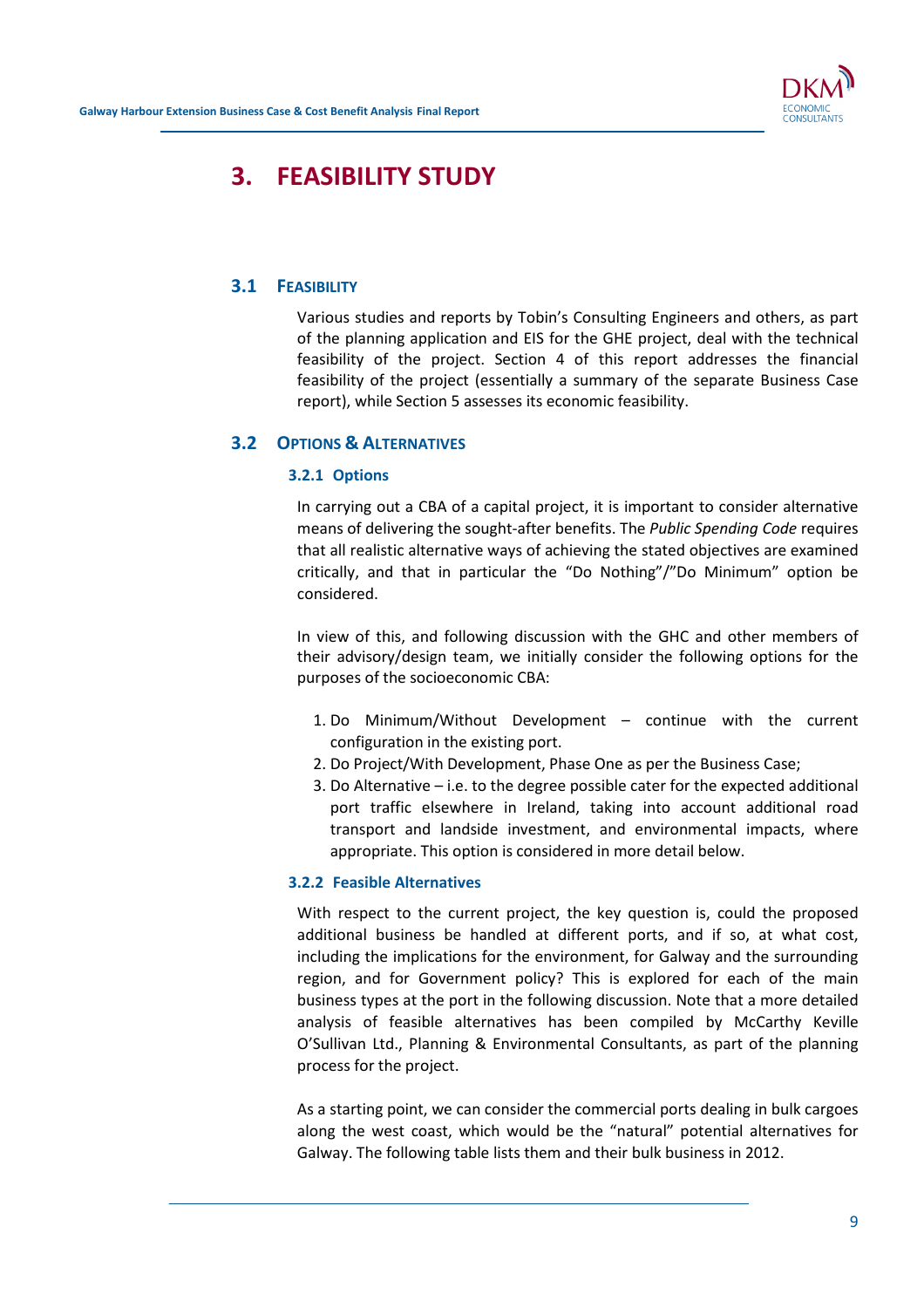

Table 3.1: COMMERCIAL PORTS ON WEST COAST OF IRELAND & 2012 BULK TRAFFIC

| Port           | <b>Designation</b>                              | <b>Distance</b>               | <b>Cargo 2012 ('000 Tonnes)</b> |                       |                    |                                       |                                               |
|----------------|-------------------------------------------------|-------------------------------|---------------------------------|-----------------------|--------------------|---------------------------------------|-----------------------------------------------|
|                | under<br><b>National Ports</b><br><b>Policy</b> | from<br><b>Galway</b><br>(km) | <b>Direction</b><br>of Traffic  | Liquid<br><b>Bulk</b> | Dry<br><b>Bulk</b> | <b>Break Bulk</b><br>& Other<br>Goods | <b>Total Bulk &amp;</b><br><b>Other Goods</b> |
| Shannon-Foynes | <b>Tier 1 National</b>                          | 130                           | $\ln$                           | 1,094                 | 7,099              | 15                                    | 8,208                                         |
|                |                                                 |                               | Out                             | 3                     | 1,839              | 44                                    | 1,886                                         |
| Galway         | Regional                                        | $\overline{\phantom{a}}$      | <b>In</b>                       | 415                   | 0                  | 13                                    | 428                                           |
|                | Significance                                    |                               | Out                             | $\mathbf 0$           | 47                 | 25                                    | 25                                            |
| Killybegs      | Regional                                        | 309                           | In                              | $\Omega$              | $\Omega$           | 10                                    | 10                                            |
|                | Significance                                    |                               | Out                             | $\mathbf 0$           | $\Omega$           | 117                                   | 117                                           |
| Sligo          | Regional                                        | 139                           | $\ln$                           | $\Omega$              | 19                 | $\Omega$                              | 19                                            |
|                | Significance                                    |                               | Out                             | 0                     | 8                  | 6                                     | 14                                            |

Source: Department of Transport, CSO

West coast trade is dominated by Shannon-Foynes, so this would appear to be the primary alternative port within a reasonable distance of Galway and its hinterland. That said, there is still a significant distance to Foynes port from Galway (130km)<sup>5</sup>. We do not in general consider ports further afield, except in specific cases, as this would contravene the proximity principle, and the consideration that each port should cater for its own hinterland, be it regional or national<sup>6</sup>.

A key consideration also is that, if extensions to these alternative ports were required to cater for the traffic in question, it could we understand involve extension into SACs in some cases, which would be equally problematic. That is not a primary focus of our analysis here. However, while we understand that there is significant capacity in Shannon-Foynes, it would appear likely that any significant movement of trade to Sligo or Killybegs would involve extension of port facilities, and thus could be problematic.

#### Bitumen

 $\overline{a}$ 

Cold Chon has a significant storage and (local) processing operation in Galway, and planning permission to increase storage further. Shannon-Foynes does undertake transhipment activities, but for it to fulfil the function being proposed, Cold Chon would have to replicate its bitumen terminal and processing and storage facilities at Shannon-Foynes, at considerable extra cost, and we understand this does not fit with their business plans.

<sup>&</sup>lt;sup>5</sup> Limerick Docks are closer, as are some of the dedicated facilities that make up Shannon-Foynes, but we understand (i) the spare capacity is concentrated in Foynes, and (ii) the dedicated facilities such as Moneypoint would not be available to cater for Galway's traffic.

 $^6$  Other ports that could be considered alternatives are Dublin for the eastern segment of the catchment, and Derry for the northern segment. However, Dublin is considerably further away from Galway than say Shannon-Foynes (220km Vs. 130km). Derry is 275km from Galway, and there is a relatively small proportion of the port business being considered in this report that would be within the northern segment of the catchment.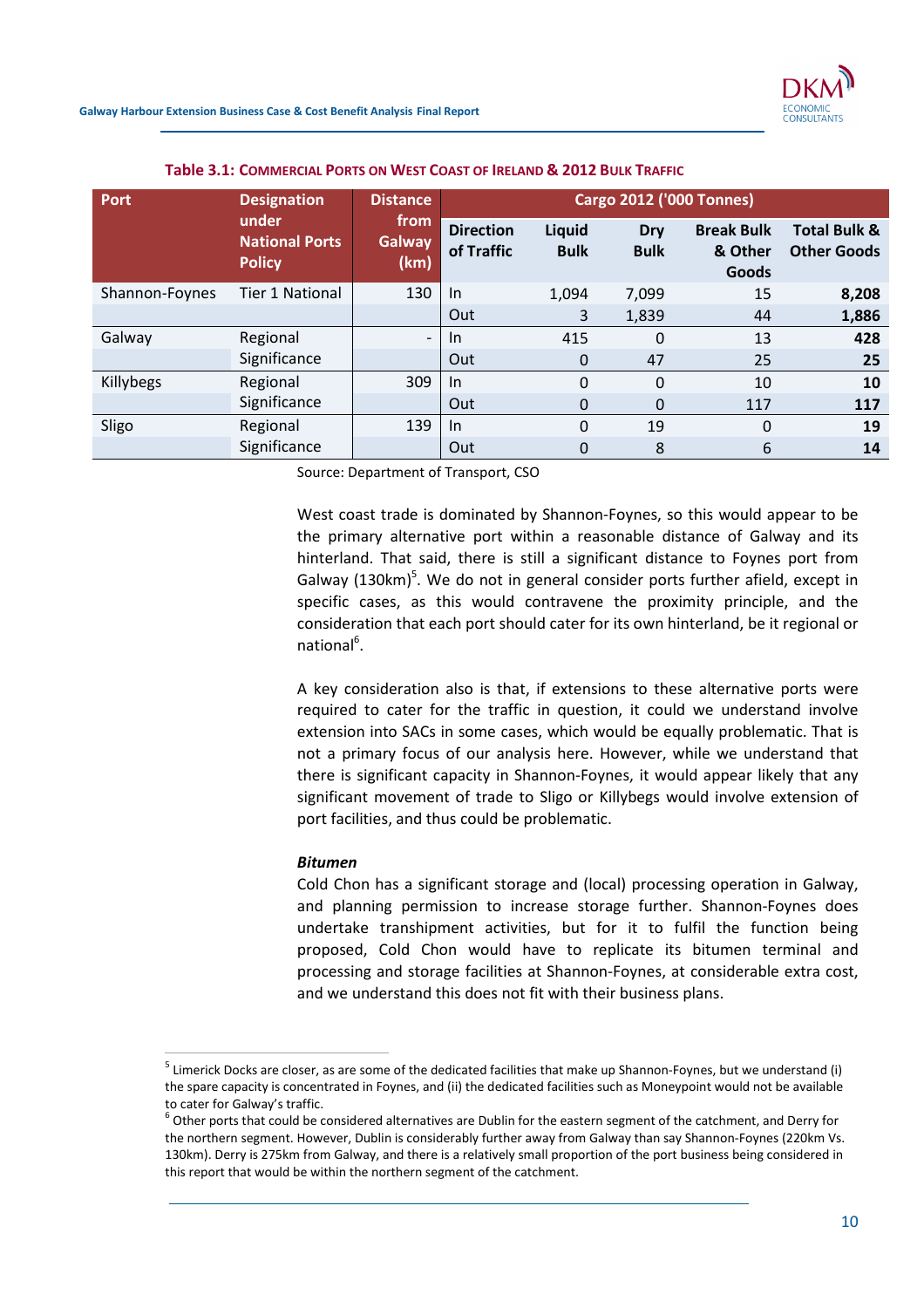

#### Petroleum

Petroleum is imported and transhipped into and between numerous ports in Ireland. Indeed much of the fuel currently imported into Galway comes via other Irish ports. Furthermore, national fuel import volumes have fallen in recent years with the economic downturn.

The additional petroleum imported into Galway would displace fuel imported into other ports in Ireland (or possibly Northern Ireland). On the face of it, there appear to be a number of alternatives, therefore, which would not require investment. Additional costs would arise in terms of the longer land transport of this fuel into Galway and its hinterland, which would be at least partly passed on to customers. We note also that Galway is seen as having a strategic role in fuel storage for Ireland, and it holds some of the National Oil Reserve Agency's (NORA) reserves.

#### Limestone

The location of McGrath's Limestone Works in Cong, Co. Mayo, and the nature and relative cost of the product, makes Galway the natural port to cater for this product. Given the product's weight-to-value ratio, it might not be feasible to cater for volumes through a more distant port. There may not be a feasible alternative therefore with respect to this cargo.

#### Cruise Business & Marina Business

The projected additional cruise business is driven by the particular attractions of Galway city and its hinterland from a tourism viewpoint. It is difficult therefore to see how there could be a feasible alternative to the additional business being envisaged under this heading.

It may be feasible to build another sizeable marina on the west coast of Ireland, including elsewhere in Galway Bay, but on the face of it Galway is an ideal location, given its relative position on the west coast, the location of the Inner Dock, the facilities already in place and the attractions of Galway city for boaters.

#### Other Business

Much of the other business proposed is not dependent on the current project proceeding, and thus is not relevant here. Most of the other business is local to Galway or its immediate hinterland, so Galway is the natural port to cater for it, and to send it elsewhere would contravene the proximity principle and the role the National Ports Policy sees for Galway.

Servicing of gas and oil exploration rigs could be catered for at other ports in Ireland, although Galway is very well placed vis à vis the current and prospective exploration sectors off the west coast, and there is also a danger that the business could be lost to Ireland.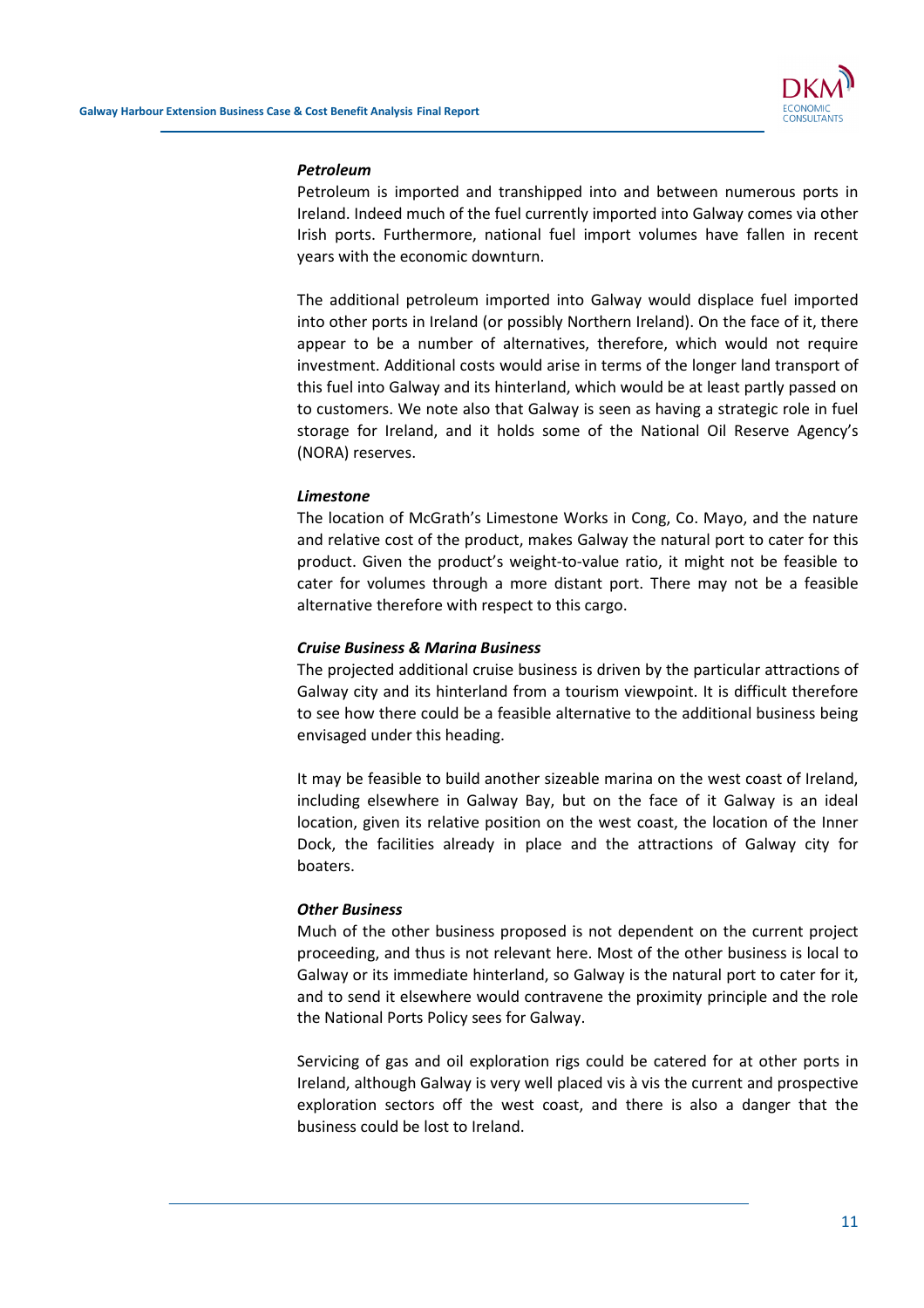

#### 3.2.3 Government Policy

Government policy with respect to Galway's expansion plans, is relevant on many levels:

- The recently published National Ports Policy 2013<sup>7</sup> indicates that Galway is a port of regional (as opposed to national) significance, which "function(s) as important facilitators of trade for their regional and local hinterland", notably for petroleum products.
- The Irish Marine Development Agency (IMDO) also identifies Galway as an important port for servicing the offshore energy sector.
- Galway is seen as having a strategic role in fuel storage for Ireland, and it holds some of the National Oil Reserve Agency's (NORA) reserves.
- The National Spatial Strategy sees Galway as a national Gateway (as is Limerick/Shannon), and the only Gateway in the West NUTS III region. Gateways are seen as drivers of economic activity, and centres of key economic infrastructure, such as ports.
- Galway (unlike Limerick/Shannon) is also situated in the BMW NUTS II region, which includes the least economically developed parts of the country, and is a particular focus for Government efforts at economic development.
- Development policy is articulated for example through IDA Ireland's Horizon 2020 Strategy<sup>8</sup>, which specifically has a target of 50% jobs generation outside Dublin and Cork and to support regional economic development: "IDA has identified key areas of infrastructure improvement that are essential if we are to be successful in winning new investments into the regions outside Dublin and Cork. Transport and energy are vital. The importance of delivering next-generation networks is arguably the most important of all." Galway Harbour is thus a key element of transport infrastructure.
- Government and EU policy is also aimed at energy efficiency, reducing Ireland's carbon footprint and encouraging sea in preference to road transport. All these would argue against the leakage of traffic from Galway harbour to other more distant ports around the country.

In this context, it is clear that national policy would be in favour of the development of Galway port. Later in this report, we estimate that the project would generate significant temporary local employment during construction and permanent local employment once operational, which would be foregone if the project did not proceed.

#### 3.2.4 Summary

 $\overline{a}$ 

In summary, there are a number of categories of business proposed at Galway that would appear to be problematic from the point of view of identifying alternative ports that could handle the business, either commercially or environmentally. In addition:

- 7 http://www.transport.ie/uploads/documents/news/National%20Ports%20Policy%202013%20-%20Web.pdf
- 8 http://www.idaireland.com/news-media/publications/library-publications/ida-ireland-publications/IDA-Ireland-Strategy-2020.pdf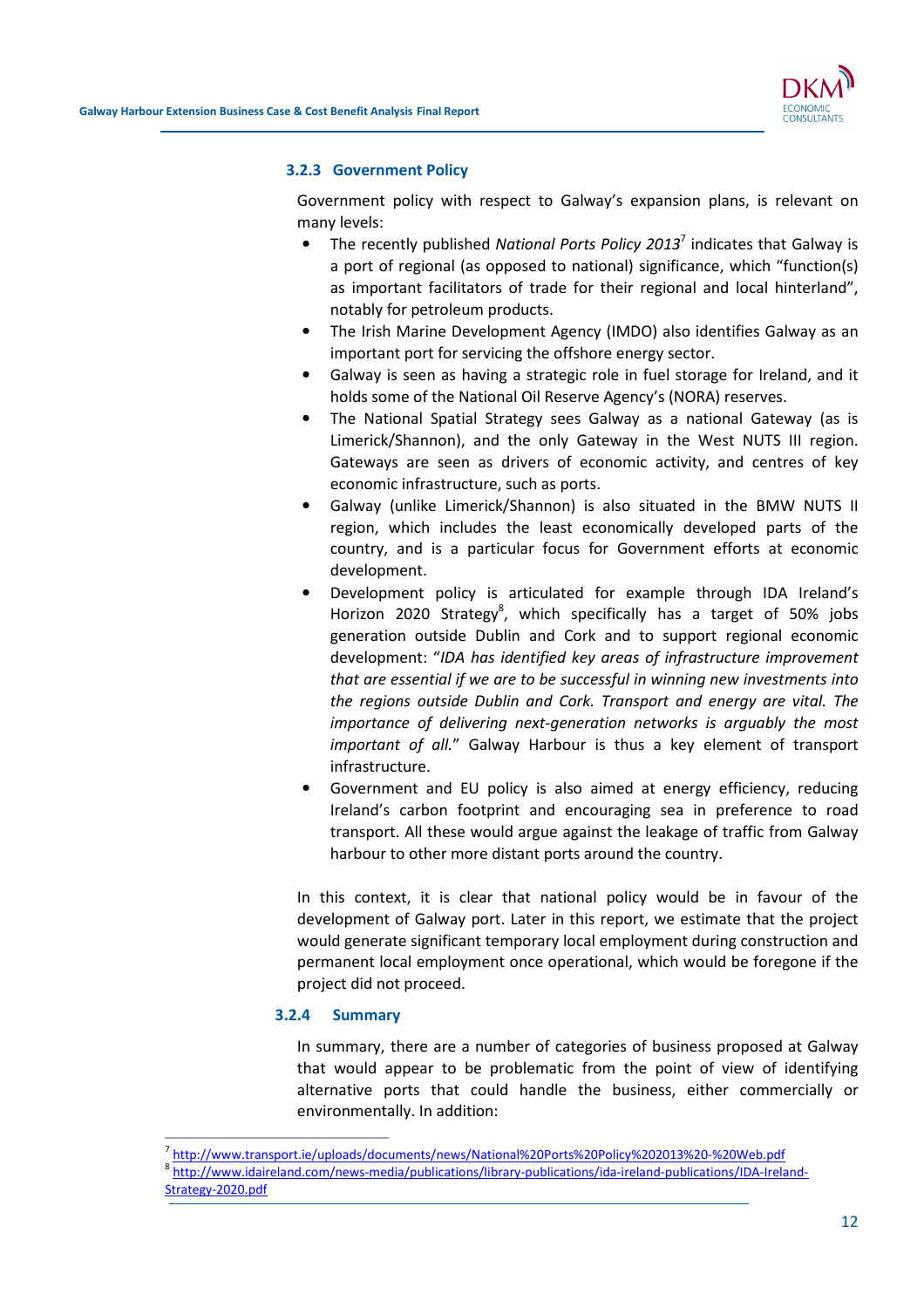

- Galway Port itself would suffer from the transfer of business to other ports, and there might be question marks over its longer term viability,
- There would be negative implications for economic activity in the region, as costs would be higher and enterprises might relocate to be closer to the alternative ports. Some elements of additional business might not viable. This would conflict with Government national and regional development policy.
- The proximity principle would be contravened in terms of the nearest alternatively major port (Shannon-Foynes), which is approximately 130km from Galway city. This would be in contravention of Government policy with respect to transport and the environment.

On the basis of the above, we do not construct a separate Do Alternative option.

This has to be seen as a high level initial analysis, however, and one could only be confident of the conclusion if one had access to the internal plans of the port's customers, which is not possible. Furthermore, given the timeframe under consideration, the scope for business, market and technical change is substantial.

# 3.3 CONSTRAINTS

We have compiled the constraints that may apply to the various options, as set out in the next table.

|                                                                  | <b>Options</b> |               |  |
|------------------------------------------------------------------|----------------|---------------|--|
| <b>Constraint</b>                                                | 1. Do Minimum  | 2. Do Project |  |
| Financial                                                        |                | X             |  |
| Continued operations and growth of the port                      |                |               |  |
| Dependence on business plans of a limited<br>number of customers | X              |               |  |
| Traffic during construction                                      |                | X             |  |
| Seveso issues with Inner Dock                                    |                |               |  |
| Lack of integration of Inner Dock with City                      |                |               |  |

#### Table 3.2: CONSTRAINTS APPLYING TO EACH OPTION

Note: Large 'X' represents a more significant constraint; small 'x' represents a less significant constraint.

This highlights the range of constraints that apply to the port in its current configuration, and to the proposed extension. Clearly, proceeding with the project imposes some financial constraint in the short term at least, in that GHC must partially finance the project with borrowing. The longer term capacity of the port to serve its catchment is in question if the project does not proceed, and the viability of the project is dependent on a relatively small number of port customers. There will be some increased traffic during the construction phase, while the project will have a significant positive impact on the Seveso site at the port. Finally, the port as currently configured, while close to the city centre, is not well-integrated with it.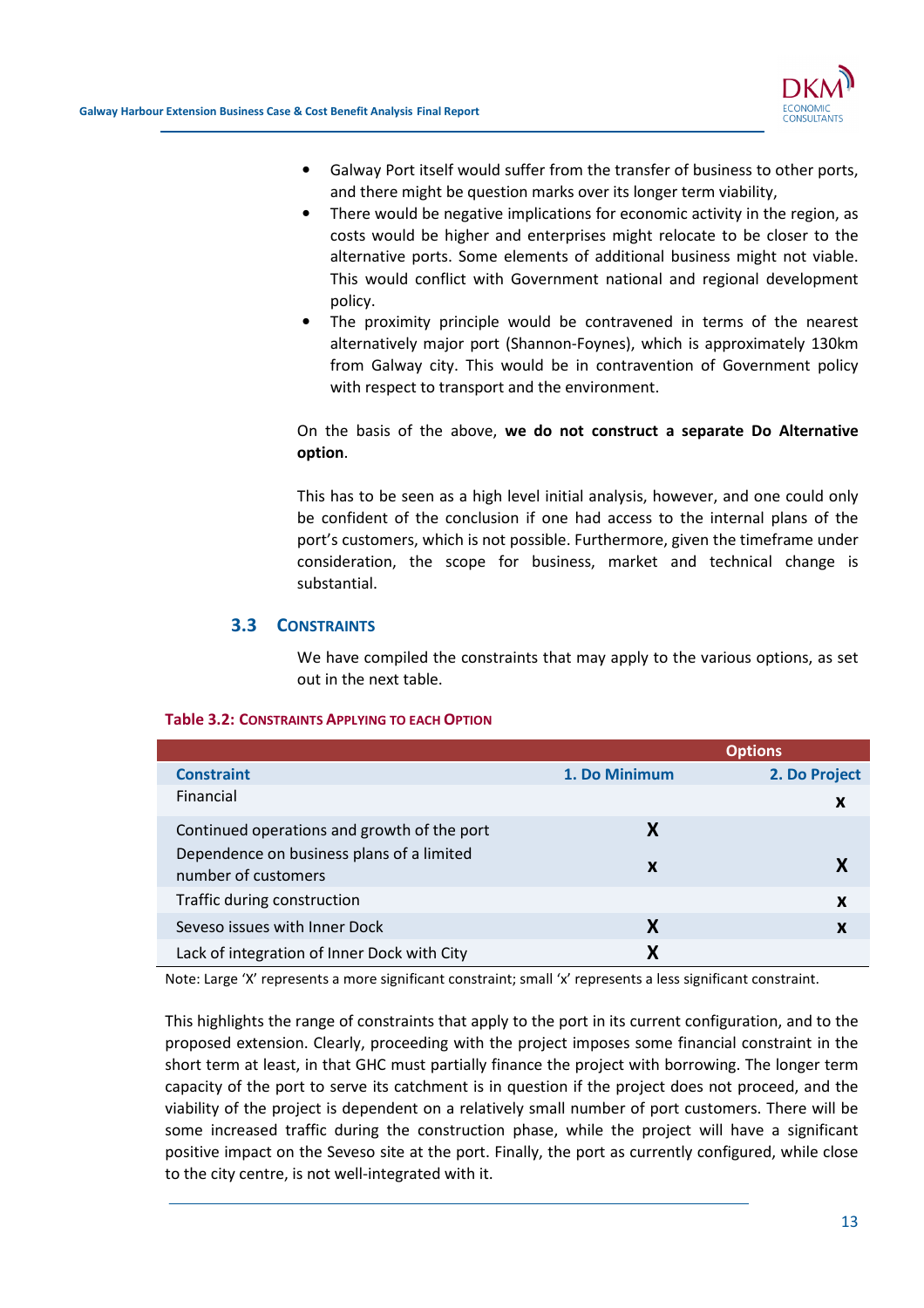

# 4. BUSINESS CASE

# 4.1 DEFINITION

In the Business Case/financial appraisal we consider the financial costs and benefits of the project. Referring back to Table 1.1, these can be considered as the internal costs and benefits $9$ , i.e.:

#### Table 4.1: COSTS AND BENEFITS TO BE CONSIDERED

|                 | Capital cost of construction.                             |
|-----------------|-----------------------------------------------------------|
| Costs           | Price of land purchased/opportunity cost of land used.    |
|                 | Additional payroll & non-payroll running costs.           |
|                 | Additional Revenues from increased business at port.      |
|                 | Market value of property released.                        |
| <b>Benefits</b> | Residual value of land and buildings at end of evaluation |
|                 | period.                                                   |
|                 | Additional revenues from rentals.                         |

Each of these must be assessed over the lifetime of the project, and for each alternative option.

# 4.2 VALIDATION OF THE RBC BUSINESS CASE

We have been provided with the GHC Business Case report, prepared by Raymond Burke Consulting (RBC). This foresees the project being completed and ready to commence as of the start of 2018 ("Year 1"), having been constructed in 2015, 2016 and 2017 (Years -3, -2 and -1), and it looks forward 18 years (to 2035).

Our task was to:

 $\overline{a}$ 

- 1. Read through and validate the mechanics of the RBC model;
- 2. Review implications of DTZ property valuation report;
- 3. Identify port's catchment, with a view to indicating potential business;
- 4. Validate elements of: Future Core Business, Non-core Business, and other potential new business identified in client model, as well as identifying other potential business currently using other ports.

The report produces a Base, High and Low case. The Base Case results presented in the RBC report are summarised as follows:

 $9$  The Exchequer is also likely to benefit from some reduction in social welfare payments, as a proportion of the construction workers employed on the project would otherwise have been unemployed. This can be considered to be captured in the adjustment of construction wages to shadow prices, which is generally treated as a wider socio-economic impact rather than a direct financial impact (see Section 5).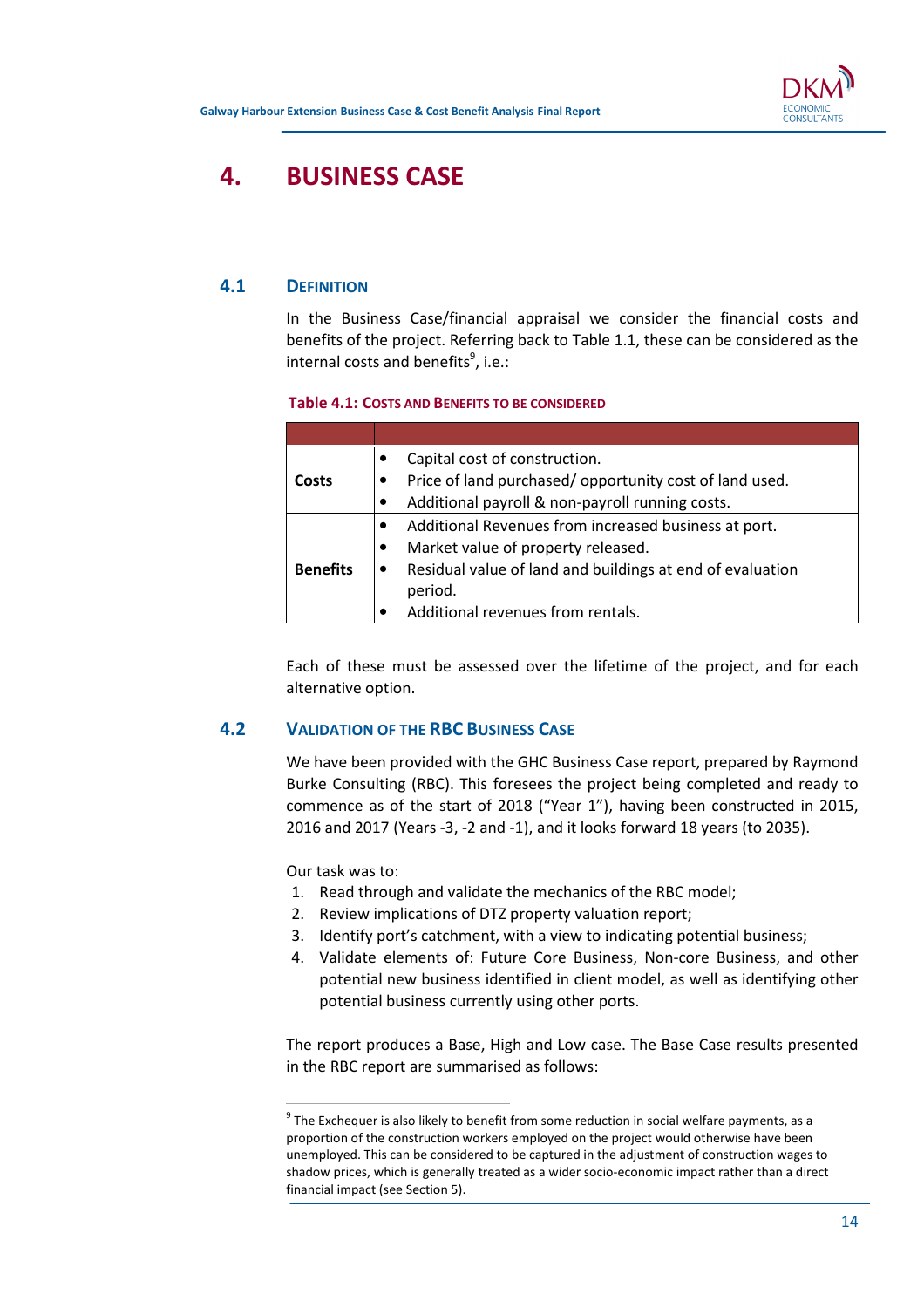| €'000                              | 2018   | 2023  | 2028  | 2033   | 2035   |
|------------------------------------|--------|-------|-------|--------|--------|
| Cargo Turnover (Tonnage & Cargo)   | 2.503  | 5.645 | 6.387 | 7.227  | 7,593  |
| <b>Cruise Income</b>               | 102    | 230   | 378   | 501    | 558    |
| <b>Marina Income</b>               | 396    | 768   | 869   | 983    | 1,033  |
| Other related Income               | 287    | 425   | 481   | 544    | 572    |
| <b>New Development Income</b>      | 113    | 256   | 290   | 328    | 344    |
| <b>Car Parking</b>                 | 558    | 631   | 714   | 808    | 849    |
| <b>Total Income</b>                | 3,958  | 7,956 | 9,119 | 10,391 | 10,948 |
| <b>Operating/Maintenance Costs</b> | 1.911  | 2,008 | 2.111 | 2.218  | 2.263  |
| <b>EBITDA</b>                      | 2.047  | 5,948 | 7,008 | 8.173  | 8,685  |
| <b>Depreciation</b>                | 2.292  | 2.321 | 2,349 | 2,378  | 2,389  |
| <b>Profit before Tax</b>           | $-929$ | 3.351 | 5.359 | 7.800  | 8.929  |
| <b>Tax &amp; Pension</b>           | o      | 419   | 670   | 975    | 1.116  |
| Profit                             | $-929$ | 2,932 | 4.689 | 6,825  | 7,813  |
| <b>Cash Flow</b>                   | 243.   | 3,872 | 5,395 | 7.163  | 9,981  |

### 4.2.1 Validation of Model Mechanics

We have reviewed the RBC model and found that it was valid and based on reasonable assumptions. We would note that the table above:

- presents the profitability of the entire GHC operations, not just of the net additional impact of the project;
- It excludes any proceeds of sale of property, although the RBC report indicates that the project would be expected to be part-funded by the sale of assets;
- The values are in current money values (i.e. including inflation).

As part of DKM's review, RBC provided a number of back-up spreadsheets, which enabled us to isolate the net impact of the project, and express all values in constant (2012) money, i.e. stripping out future inflation. This facilitates direct comparison with the socio-economic CBA described later in the current report.

# 4.2.2 Implications of DTZ Property Valuation Report

Under the project, it is planned that the Inner Docks will be cleared and sold (excluding the area of water in the Inner Docks), while the on-street car parking and the enterprise park (with their rent rolls) will be retained by GHC.

A valuation of GHC's property was undertaken by DTZ, dated  $27<sup>th</sup>$  June 2013. It indicates that the proceeds of the above sale (at mid-2013 values) should be €24.5 million, leaving a borrowing requirement of €27.1 million (€51.6 million – €24.5 million).

The Inner Docks could only be cleared once the new harbour is in place, so the proceeds of sale would only be realised in 2018. It is possible that property sales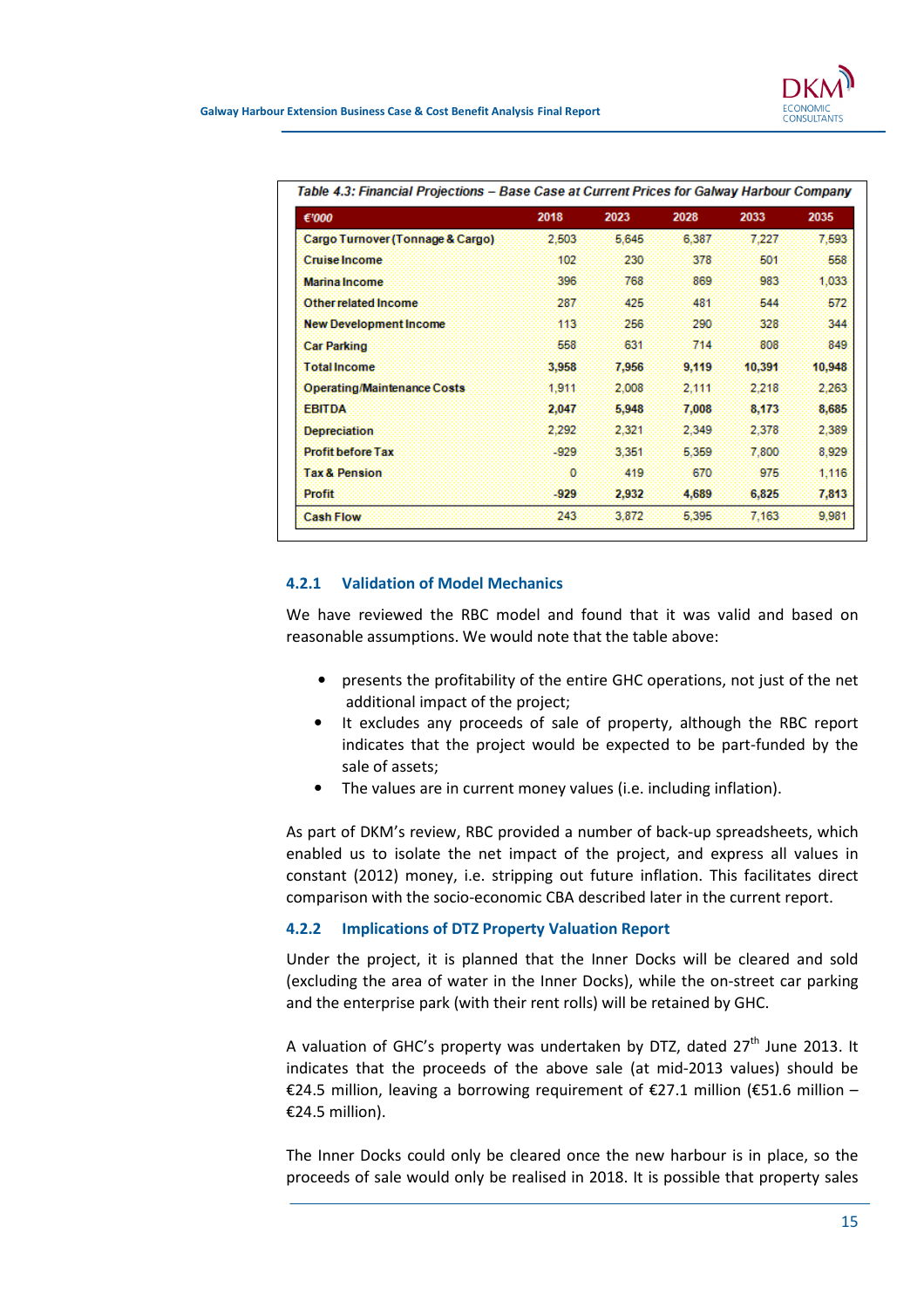

some years' hence would achieve better prices than per the valuation report, but as our base case we use the values per DTZ, to be conservative.

#### 4.2.3 GHC's Catchment

The recently published National Ports Policy  $2013^{10}$  indicates that Galway is a port of regional (as opposed to national) significance, which "function(s) as important facilitators of trade for their regional and local hinterland", notably for petroleum products. The Irish Marine Development Agency (IMDO) also identifies Galway as an important port for servicing the offshore energy sector.

IMDO generally defines regional port hinterlands in terms of one hour driving time (see figure).



#### Figure 4.1: ONE-HOUR "HEAT MAP" OF GHC

Source: IMDO

 $\overline{a}$ 

However, it appears to us that this is not fully appropriate for Galway, for two reasons:

- (i) The one-hour drivetime stretches down almost to Limerick, and overlaps with Shannon-Foynes port, identified as one of the tier 1 ports of national significance.
- (ii) Galway is by far the largest port on the west coast north of Shannon Foynes as far as Derry.

<sup>10</sup> http://www.transport.ie/uploads/documents/news/National%20Ports%20Policy%202013%20- %20Web.pdf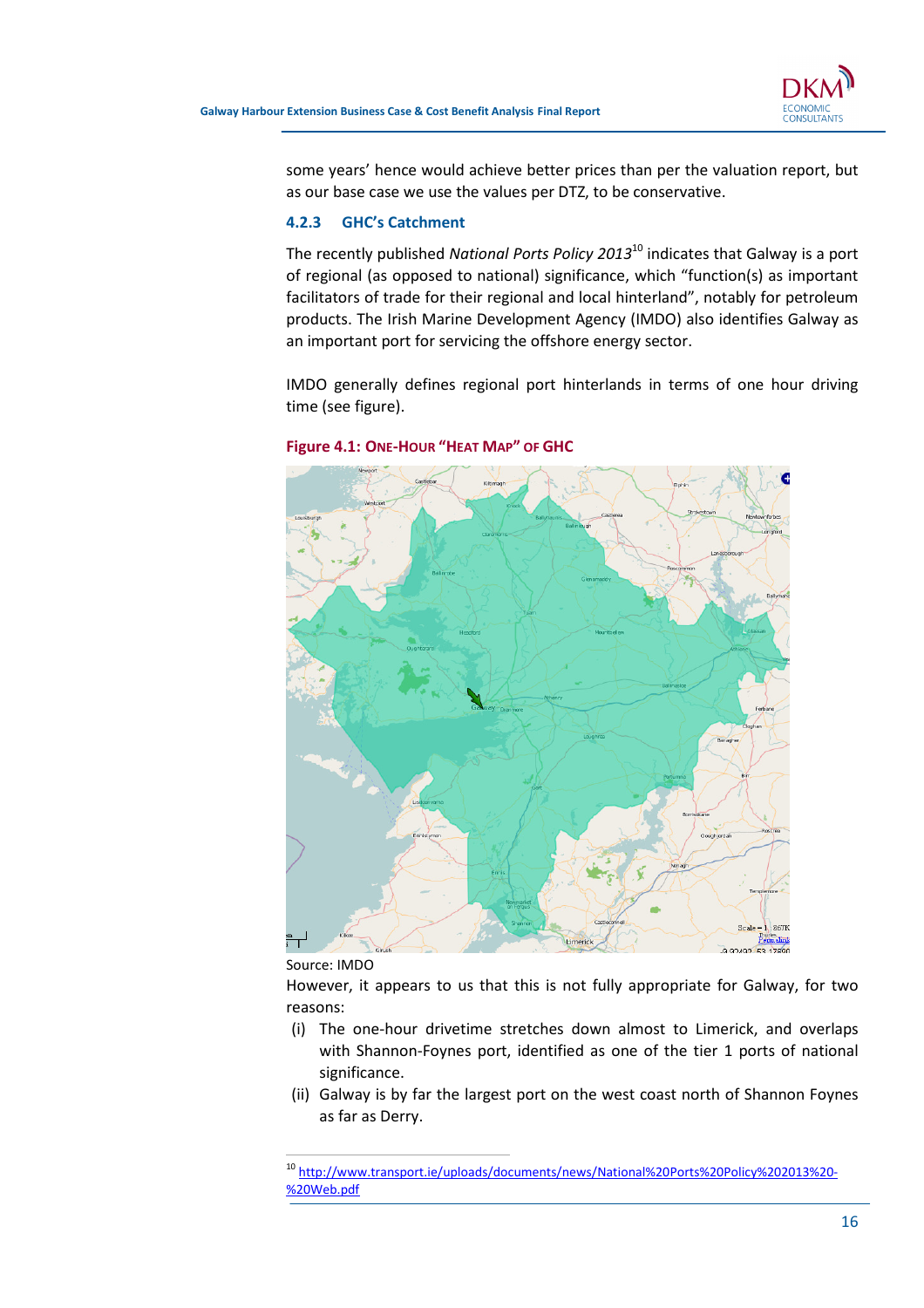

Therefore, it appears to us that the operational hinterland of Galway extends only a relatively short distance south, but significantly further northwards and eastwards. This is also reflected in Chapter 2 of the EIS, where it states: "Accordingly, a port's natural catchment area is its hinterland and, for Galway Harbour Company, it is, primarily, the western and north-western counties." (Section 2.2.1.2).

#### 4.2.4 Validation of Business Elements

#### Existing Freight Business

We have reviewed the forecast volumes for these cargoes, in the With and Without Development options, via consultation (verbal and written) with customer representatives, and they appear reasonable. A key overriding issue is that there are severe limitations on the size of ships that Galway can cater for, as well as time limitations as the harbour at the moment can only operate for four hours per day. The size of ships in question mean that economies of scale cannot be exploited, and indeed it appears that ships are not being built to this size anymore, meaning that they are becoming less abundant. This places restrictions on the flexibility of customers of the port.

#### New Freight Business

A number of additional potential sources of business are available now and in the future, whether new or within the hinterland and currently using other ports. These include:

- Refuse-derived fuel (RDF).
- Timber product imports & exports
- Servicing oil and gas exploration.
- Turbines for various planned wind farms in the West and Midland regions.
- Windmills for off-shore wind farms.
- Servicing other offshore renewables, e.g. tidal and wave energy.

#### Servicing oil and gas exploration

The Department of Communications, Energy & Natural Resources (DCENR) indicates that Ireland's Atlantic offshore margin is estimated to hold substantial 'potential, yet-to-find' hydrocarbon reserves of some 10 billion barrels of oil equivalent<sup>11</sup>.

However, one needs to be mindful of the difference between 'potential, yet-tofind' and 'proven' reserves. The Irish Offshore Operators' Association points out that offshore exploration has been taking place in Ireland for nearly half a century and that only two gas fields (plus two ancillary fields) have been successfully commercialised and that no commercial oil field has yet been discovered $^{12}$ .

While the difficult operating conditions off the west coast of Ireland and the poor success rate have discouraged exploration in the past, new technologies are

 $\overline{a}$ 

<sup>&</sup>lt;sup>11</sup>http://www.ouroceanwealth.ie/SiteCollectionDocuments/Harnessing%20Our%20Ocean%20Wealt h%20Report.pdf

http://www.iooa.ie/facts-and-figures-page.html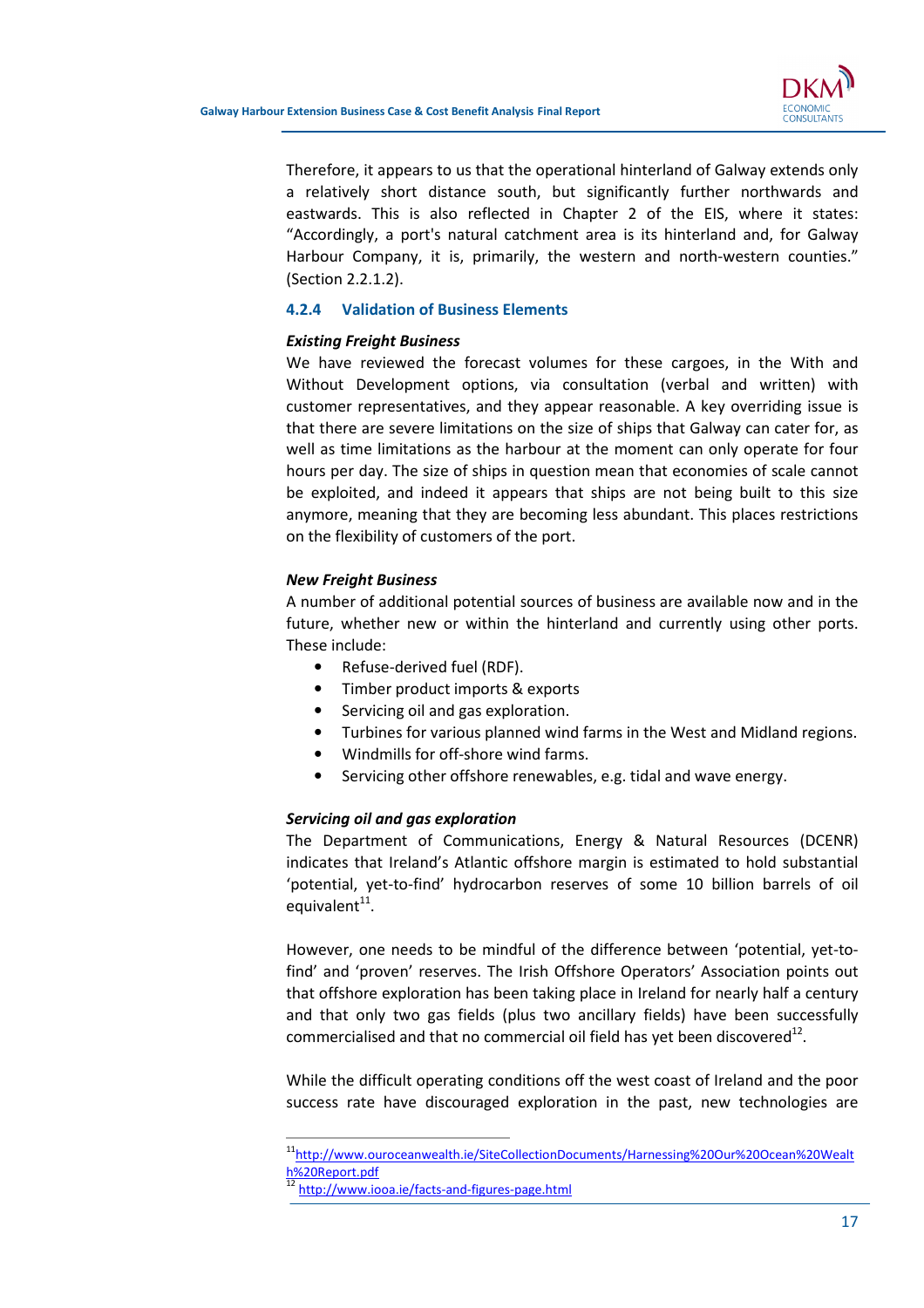

easing the exploration process in the region, and high oil prices are making fields more viable. Recent industry announcements with respect to exploration offshore west of Ireland<sup>13</sup> are an indicator of the industry's renewed interest in the region, although announcements with regard to other sectors of Irish waters are less so<sup>14</sup>.

Servicing offshore exploration potentially could have a very significant impact on GHC's business in the medium term, but from the current standpoint it is difficult to include specific projections in our analysis.

#### On-shore Wind Turbines

The development of Galway Harbour would enhance its capability to service the on-shore wind industry due to the ability to accommodate larger vessels, increased quay length and greater availability of hinterland.

A good indicator of the potential business in this sector is the number of grid connection offers issued under "Gate 3" by the Commission for Energy Regulation (CER). In the next  $5 - 8$  years, the planned wind farms in the west of Ireland that will be in receipt of grid connection are as follows:

- Galway: 350mw (154 turbines)
- Mayo: 732mw (322 turbines)
- Clare: 121mw (53 turbines)
- Roscommon: 96mw (42 turbines)

The wind farms must be constructed and operational before the end of 2017 if developers are to avail of maximum subsidy payments under the Renewable Energy Feed-In Tariff (REFIT)<sup>15</sup>. As a result, these wind farms are likely to be constructed before the development of Galway Harbour is complete. This may not be an issue as Galway Harbour has accommodated such projects in the past.

#### Off-shore Wind Turbines

 $\overline{a}$ 

The west coast of Ireland possesses some of the highest wind speeds in Europe and has an average wind speed of 10.2m per second<sup>16</sup>. At present there are no offshore wind energy developments taking advantage of these wind speeds off Ireland's Atlantic coast.

The European Wind Energy Association (EWEA) report Wind in our Sails - The coming of Europe's offshore wind energy industry<sup>17</sup> identifies two types of ports that are needed for offshore wind projects. These are manufacturing ports and mobilisation ports. As servicing the offshore wind industry would be a non-core activity for Galway Port, it is more likely to be used as a mobilisation port, i.e. turbine components would be imported to Galway Harbour where they would be

<sup>13</sup> http://www.reuters.com/article/2013/05/07/idUSnHUGd4CZ+73+ONE20130507

<sup>14</sup> http://www.irishtimes.com/business/sectors/energy-and-resources/providence-to-abandondunquin-well-1.1471398

<sup>15</sup> http://www.dcenr.gov.ie/Energy/Sustainable+and+Renewable+Energy+Division/REFIT.htm

<sup>16</sup> http://www.aoea.ie/offshore-wind-energy/

<sup>17</sup>http://www.ewea.org/fileadmin/ewea\_documents/documents/publications/reports/23420\_Offsh ore\_report\_web.pdf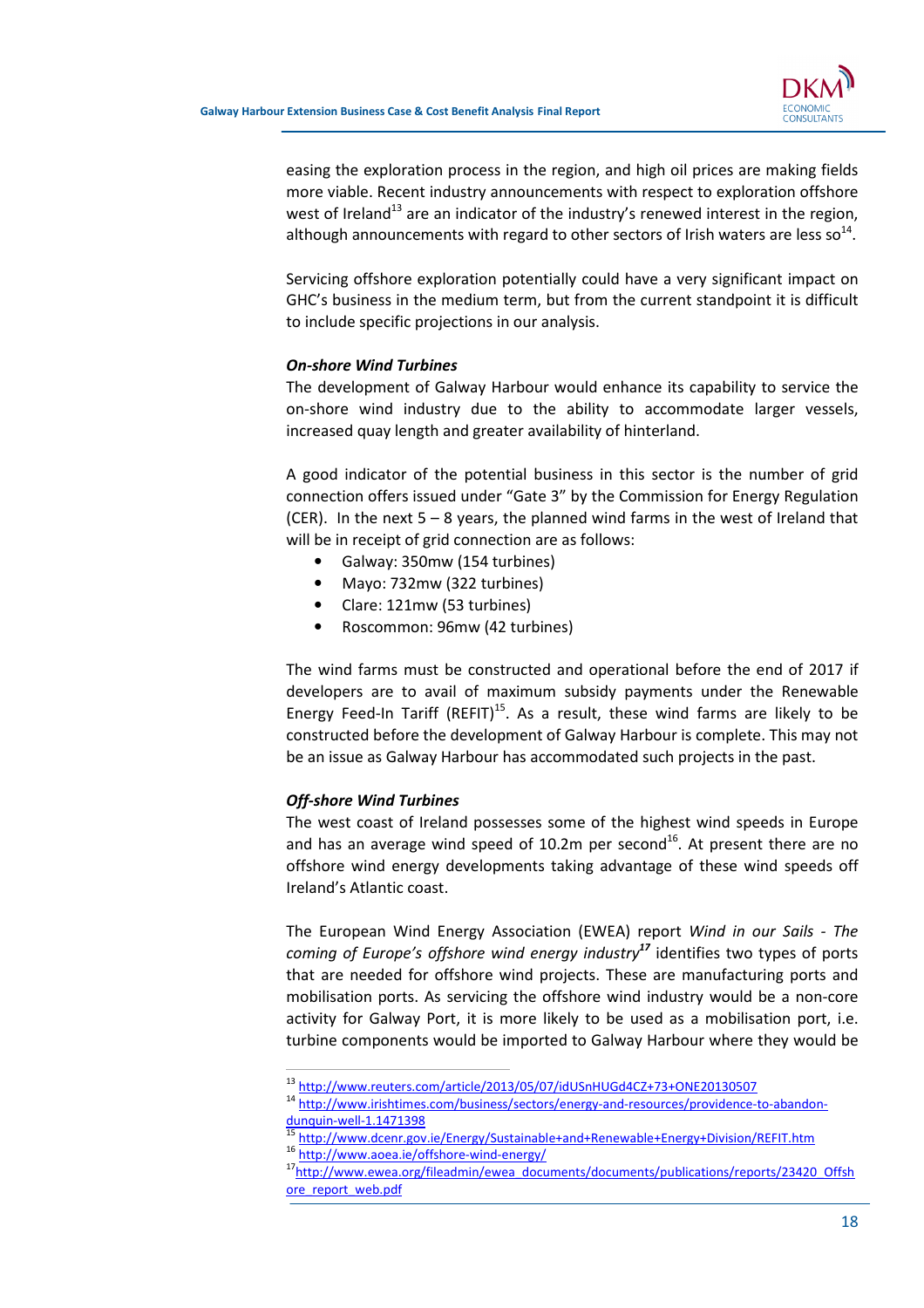

partially assembled and transported to the offshore wind farm where construction would be completed.

The only port on the island of Ireland identified in the EWEA report as suitable for manufacturing or mobilisation is Belfast, which has recently developed a £50 million offshore wind terminal<sup>18</sup>. The planned development of Galway Harbour would leave it better placed to take advantage of opportunities in this area as it would be able to accommodate larger vessels and have a larger hinterland available for storage and assembly work.

#### Other Off-shore Renewables

#### Wave Energy

A report published by the Ocean Energy Development Unit (OEDU) at the Sustainable Energy Authority of Ireland (SEAI) states that the geographic location of Galway Harbour in close proximity to wave energy resources means it will be attractive to potential developers of ocean renewable energy<sup>19</sup>. Off the west coast of Ireland, the annual average wave height is 2.5m – 3m, however winter events are substantially greater. In December 2007, 14m waves were measured<sup>20</sup>.

In December 2012, the European Commission awarded €19.8 million in funding to the WestWave energy project off the west coast of Ireland. This project, which is being led by the ESB, involves the installation of six wave energy converters capable of generating up to 5MW of electricity by 2015. The aim of the project is to demonstrate Ireland's ability to construct, deploy and operate wave energy converters. On top of this, it will help pave the way for commercial projects in terms of consenting procedures, such as foreshore licensing, permitting electrical grid access and local infrastructure<sup>21</sup>. If this project is successful it could lead to more large scale development of wave energy farms off Ireland's west coast.

#### Tidal Energy

Ireland's tidal resource is concentrated off the east coast. The tidal flow is relatively strong entering the Irish Sea at St. Georges Channel and the North Channel whereas the tidal currents are generally low along the west and south  $\text{coasts}^{22}$ . For this reason we do not consider tidal energy a potential non-core business area for Galway Port.

#### Other Potential New Business

With regard to other potential business for Galway Port, we consider businesses that (i) import or export bulk cargo, and (ii) are situated within the port's catchment, effectively the West region and the western part of the Border region, potentially extending into parts of the Midlands.

 $\overline{a}$ 

<sup>18</sup> https://www.belfast-harbour.co.uk/news/article68/50m-offshore-wind-terminal-completed <sup>19</sup> http://www.oceanrenewable.com/wp-content/uploads/2011/05/200906\_SEI\_Review-of-

Engineering-and-Specialist-Support-Requirements-For-the-Ocean-Energy-Sector.pdf

<sup>20</sup> http://www.marine.ie/home/services/operational/oceanenergy/Wave+Energy.htm 21 http://www.westwave.ie/

<sup>&</sup>lt;sup>22</sup> http://www.marine.ie/home/services/operational/oceanenergy/Tidal+Energy.htm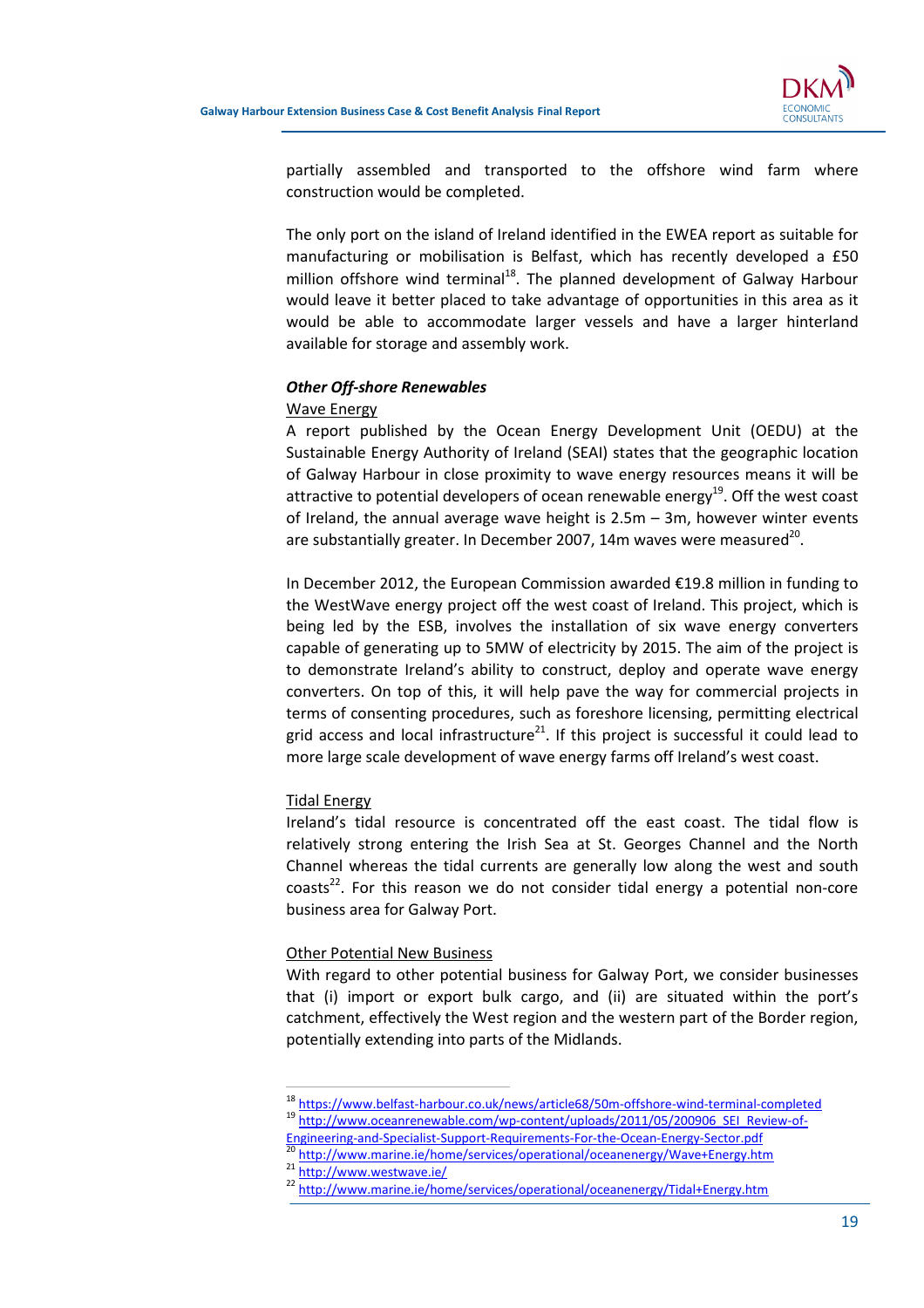

The CSO's Statistics of Port Traffic 2012 indicate where bulk trade is catered for in ports along the west coast, see the table below. With regard to Liquid Bulk, Shannon-Foynes dominates, importing 1.1 million tonnes compared to 415,000 tonnes in Galway, with no other west coast port handling liquid bulk. Galway's liquid bulk trade is quite specific to particular customers in situ, as indeed is Shannon-Foynes', so on the face of it there is limited scope for Galway to attract significant volumes of this trade.

With respect to Dry Bulk, Shannon-Foynes is even more dominant, with almost 9 million tonnes compared to 47,000 tonnes in Galway. The majority of the dry bulk at Shannon-Foynes is imported, again for particular customers (e.g. Moneypoint), so there may be limited scope to compete away this business.

In addition, since Shannon-Foynes is designated a major port of national significance, it may be problematic to seek to compete with it for business it currently holds.

| Port           | <b>Designation</b>                    | <b>Cargo 2012 ('000 Tonnes)</b><br><b>Distance</b> |                                     |                       |              |                                               |                                               |
|----------------|---------------------------------------|----------------------------------------------------|-------------------------------------|-----------------------|--------------|-----------------------------------------------|-----------------------------------------------|
|                | under National<br><b>Ports Policy</b> | from<br>Galway<br>(km)                             | <b>Direction</b><br><b>Of Trade</b> | Liquid<br><b>Bulk</b> | Dry Bulk     | <b>Break Bulk &amp;</b><br><b>Other Goods</b> | <b>Total Bulk &amp;</b><br><b>Other Goods</b> |
| Shannon-Foynes | <b>Tier 1 National</b>                | 130                                                | In                                  | 1,094                 | 7,099        | 15                                            | 8,208                                         |
|                |                                       |                                                    | Out                                 | 3                     | 1,839        | 44                                            | 1,886                                         |
| Galway         | Regional<br>Significance              | $\overline{\phantom{a}}$                           | In                                  | 415                   | $\Omega$     | 13                                            | 428                                           |
|                |                                       |                                                    | Out                                 | $\mathbf{0}$          | 47           | 25                                            | 25                                            |
| Killybegs      | Regional                              | 309                                                | $\ln$                               | $\Omega$              | $\mathbf{0}$ | 10                                            | 10                                            |
|                | Significance                          |                                                    | Out                                 | $\overline{0}$        | 0            | 117                                           | 117                                           |
| Sligo          | Regional                              | 139                                                | $\ln$                               | $\Omega$              | 19           | $\Omega$                                      | 19                                            |
|                | Significance                          |                                                    | Out                                 | $\Omega$              | 8            | 6                                             | 14                                            |

### Table 4.2: COMMERCIAL PORTS ON WEST COAST OF IRELAND & 2012 BULK TRAFFIC

Source: Department of Transport, CSO

Sligo handled a modest 33,000 tonnes while Killybegs handled a more substantial 127,000 tonnes. However, we understand that the majority of the latter is fish exports, with only 10,000 tonnes of dry bulk imported via Killybegs in 2012.

We contacted the CSO, IDA Ireland and Enterprise Ireland in terms of identifying businesses that import or export bulk cargoes from the West, South-West, western part of the Border or Midlands region. The CSO was not able to provide information additional to its published data. Our enquiries of IDA Ireland and Enterprise Ireland were necessarily incomplete as they are only concerned with exporters. IDA indicated that it was unlikely that any of the firms under their auspices in the relevant regions would export in bulk. Enterprise Ireland were able to identify a small number of firms, and indicated that some other are currently based at Killybegs and export through that port. However, there does not appear to be substantial potential among this list either.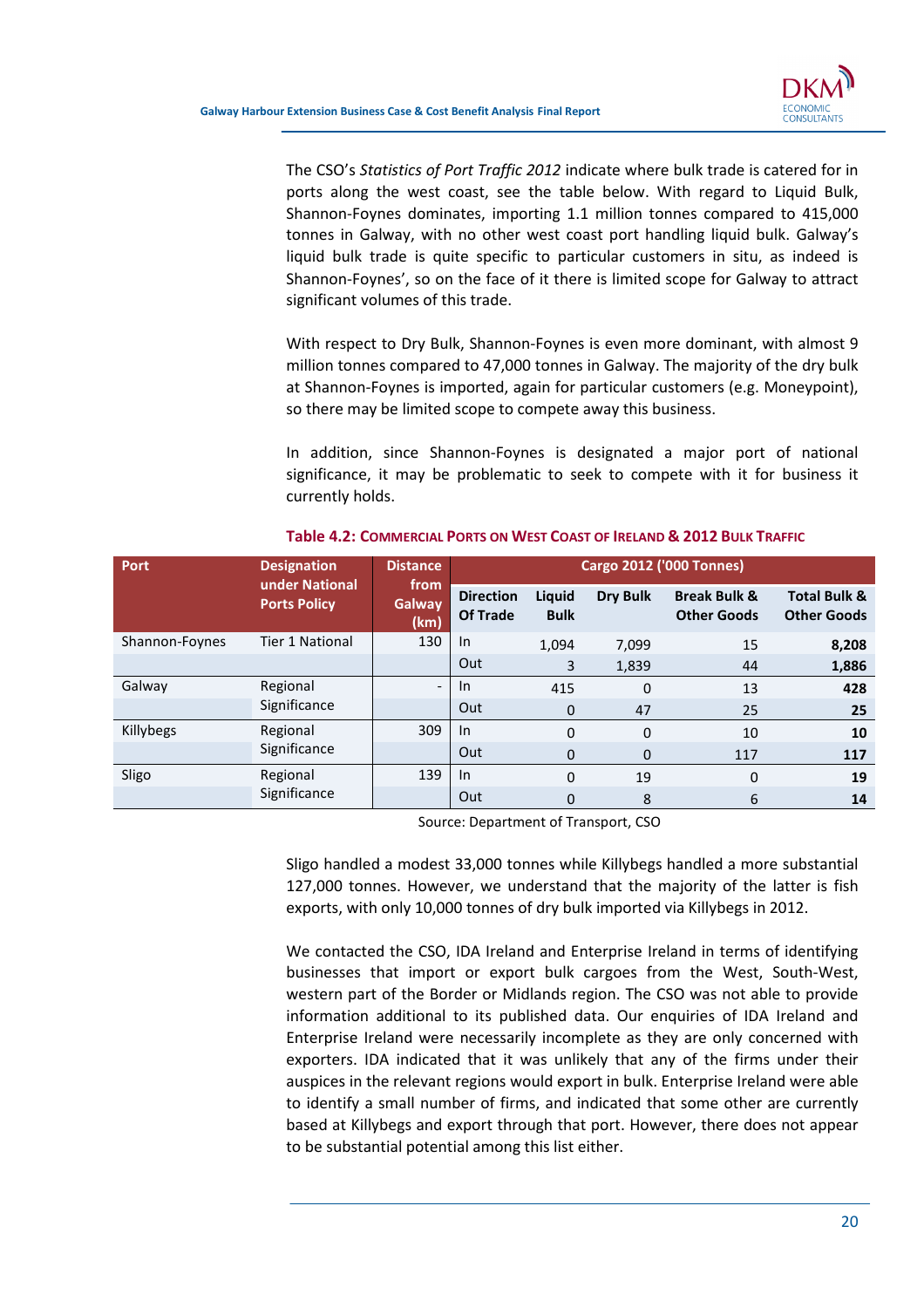

More generally, with regard to **agriculture**, the reform of the Common Agriculture Policy and trade liberalisation may generate opportunities for the ports sector, as exports would be expected to increase. For instance, it is expected that the removal of milk quotas in 2015 will allow Irish dairy production to increase substantially<sup>23</sup>. While most agriculture exports would not be handled in bulk, there might be increased demand for feed and agriculture imports in response to the increased output, which do tend to be transported in bulk. This would represent an opportunity for Galway, but it would face strong competition from those ports already handling these cargoes.

#### Marina and Cruise Business

Under the project, the number of marina berths is to increase from the current 40 to 240. This will make it the largest such facility in the West (assuming no other marina developments take place in the region)<sup>24</sup>. The chart overleaf shows the situation prevailing in 2013.

There are an estimated 50 "proper" marinas in Ireland (as opposed to moorings, tie ups against piers in harbours or along fishing boats), providing 5,200 berths<sup>25</sup>. The majority of berths are located on the South West/South East coasts, with only 12% of total berths located on the West Coast.

A survey undertaken in early 2013 by the British Marine Federation found that that 19.5% of berths in the marinas which responded were vacant<sup>26</sup>. Galway City Marina seems not to have suffered from a reduction in business following the demise of the Celtic Tiger. The existing 40 berth marina in Galway reportedly is well utilised and often operates at full capacity, so that visiting boats are advised to reserve a berth in advance<sup>27</sup>.

#### Figure 4.2: MARINAS IN PROXIMITY TO GALWAY CITY MARINA





Source: http://mida.ucc.ie/contents.htm

 $\overline{a}$ 

<sup>&</sup>lt;sup>23</sup> http://www.teagasc.ie/research/journalarchives/vol51no1/ijafr\_108\_10.pdf

<sup>&</sup>lt;sup>24</sup> The planned development of Killybegs Harbour will include visiting berths. http://afloat.ie/portnews/irish-marinas/item/21893-killybegs-to-develop-small-craft-harbour-for-leisure-craft

<sup>25</sup> Sources: Marine Institute, Marine Irish Digital Atlas, websites of marina facilities

<sup>&</sup>lt;sup>26</sup> http://www.britishmarine.co.uk/news\_press/news\_article.aspx?ArticleId=3963

<sup>27</sup> http://afloat.ie/port-news/irish-marinas/galway-city-marina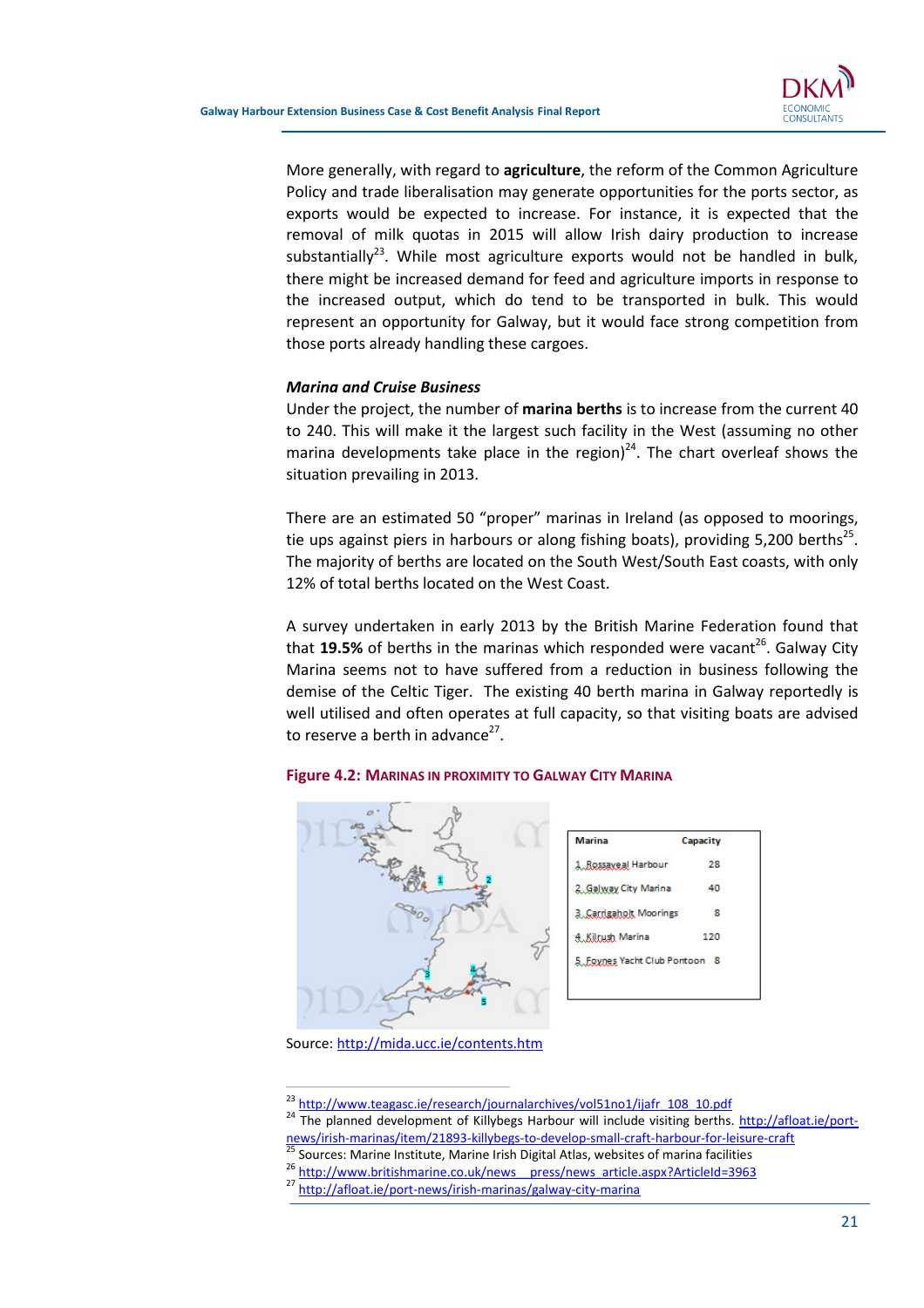

Given the under-provision of marina facilities on the West coast of Ireland, it seems likely that the expanded marina in Galway will be able to achieve high occupancy rates, while causing little displacement in other marinas in the locality.

The Cruise Business is expected to grow from the current six visits per annum to 15 by 2018, growing thereafter eventually to 36 if the project goes ahead. If the project does not go ahead, the number of cruises is expected to gradually fall back to three over time, as difficulties with having to tender passengers to shore impact on the attraction of Galway as a cruise destination.

This pattern appears reasonable. The European Cruise Council<sup>28</sup> reported that the demand for cruises has grown steadily between 2002 and 2011, with average annual growth of 7.6% in passenger numbers worldwide.

This growth is set to continue as the industry has been investing heavily in new vessels. European shipyards, which build most of the world's state-of-the-art cruise liners, are scheduled to deliver 24 cruise vessels over the five year period 2012 to 2016 with a combined capacity of over 67,000 passengers and representing a total investment by the cruise industry in Europe of over €12 billion<sup>29</sup>.

Many Irish ports want to increase the number of cruise liners to their facilities, and harbour companies' trips abroad to woo cruise companies are a regular occurrence. While there is clearly a competitive element at play, taken together, these visits are ensuring that Ireland is becoming firmly implanted in cruise companies' itineraries.

To reflect (i) the continued international growth of the cruise industry and (ii) the increased popularity of the West of Ireland and in particular Galway city, we increase the number of cruise vessel visits to reach 36 by 2035. We also assume that the average passengers per cruise will increase from 600 to 1,000. Both of these changes will increase the wider economic impacts, although they will have limited impact on the port's finances.

#### 4.2.5 Adjusted Results of Business Case Model (Base Case)

The results of the Business Case, isolating the net impact of the project, including the expected impact of land sales and with inflation stripped out, can be summarised as follows<sup>30</sup>. The Net Present Value (NPV) of the Port's business with and without the project is calculated using a discount rate of 4.6% (real).

#### Table 4.3: SUMMARY OF BUSINESS CASE RESULTS PER DKM – BASE CASE

 $\overline{a}$ 

<sup>&</sup>lt;sup>28</sup> European Cruise Council (2012), THE CRUISE INDUSTRY Contribution of Cruise Tourism to the Economies of Europe, page 12

<sup>&</sup>lt;sup>29</sup> http://www.europeancruisecouncil.com/content/Facts%20at%20a%20Glance.pdf

<sup>&</sup>lt;sup>30</sup> Comparing the net change in GHC's profit before interest, depreciation, amortisation and tax as a result of the project (i.e. EBITDA), with the capital cost of the project.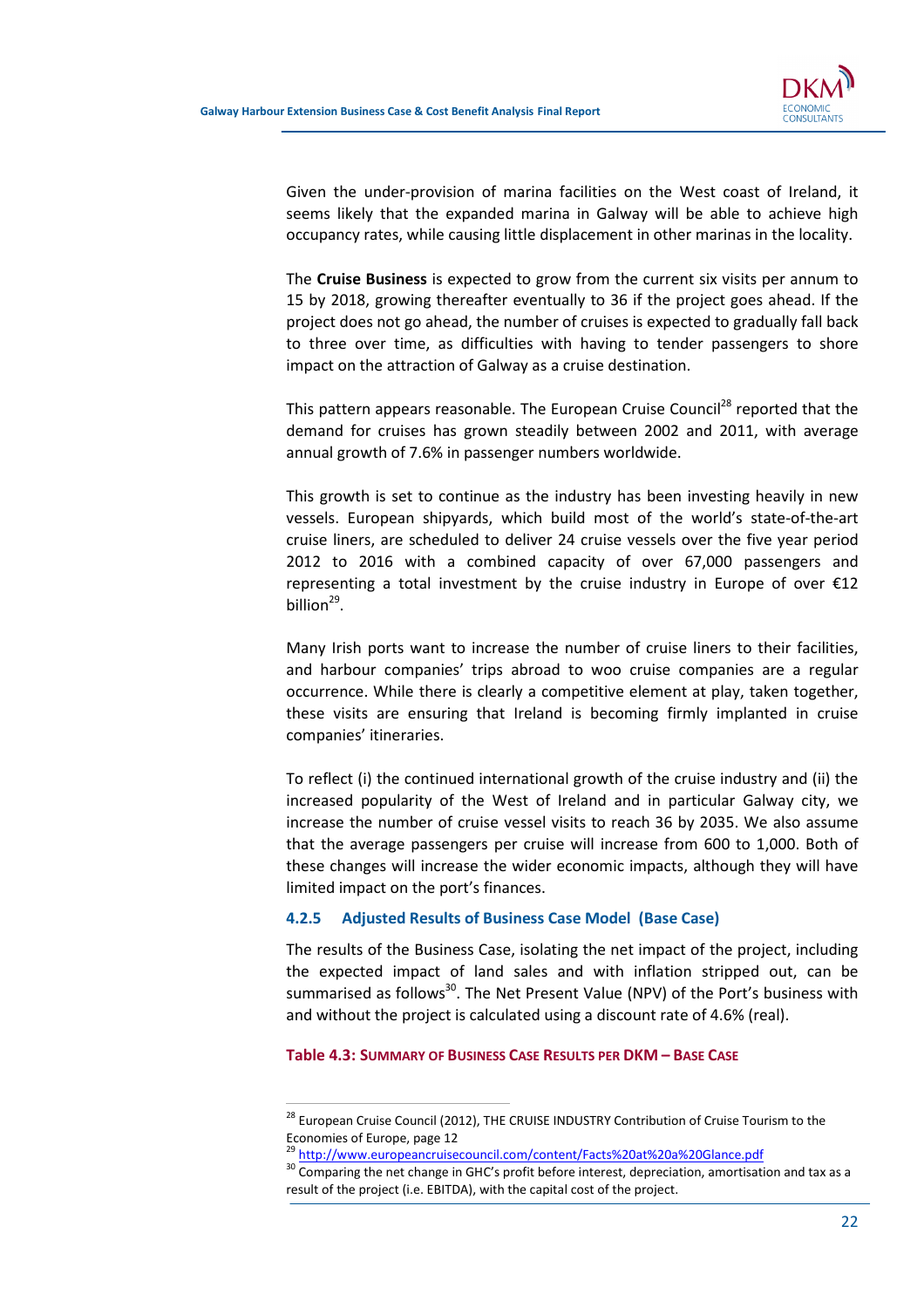

Galway Harbour Extension Business Case & Cost Benefit Analysis Final Report

| Upfront Capex ( $\epsilon$ million) | 51.6    |         |            |
|-------------------------------------|---------|---------|------------|
| <b>Proceed of Land Sales</b>        | 24.6    |         |            |
| Net Cost (Borrowings)               | 27.1    |         |            |
| <b>Business Case</b>                | With    | Without | <b>Net</b> |
|                                     | project | project | Impact     |
| NPV (€'000)                         | 34,470  | 21,483  | 12,986     |
| <b>IRR</b>                          | 12.9%   | n/d     | 7.8%       |

Having reflected the adjustments discussed above, the business case results indicate that the project is profit-making, generating a positive €13 million over the period of analysis, on a net present value basis, with an Internal Rate of Return (IRR) of 7.8%. The following chart compares the projected tonnage with and without the development.



#### Figure 4.3: PROJECTED TONNAGES, BASE CASE WITH & WITHOUT DEVELOPMENT

It is noteworthy that under the Without Development option, tonnages grow in the short term but then fall back to a little over their current level. This is reflective of the constraints on the existing infrastructure in terms of the size of ship than can be accommodated. Over time, ship sizes are increasing, and this is expected to have a gradual negative impact on the port in its current configuration as the range of ships that can be accommodated narrows. Lack of space in the harbour for loading/off-loading is expected to be a negative factor going forward also.

# 4.3 SCENARIO/SENSITIVITY ANALYSIS

In the context of project appraisal, scenario/sensitivity analysis is an important element in testing for alternatives outcomes. Here we investigate a High Case and a range of less positive outcomes.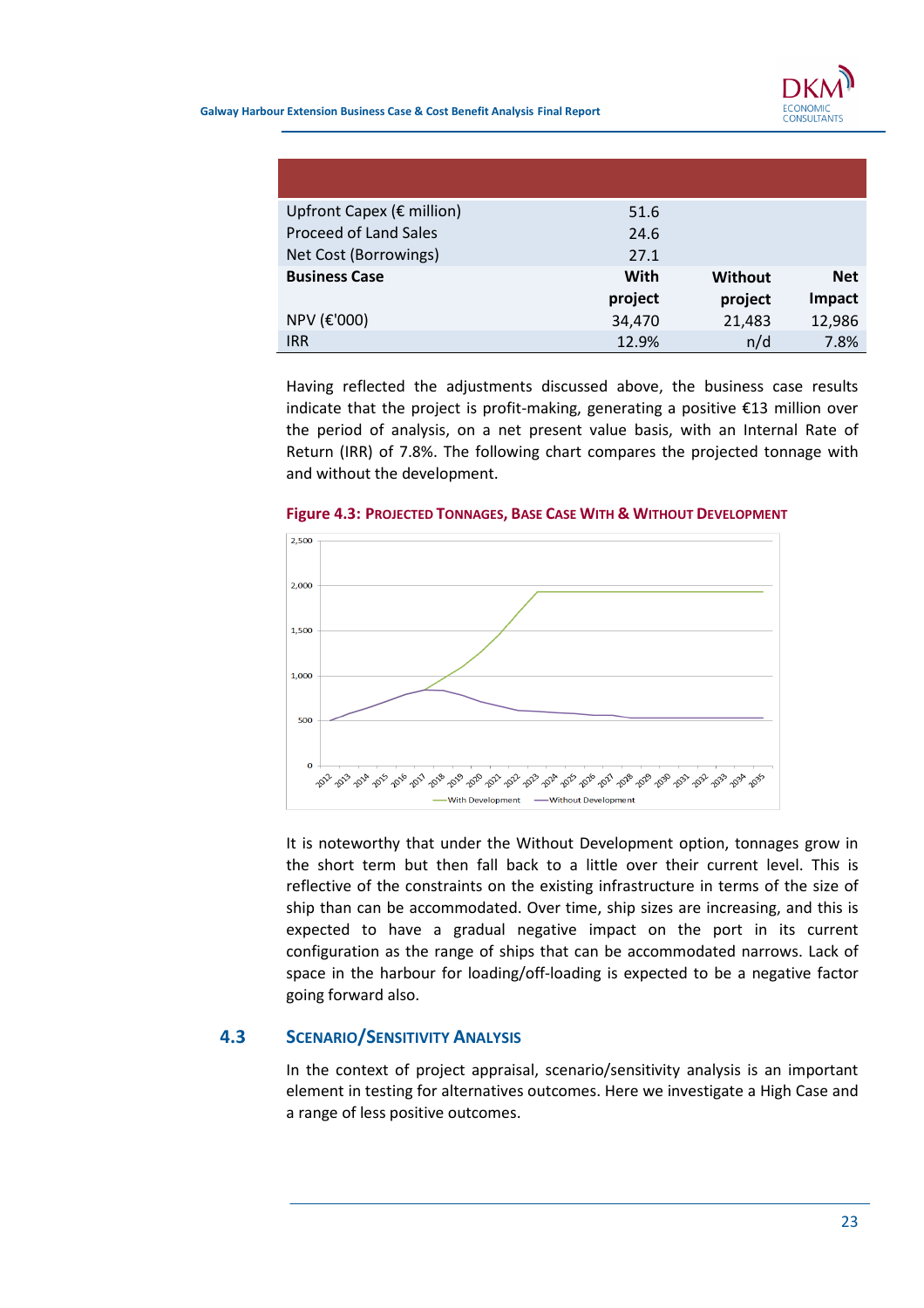

#### 4.3.1 High Case

GHC has received communication from its main customers indicating their intentions to increase business volumes through the port, if the project proceeds. In the Base Case, RBC deducted some elements of volumes from this, to adjust for what might be described as "optimism bias". In our High case, we present the results if in fact the projections from customers were to materialise. The resultant Business Case results are as follows:

#### Table 4.4: SUMMARY OF BUSINESS CASE RESULTS PER DKM – HIGH CASE

| Upfront Capex (€ million)    | 51.6    |         |            |
|------------------------------|---------|---------|------------|
| <b>Proceed of Land Sales</b> | 24.6    |         |            |
| Net Cost (Borrowings)        | 27.1    |         |            |
| <b>Business Case</b>         | With    | Without | <b>Net</b> |
|                              | project | project | Impact     |
| NPV (€'000)                  | 39,199  | 21,483  | 17,716     |
| <b>IRR</b>                   | 13.7%   | n/d     | 8.8%       |

This has a sizeable positive impact on the Business Case. The payback period is reduced to 13 years.

#### 4.3.2 Less Positive Scenarios

We have to be mindful that the Base Case is built on relatively few pillars in that it is dependent on a small number of key customers. The project could be vulnerable were any of these to be lost to the port or if the expected business growth fails to occur. Likewise, the costs of infrastructure project such as this are difficult to predict, and regularly cost significantly more than estimated ex ante<sup>31</sup>. In appraisals of projects such as this, it is common to test a case where the capital cost is 50% higher than expected.

On the other hand, as will be seen in the socio-economics chapter, the project confers significant benefits on certain customers and on the tourism sector, above and beyond the benefits to GHC itself. In this context, it is possible that contributions from customers and/or grants from e.g. Fáilte Ireland might be forthcoming. The potential impact on the business case can be considered.

We test the following scenarios:

 $\overline{a}$ 

 $31$  See for instance Flyvbjerg, B, Bruzelius, N, & Rothengatter, W., (2003), Megaprojects and risk: an anatomy of ambition. Cambridge University Press.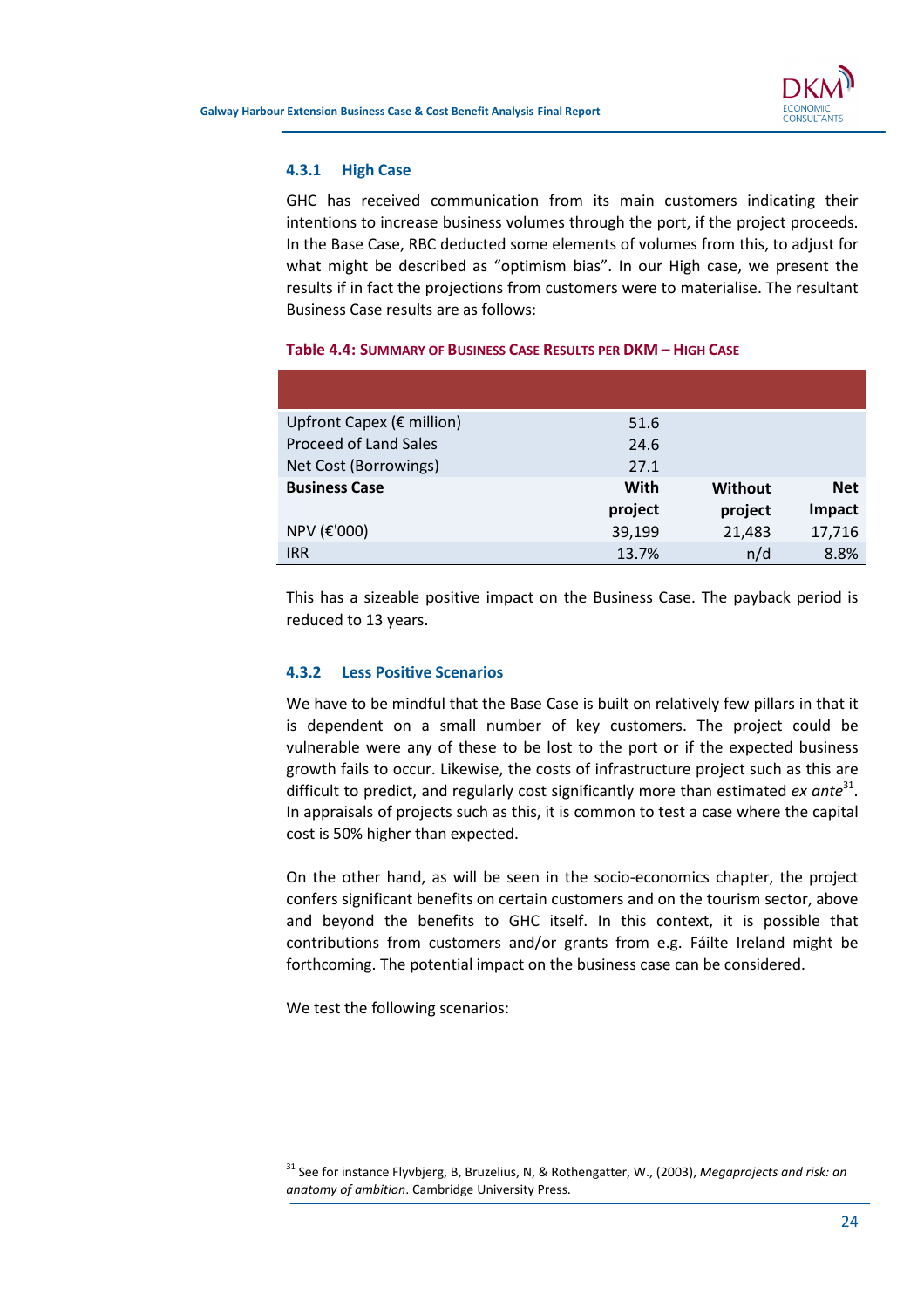

#### Table 4.5: SCENARIO ANALYSIS – BUSINESS CASE

| Factor         |                                        | <b>Base Case</b> | <b>Scenario Analysis Value</b> |
|----------------|----------------------------------------|------------------|--------------------------------|
|                | Discount/interest rate                 | 4.6% real        | Base + 50% (6.9% real)         |
| 2.             | Upfront capital expenditure            | €51.6 million    | Base $+50%$                    |
| $\mathbf{3}$ . | Valuation of benefits                  | As per above     | $Base - 50%$                   |
| 4.             | Cruise & Marina business fails to grow | As per above     | Same as Without Development    |
| 5.             | Business contributions/grants          | As per above     | €10 million received           |

We have also tested scenarios whereby expected future business growth fails to materialise. The results for each of these tests are set out below.

#### 4.3.3 Higher Discount/Interest Rate

A real discount/interest rate of 6.9% gives the following results:

### Table 4.6: BUSINESS CASE RESULTS, REAL DISCOUNT/INTEREST RATE = 6.9%

| Upfront Capex (€ million)    | 51.6    |         |            |
|------------------------------|---------|---------|------------|
| <b>Proceed of Land Sales</b> | 24.6    |         |            |
| Net Cost (Borrowings)        | 27.1    |         |            |
| <b>Business Case</b>         | With    | Without | <b>Net</b> |
|                              | project | project | Impact     |
| NPV (€'000)                  | 20,630  | 17,688  | 2,942      |
| <b>IRR</b>                   | 12.9%   | n/d     | 7.8%       |

A higher discount/interest rate results in a much reduced but still positive NPV. The Internal Rate of Return value effectively gives how high the discount rate/cost of capital would have to be (7.8% real) for the project to just break even.

#### 4.3.4 Higher Capital Expenditure

If the upfront capital expenditure turns out to be 50% higher than expected, the results would be as follows:

#### Table 4.7: BUSINESS CASE RESULTS, UPFRONT CAPITAL EXPENDITURE 50% HIGHER

| Upfront Capex ( $\epsilon$ million) | 77.4    |                |               |
|-------------------------------------|---------|----------------|---------------|
| <b>Proceed of Land Sales</b>        | 24.6    |                |               |
| Net Cost (Borrowings)               | 52.9    |                |               |
| <b>Business Case</b>                | With    | <b>Without</b> | <b>Net</b>    |
|                                     | project | project        | <b>Impact</b> |
| NPV (€'000)                         | 9,787   | 21,483         | $-11,696$     |
| <b>IRR</b>                          | 6.2%    | n/d            | 2.6%          |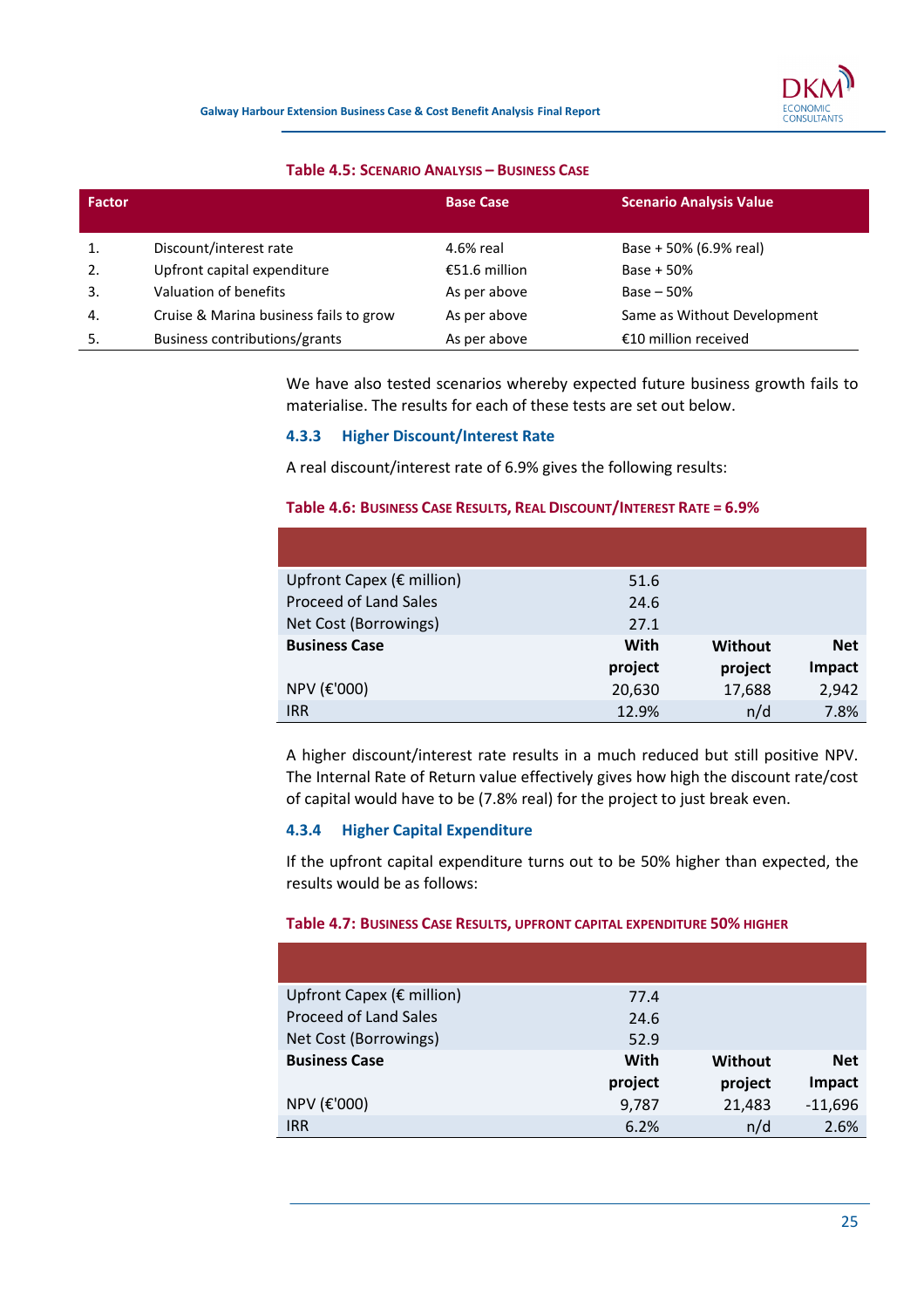

This test indicates that the project is vulnerable to escalation in upfront capital costs, though it is worth keeping in mind that the port as a whole remains profitable. Our calculations indicate that the Base Case can bear a capital cost escalation of as much as 26% and still break even.

#### 4.3.5 Lower Benefits

If benefits turn out to be 50% of the expected levels, the results would be as follows:

#### Table 4.8: BUSINESS CASE RESULTS – BENEFITS 50% LOWER

| Upfront Capex ( $\epsilon$ million) | 51.6    |                |            |
|-------------------------------------|---------|----------------|------------|
| <b>Proceed of Land Sales</b>        | 24.6    |                |            |
| Net Cost (Borrowings)               | 27.1    |                |            |
| <b>Business Case</b>                | With    | <b>Without</b> | <b>Net</b> |
|                                     | project | project        | Impact     |
| NPV (€'000)                         | 20,223  | 21,483         | $-1,261$   |
| <b>IRR</b>                          | 10.0%   | n/d            | 4.3%       |

As can be seen, the Base Case is also vulnerable to significant reductions in expected benefits. As long as benefits are more than 55% of the expected level, the project generates a positive NPV.

#### 4.3.6 Cruise & Marina Business Fails To Grow

If the cruise and marina business fails to grow beyond its level in the Without Development option, the result would be as follows:

#### Upfront Capex ( $\epsilon$  million) 51.6 Proceed of Land Sales 24.6 Net Cost (Borrowings) 27.1 **Business Case** With project **Without** project Net Impact NPV (€'000) 27,237 21,483 5,754

#### Table 4.9: BUSINESS CASE RESULTS – CRUISE & MARINA BUSINESS FAILS TO GROW

This makes a relatively modest difference to the project NPV, and it remains highly positive.

IRR 11.4% n/d 6.1%

#### 4.3.7 Grant/Contribution Received

Given the wider economic benefits of the project (discussed in the next chapter), it is possible that capital contributions/grants would be forthcoming, either from the port's customers or the State, via for instance Fáilte Ireland, the local authorities or central Government. This would in effect reduce the capital cost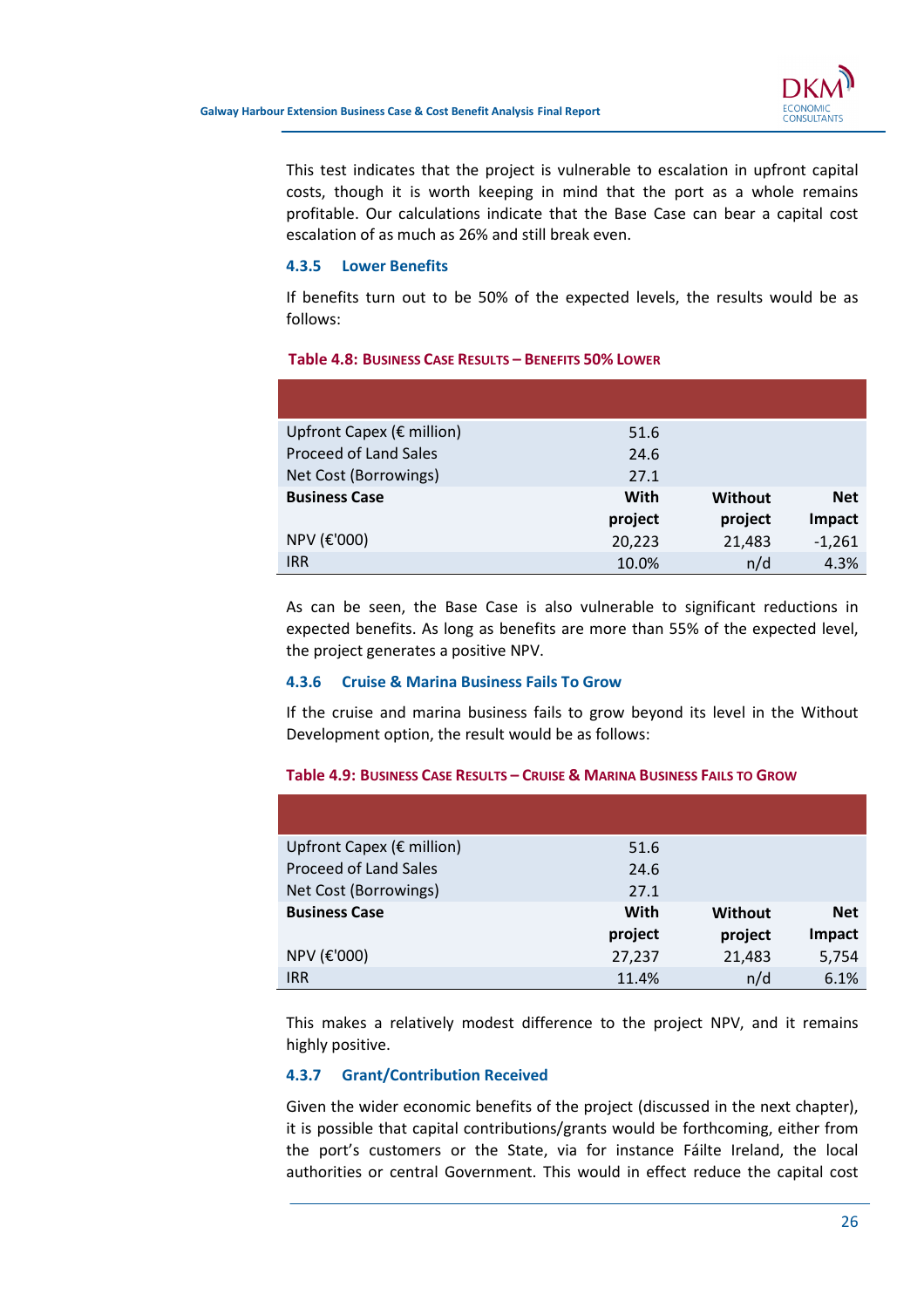

and thus the borrowing requirement of the project to GHC. If grants/contributions amounting to €10 million, then the business case results would be as follows:

| Upfront Capex ( $\epsilon$ million) | 51.6    |                |            |
|-------------------------------------|---------|----------------|------------|
| Proceed of Land Sales &             |         |                |            |
| Grants/Contributions                | 34.6    |                |            |
| Net Cost (Borrowings)               | 17.1    |                |            |
| <b>Business Case</b>                | With    | <b>Without</b> | <b>Net</b> |
|                                     | project | project        | Impact     |
| NPV (€'000)                         | 42,293  | 21,483         | 20,809     |
| <b>IRR</b>                          | 17.7%   | n/d            | 11.1%      |

#### Table 4.10: BUSINESS CASE RESULTS – €10 MILLION GRANTS/CONTRIBUTIONS RECEIVED

This makes a large positive impact on the project, and would effectively insulate it against most of the individual negative impacts assessed above.

#### 4.3.8 Summary

In summary, the Base Case is vulnerable to:

- significant increases in capital costs,
- significant reductions in overall benefits, and
- failure of some expected future volume growth to materialise.

However, grant aid/contributions from customers would insulate the project from most of this downside. It is worth keeping in mind also that the port remains highly profitable even under these negative scenarios.

Further scenario analysis is undertaken in the CBA, reflecting wider economic impacts as well as commercial impacts, the results of which are summarised in the next chapter.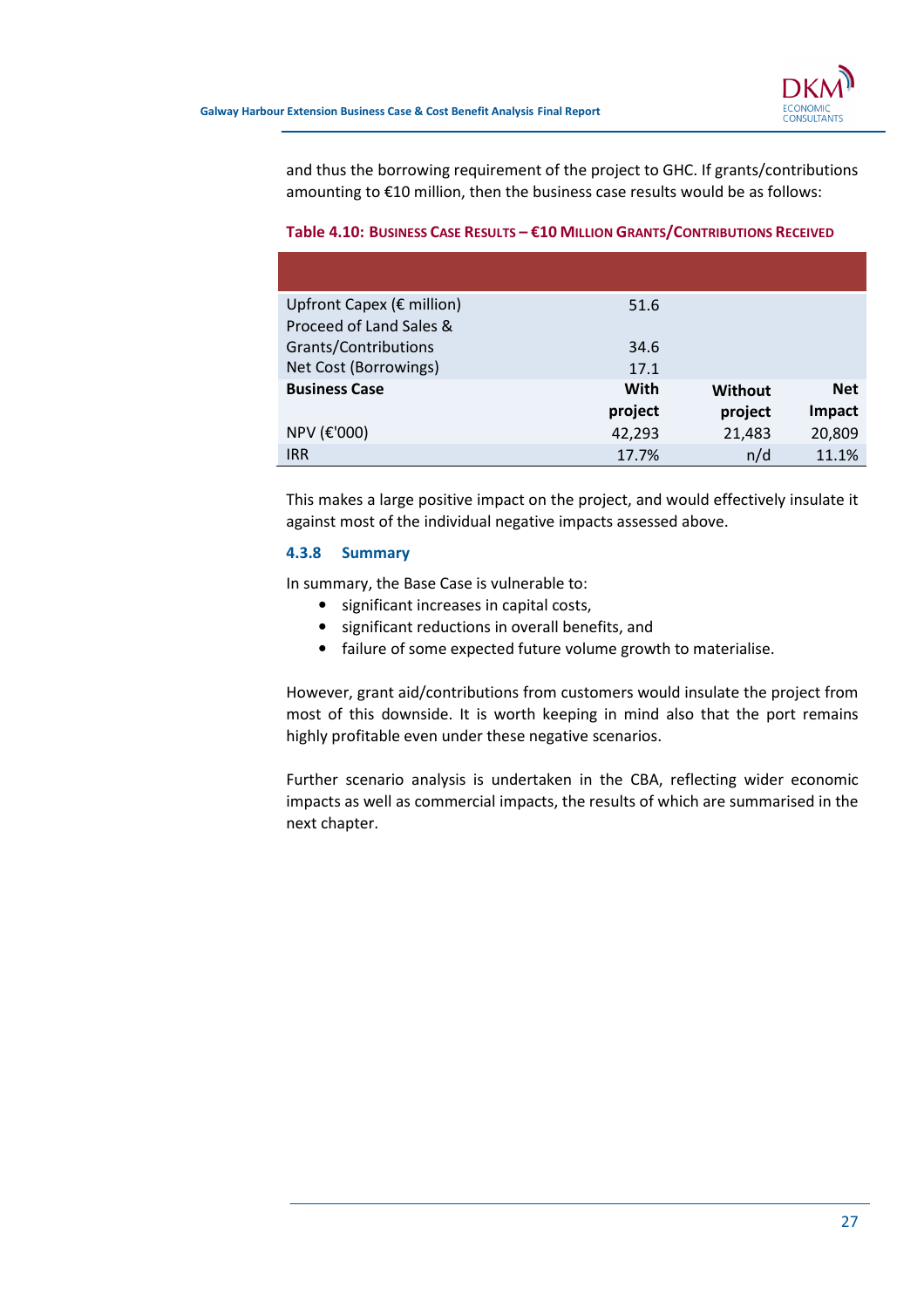

# 5. ECONOMIC APPRAISAL

# 5.1 DEFINITION

In the Business Case/Financial Appraisal we considered the financial costs and benefits of the project. It indicated that the project Base Case is profitable. High Cases, based on information from the port's customers and prospective customers, indicate more positive outturns. While the project is vulnerable to more negative outturns, the port itself remains highly profitable even under these negative scenarios.

The economic appraisal takes the business Base Case and includes the external/wider economic costs and benefits of the project, evaluated from the perspective of society as a whole.

Referring back to Table 1.1, these additional items include external costs and benefits, and additional profits/cost savings generated among the port's customers, i.e.:

| Costs           | Additional pollution & congestion costs from construction<br>of new facilities.<br>Additional pollution & congestion costs from running new<br>facilities.<br>Shadow price of public funds.                                |
|-----------------|----------------------------------------------------------------------------------------------------------------------------------------------------------------------------------------------------------------------------|
| <b>Benefits</b> | Additional profits/cost savings for port customers/reduced<br>costs passed onto their customers.<br>Credit for reduced shadow price of construction labour.<br>$\bullet$<br>Benefits to city centre of moving Seveso site. |

#### Table 5.1: COSTS AND BENEFITS TO BE CONSIDERED IN ECONOMIC CBA

Each of these categories is assessed in the following sections over the lifetime of the project, compared to the Without Development option. We must also adjust for any of Galway's new business that represents a dislocation from another port in Ireland. Only the difference in transport costs for these is a net benefit from the viewpoint of "Ireland Inc.".

# 5.2 ADDITIONAL POLLUTION & CONGESTION

The two main potential environmental costs are emissions from energy usage and traffic congestion. Some additional noise and disruption could be expected during the construction phase, but we assume that project management would act to minimise these impacts.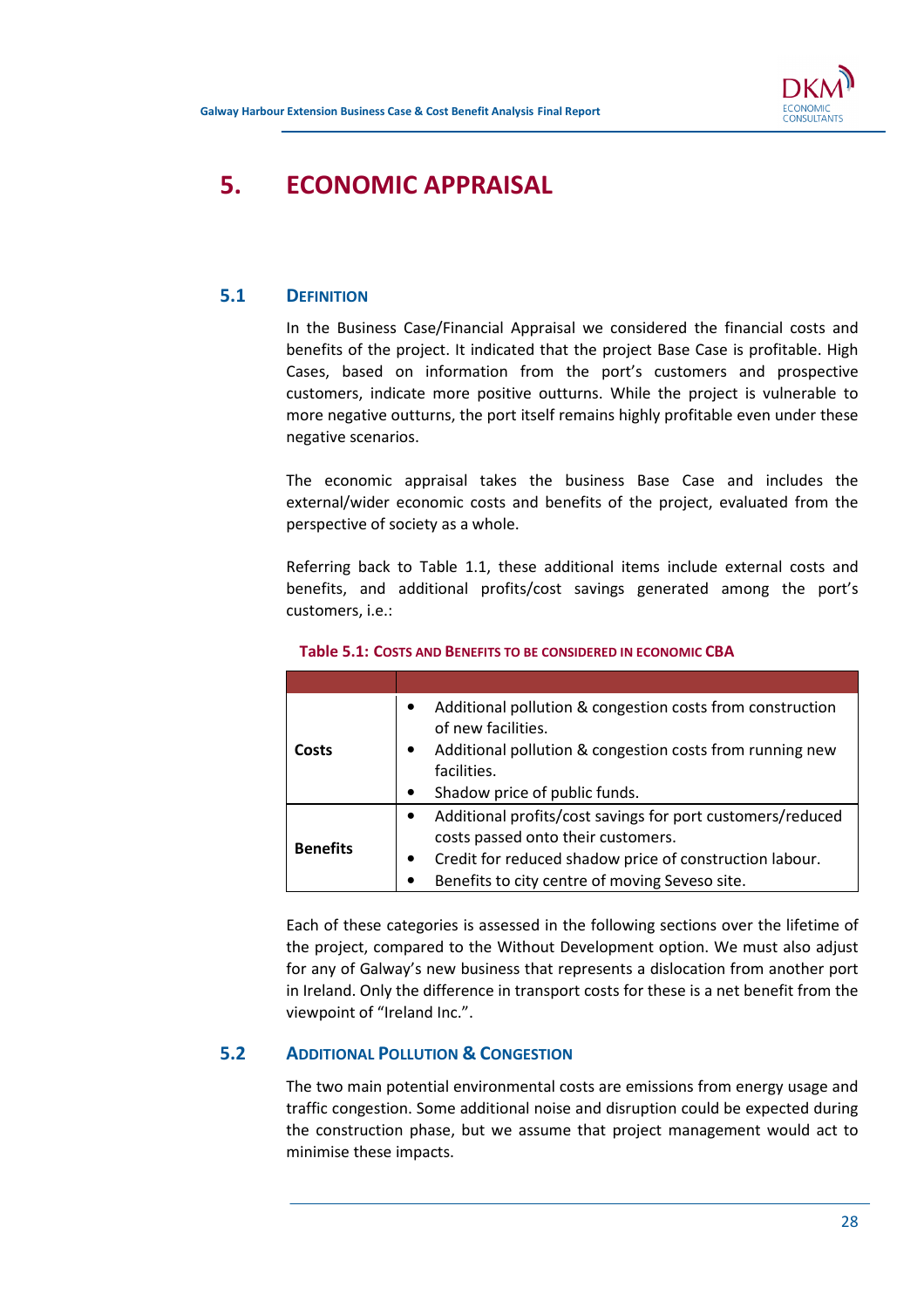

#### 5.2.1 Air Pollution

In recent years a number of steps have been taken which have effectively internalised the energy usage-related environmental costs of construction, namely:

- the introduction of the carbon tax.
- the evolving EU Emissions Trading System (ETS) for larger emitters such as power stations and cement producers, and
- a range of regulations aimed at reducing the level of localised air pollution from the transport, energy and industrial sectors (e.g. EURO VI standards for transport).

On this basis we disregard costs from emissions from energy usage, as these are effectively included in the cost savings to customers of the port, as evaluated later in this chapter.

#### 5.2.2 Traffic Congestion

#### Construction Phase

Some additional traffic congestion could be expected during construction. Construction would be due to begin in 2015 and continue over a period of three years. Given the nature of this project, however, whereby dredged material will be used to reclaim the land required for the port extension, we work on the basis that no excessive congestion arises on the public road network, and hence do no place a value on this cost.

#### Post-Construction

Some increase in port traffic can be expected as a result of this project, although a number of key cargoes, notably petroleum and bitumen, will be moved by underground pipeline and hence will generate no additional land-based traffic, and other customers have facilities or plan to move facilities to port lands. By the same token, the transfer of activities out of the current docks, in the city centre, to the port extension will probably lead to a reduction in traffic congestion.

Some of the potential new business volumes will entail additional traffic volumes, however, this can be mitigated to some degree at least by moving vehicles outside of peak times, and utilising storage at the port or on port lands. Moving to a 24-hour operational timeframe will facilitate this.

On balance, we assume that any increased traffic congestion caused is offset by reduced volumes either in Galway city centre or elsewhere in Ireland.

#### 5.3 INCREASED PROFITS/REDUCED COSTS FOR PORT CUSTOMERS

A number of wider economic benefits can flow from the project. These in sum add to the overall GDP of the economy, in addition to the increased profitability of the port itself.

Existing and/or new port customers can reduce their costs, because: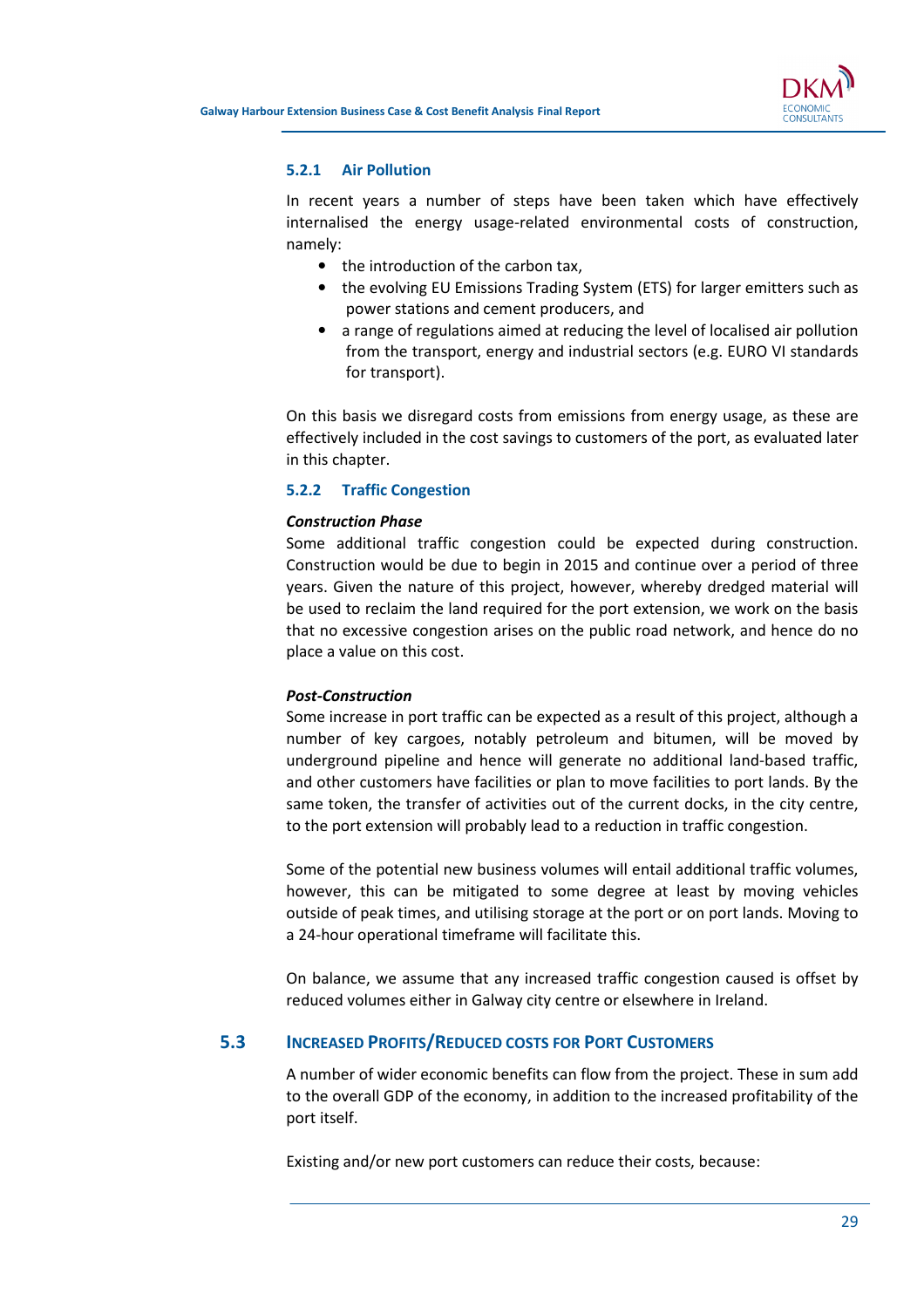

- a. The extended Galway harbour can handle larger and more economical ships, leading to cheaper cargo, and/or
- b. Galway harbour is nearer than the next best port and thus land transport costs are reduced.

These savings can be retained, leading to higher profits, or partly passed onto staff (increased employment, wages), or to customers, leading to higher profits and/or lower prices along the supply chain<sup>32</sup>. In a more dynamic sense, they can also enable port customers to expand their business, leading to greater economic activity and greater profits and/or employment and wages. Profits and wages combined make up the Gross Value Added (GVA) of a company and add to Ireland's GDP.

From our current perspective, we are not in a position to conclude which of the above would occur or to what degree. What we have done in this analysis is to assume that the benefits are captured by the port's direct customers, except where circumstances indicate otherwise.

The additional marina and cruise business will also have a significant wider impact in the tourism sector, in Galway and further afield.

## 5.4 MARINA & CRUISE BUSINESS

The marina and cruise businesses, while generating only modest income for the port company, have a potentially substantial positive impact on the local and regional tourism sector<sup>33</sup>.

#### 5.4.1 Cruise Liners

 $\overline{a}$ 

Passengers and crew disembarking bring extra spending to a location and its hinterland, either directly or through tours that they book. In addition, the cruise liners themselves take on supplies, which generates further local business. Given their nature, the economic activity generated is highly additional, and it is likely that alternative Irish ports complement rather than compete with each other for this business, for the most part<sup>34</sup>.

The construction of new cruise facilities in Galway could be expected to generate a slow and steady increase in cruise vessel calls, which we assume will reach 36 calls by 2035. This is equivalent to annual average growth of 5.3%. Average vessel size would grow to 35,000 gross tonnes (GT), compared to just under 30,000GT projected for 2013, and more than double the average 2012 actual figure.

<sup>&</sup>lt;sup>32</sup> In theory they could also be partly passed back to GHC, but for convenience we do not consider this option.

<sup>&</sup>lt;sup>33</sup> For example http://www.scribd.com/doc/140569091/The-Potential-for-Growing-Marine-Leisurepdf, http://www.ashcroftandassociates.com/images/ECC-Report%5B3-LR%5D.pdf, and https://webgate.ec.europa.eu/maritimeforum/system/files/BMF%20Coastal%20marinas%20UK\_Ch annel Fullreport 2005-06.pdf

 $\frac{34}{34}$  Dublin and Dún Laoghaire being an exception.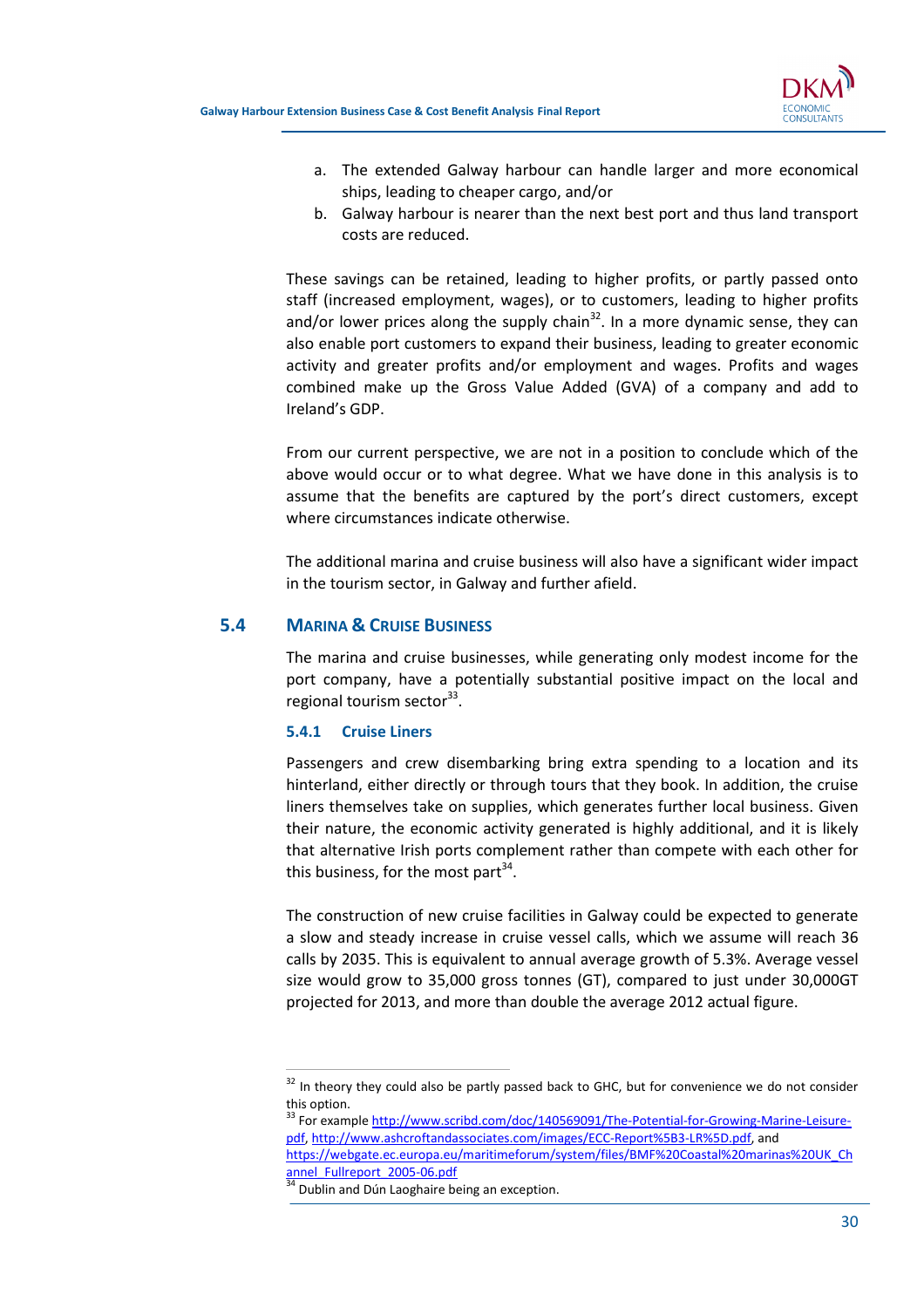

It is assumed that the average number of passengers per vessel will grow from approximately 600 to 1,000, which is reflective of number being achieved in other ports in Ireland<sup>35</sup>. The European Cruise Council<sup>36</sup> reported that the demand for cruises has grown steadily between 2002 and 2011, with average annual growth of 7.6% in passenger numbers worldwide.

In 2012, vessels visiting Galway had a passenger/crew ratio of 51%. This is in line with international experience<sup>37</sup> and is assumed to stay constant over the duration of this assessment.

In order to derive the economic impact of the new facility, a number of assumptions need to be made. They are listed below.

|                                                       | <b>Passengers</b> | Crew |
|-------------------------------------------------------|-------------------|------|
| % Disembarked in port                                 | 75%               | 50%  |
| Average expenditure while in port                     | €71               | €48  |
| Advance payments made by % of disembarked passengers  | 27%               |      |
| Average amount of advance payment                     | £119              |      |
| Proportion of advance payments repatriated to Ireland | 50%               |      |

#### Table 5.2: CRUISE PASSENGER AND CREW EXPENDITURE IN GALWAY - KEY ASSUMPTIONS

Source: Fáilte Ireland (2011), Cruise Tourism Report, averages for all Irish ports.

To calculate the economic impact of these expenditures over time, a number of steps are required, making use of the CSO's Input-Output Tables<sup>38</sup>.

- 1. By stripping out the import content from each sector of spending, we get the total net impact of the spending on the Irish economy (direct and indirect).
- 2. The value added component (i.e. payroll plus profits) for each sector of spending constitutes the *direct* impact on the Irish economy.
- 3. Taking payroll and profits of Irish companies out of the total net impact leaves us with the indirect impact, (i.e. spending on other inputs by Irish companies in receipt of cruise passenger spending).
- 4. Finally, the induced impacts are calculated (61% of the combined direct and indirect impacts). These arise as the wages and Irish profit elements of the direct and indirect impacts combined are spent throughout the economy (i.e. households and firms spending their wage and profits earned from the increased economic activity due to spending by cruise passengers and crew).

 $\overline{a}$ 

 $35$  Passenger numbers are related not only to the size of the vessel but also the market sector – budget, premium, luxury, etc. The more up-market the sector, the lower the number of passengers. <sup>36</sup> European Cruise Council (2012), THE CRUISE INDUSTRY Contribution of Cruise Tourism to the Economies of Europe, page 12

 $37$  European Cruise Council (2012) cites 52%. The more up-market the cruise, the higher the crew/passenger ratio. 38

http://www.cso.ie/en/media/csoie/releasespublications/documents/economy/2005/inputoutput\_2 005.pdf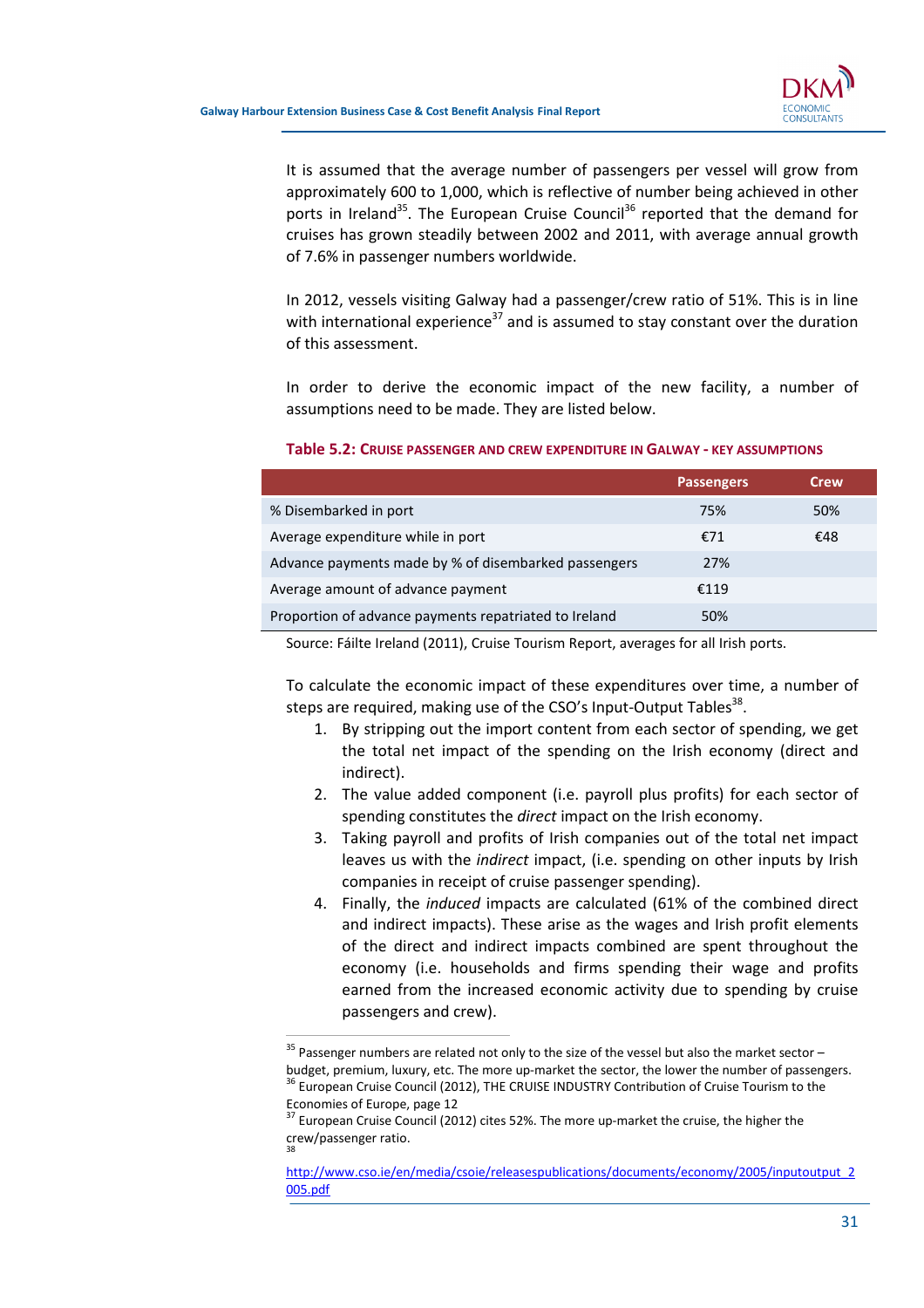The next table summarises these elements for With and Without Development, and also includes the expenditure by cruise companies while in port, as vessels typically buy in miscellaneous items such as fresh flowers, fuel, food, newspapers and various chandleries (estimated at  $E$ 5,000 per vessel)<sup>39</sup>.

|                              | <b>With</b><br><b>Development</b> | <b>Without</b><br><b>Development</b> | <b>Net</b><br>Impact |
|------------------------------|-----------------------------------|--------------------------------------|----------------------|
| Spend                        |                                   |                                      |                      |
| Expenditure by passengers    | 1,110                             | 222                                  | 888                  |
| Expenditure by crew          | 193                               | 39                                   | 154                  |
| Cruise operator misc. spend  | 75                                | 25                                   | 50                   |
| <b>Total Spend</b>           | 1,378                             | 286                                  | 1,093                |
| <b>Economic Impact</b>       |                                   |                                      |                      |
| <b>Direct</b>                | 836                               | 173                                  | 663                  |
| Indirect                     | 316                               | 66                                   | 251                  |
| Induced                      | 703                               | 146                                  | 557                  |
| <b>Total Economic Impact</b> | 1,855                             | 384                                  | 1,470                |

#### Table 5.3: ECONOMIC IMPACTS OF CRUISE LINERS IN GALWAY (€'000)

Source: CSO Input-Output Tables 2005, Leontief Inverse; DKM estimates.

Further qualitative benefits could be expected as follows:

- The positive externalities of cruise ships berthing in the centre of an attractive harbour, situated in a significant marine and tourist destination, which is well connected with its city centre.
- The impact of cruise passengers and crews returning to Ireland for subsequent holidays.

#### 5.4.2 Marina Business

 $\overline{a}$ 

Much the same points can be made for the marina business as for the cruise business. Users of marinas generate significant additional business where they dock. The Irish Marine Sector Market Survey (2007)<sup>40</sup> found that sailors typically spend an average of between €7,787 and €11,011 per berth on maintenance, chandlery, fuel, personal protective equipment (PPE), clothing, insurance, marina berthing fees and training. This spend will benefit the local business community and will help to attract retail outlets catering for the sailing community to the waterfront, thus contributing to a vibrant, attractive environment for non-sailing tourists to visit. Most of the expenditure by people on visiting boats is done locally and would thus benefit Galway city itself, even after allowing for import content. The 2007 study referred to above found that 80% of spend by visiting boat was spent in the locality.

<sup>&</sup>lt;sup>39</sup> For convenience we assume that the same multipliers as for passenger expenditure apply. <sup>40</sup> Irish Marine Sector Marketing and Business Development (2007), The Potential for Growing Marine Leisure http://www.scribd.com/doc/140569091/The-Potential-for-Growing-Marine-Leisurepdf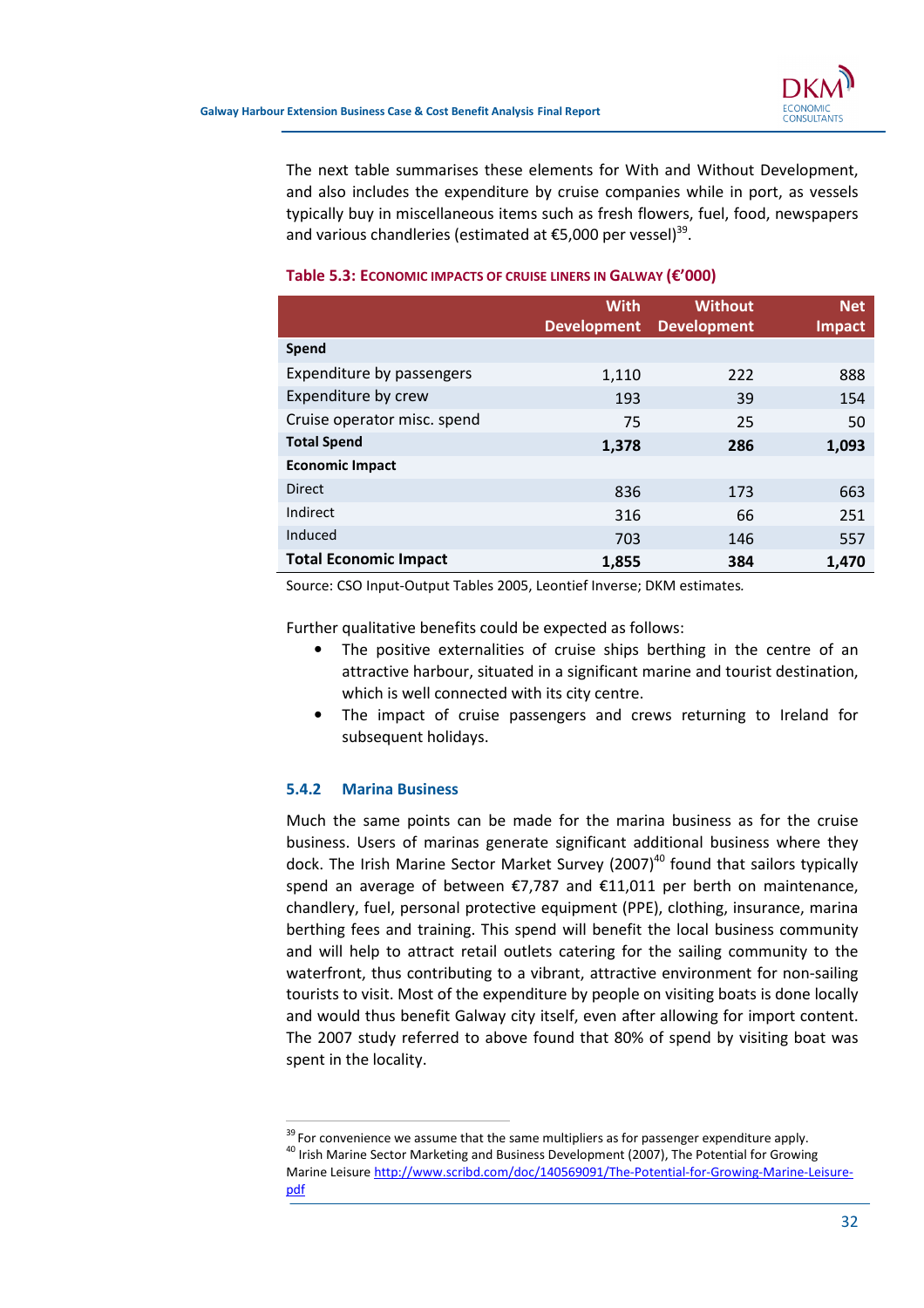

### 5.5 OTHER POSITIVE & NEGATIVE IMPACTS

#### 5.5.1 Environmental & Planning

Another positive impact of the project is that, with the movement of petroleumrelated activities out of the Inner Dock, the Seveso-restricted area of the port will be moved away from the city centre (while the storage facilities will not be moved, the ship discharging fuel is a Seveso site while discharging).

This may have a positive impact on future planning applications in the city centre. However, from the current standpoint it is not possible to place a value on this potential benefit and it must remain a qualitative impact.

The major negative impact of the proposed project is that it encroaches upon a Natura 2000 Special Area of Conservation (SAC) in Galway Bay. It is beyond the scope of this report to measure this impact, but other studies are being undertaken for this purpose.

#### 5.5.2 Employment

Significant employment will be generated directly or facilitated elsewhere in the economy by the project. Direct employment changes in GHC will be modest, but its employment and employment in its suppliers and customers will be sustained by the project.

We would see additional employment arising in two main areas:

- (i) the construction of the project, and
- (ii) the tourism industry as a result of the increased cruise and marina business.

#### Construction Phase

Phase One is projected to cost €51.6 million. DKM estimates that every €1 million spent on civil engineering infrastructure projects in Ireland generates approximately eight "man years" of employment in the construction firm and its suppliers, with a further 3.2 "man years" of induced employment in the wider economy<sup>41</sup>. On this basis, the project would generate in total some 580 "man years" of employment in the economy. Over a three-year construction phase that equates to just over 190 Full Time Equivalent (FTE) jobs. This will be particularly welcome in the construction and related sectors which have been decimated by the current recession.

#### Cruise & Marina Business

 $\overline{a}$ 

The tourism sector is particularly job-intensive, and significant additional economic activity will be generated as a result of the increased cruise and marina business at the port.

Our model indicates that the additional spend by cruise ships, their passengers and crews will generate some 55 permanent FTE jobs (outside GHC itself) over the time period under consideration, compared to 3 if the development does not

<sup>41</sup> http://www.dkm.ie/uploads/pdf/reports/CIC%20Submission%20to%20Government.pdf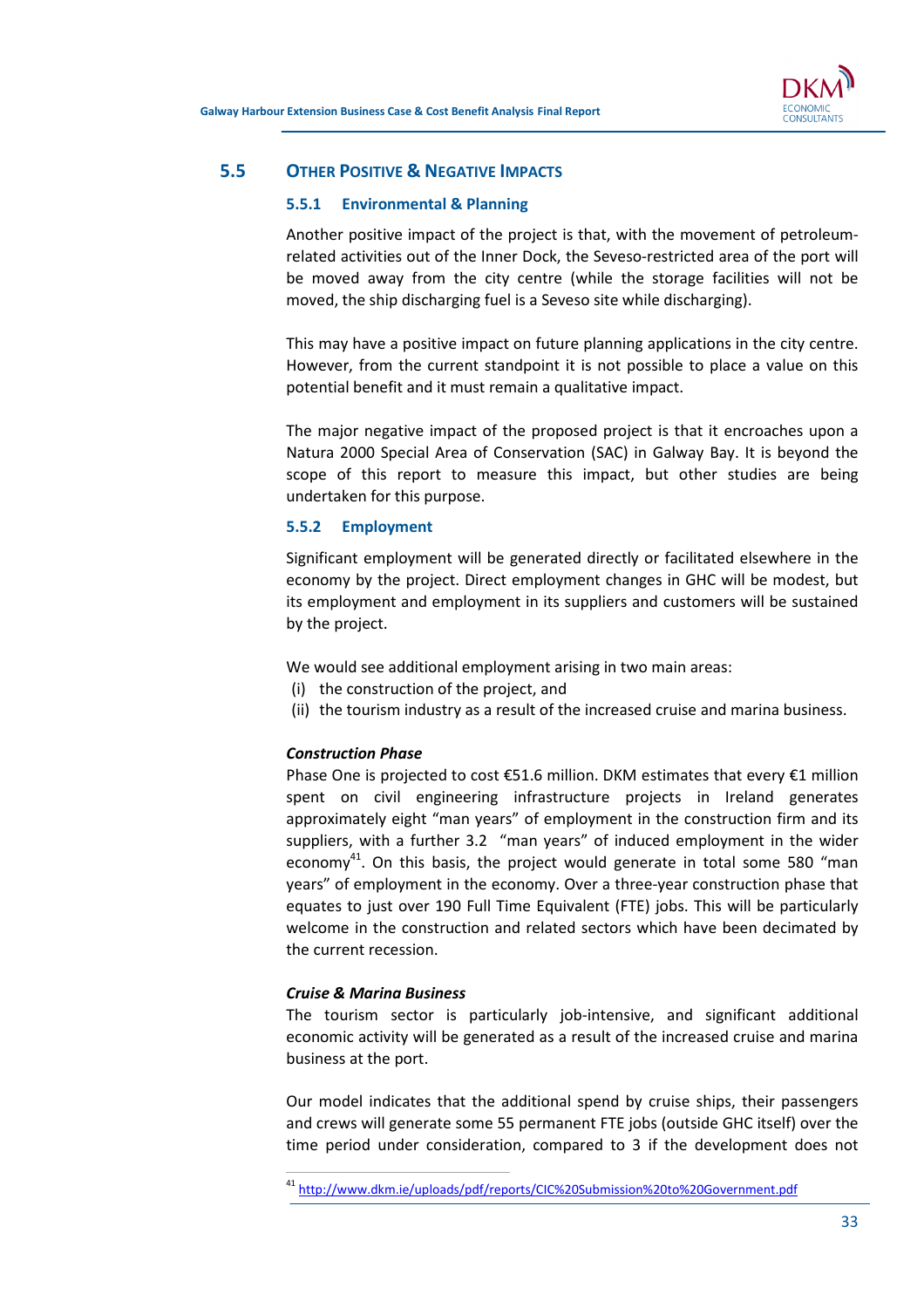

proceed. Likewise, the additional expenditure by users of the marina facilities is expected to generate 26 permanent FTE jobs (outside GHC itself) over the time period under consideration, compared to 5 if the development does not proceed.

Thus the net increase in employment as a result of the development would be in the region of 73 (55 –  $3 + 26 - 5$ ).

# 5.6 SHADOW PRICE OF PUBLIC FUNDS

 $\overline{a}$ 

With a publicly funded project the Government must withdraw money from other sectors of the economy to fund it, in the form of taxes<sup>42</sup>. There is an additional cost imposed by these taxes, as they distort the economy away from its private optimum<sup>43</sup>.

The Proposed Working Rules for Cost-Benefit Analysis (1999) by the CSF Evaluation Unit of the Department of Finance suggests a shadow price for public funds of 150%. Thus, for current purposes, we use a shadow price of 150%.

This significantly increases the burden on the Exchequer. However, it does not arise in our base case as the project is intended to be fully funded/financed by GHC and its banks. Should State grants or contributions arise shadow price effects would need to be taken into account.

# 5.7 CREDIT FOR REDUCED SHADOW PRICE OF CONSTRUCTION LABOUR

As discussed in Chapter 1, in a fully employed economy, it is generally taken that the shadow price of resources used is 100%, i.e. equal to the market price. The rationale is that, in the absence of the project, the resources could be put to an equally productive use elsewhere in the economy. However, if there is unemployment in the economy, then the price paid for labour for instance would likely be above the value of its next best use, and it would be appropriate to use a shadow price of less than 100%.

Construction activity in Ireland has been in severe decline for a number of years $44$ . The construction sector is currently not fully employed (i.e. has spare capacity) and will not be for the period of construction of the project. The difference

 $42$  Even if the Government borrows to fund the investment, that borrowing must be repaid with interest, and these repayments eventually come from tax revenue or alternative expenditure foregone.

<sup>&</sup>lt;sup>43</sup> In some cases the private optimum does not coincide with the socioeconomic optimum, and some taxes are at least partly designed to bridge the gap, e.g. taxes on cigarettes, alcohol and transport. In these cases taxes may reduce distortions in the economy and are beneficial. However most taxes, particularly direct taxes, distort the economy away from both the private and socioeconomic optimum.

 $44$  Construction activity peaked in 2006-07, when, after 14 years of unbroken growth, the construction sector employed 272,600 people directly (Q2 2007, seasonally adjusted). By the second quarter of 2012, employment in construction had fallen to 100,800 (seasonally adjusted) and was unchanged in the third quarter. Having peaked at around 25% of economic activity in 2005, the construction industry's share of GNP declined to 7.4% in 2011, with a further fall to approximately 6.4% expected in 2012.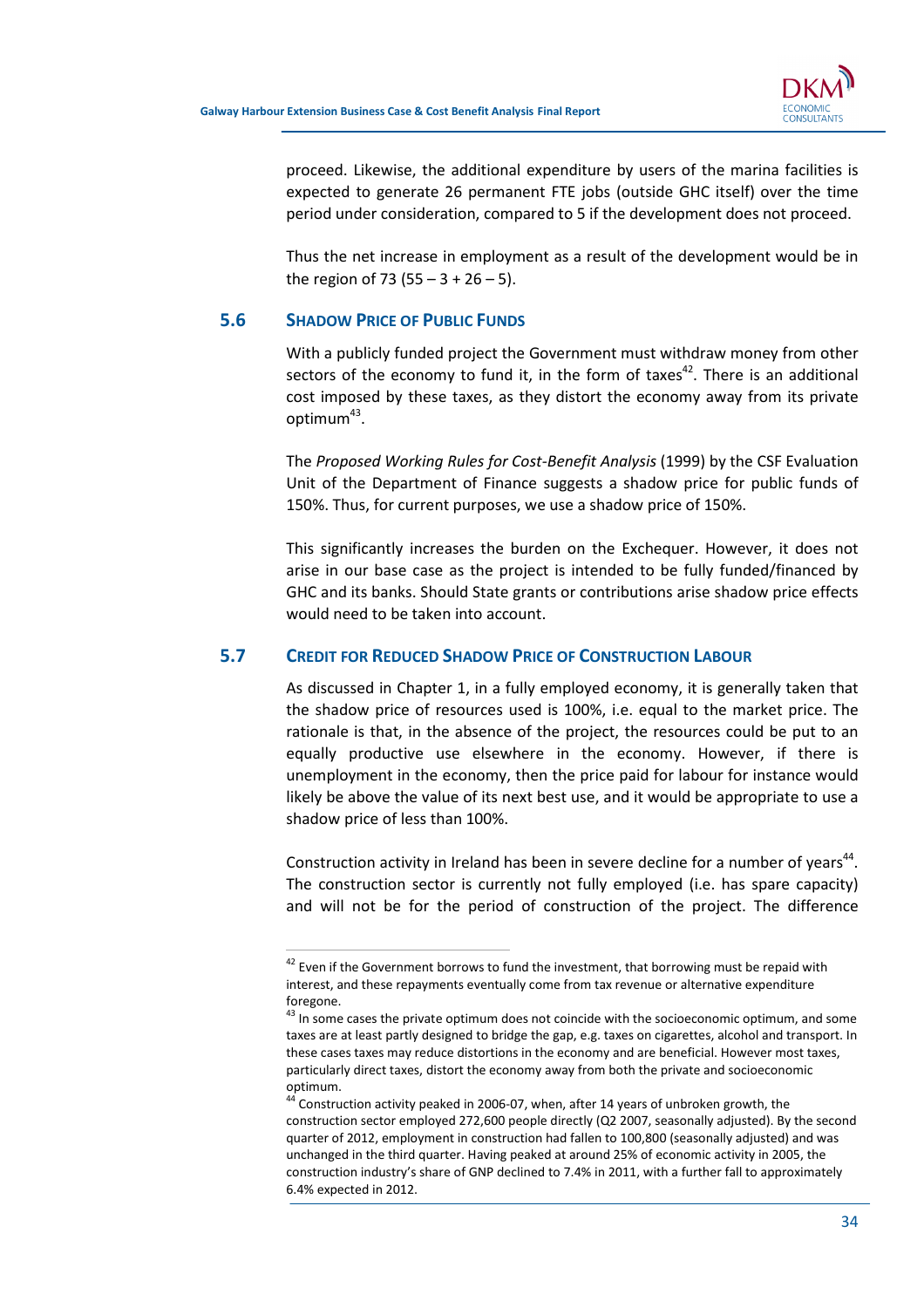

between the market price and the shadow price can at one level be considered to be equivalent to the social welfare payments avoided, and thus to accrue to the Exchequer.

The Department of Finance CSF Evaluation Unit's Proposed Working Rules for Cost Benefit Analysis (1999) state that a minimum of 80% should be applied as the shadow price of construction labour, and defended based on market conditions. These parameters are in the process of being reviewed in the Public Spending Code<sup>45</sup>, but at the time of writing no more up-to-date values have been proposed.

With regard to the employment impact of construction, the CSO's Input-Output Tables 2005 (the latest available) indicate that 42.2% of the total cost of a construction contract goes to compensation of employees<sup>46</sup>. Thus for a project with a capital cost of €51.6 million, some €21.8 million could be expected to be related to wages and salaries. A credit for 20% of this would amount to  $\epsilon$ 4.4 million).

# 5.8 SOCIOECONOMIC COST BENEFIT ANALYSIS RESULTS

In accordance with the Government's Public Spending Code, the socioeconomic CBA takes the net cashflows from the financial appraisal, and:

- adjusts them to shadow prices (i.e. true economic prices) including a 50% premium for the shadow price of public funds,
- adds the wider economic benefits and the external costs to the calculation,
- adjusts the cost of capital from the estimated commercial rate facing GHC (4.6% real) to a social discount rate facing the overall economy of 4% real.

The results are summarised in the tables below. The Base and High cases are as per the Business Case Analysis in Chapter 4.

|                           | <b>Direct Return</b><br><b>With</b><br>Development* | <b>Net</b><br><b>Wider</b><br><b>Economic</b><br><b>Costs</b> | <b>Net Wider</b><br><b>Economic</b><br><b>Benefits</b> | <b>CBA With</b><br><b>Project</b> | <b>CBA Without</b><br>Development*† | <b>Net Socio-</b><br>economic<br>Impact of<br><b>Project</b> |
|---------------------------|-----------------------------------------------------|---------------------------------------------------------------|--------------------------------------------------------|-----------------------------------|-------------------------------------|--------------------------------------------------------------|
| NPV ( $\varepsilon$ '000) | 38,940                                              |                                                               | 131,162                                                | 170,102                           | 22,693                              | 147,409                                                      |
| <b>IRR</b>                | 12.9%                                               |                                                               |                                                        | 31.3%                             | n/d                                 | 26.8%                                                        |

#### Table 5.4: SOCIO-ECONOMIC COST BENEFIT ANALYSIS RESULTS – BASE CASE

\*Using the social discount rate of 4% as opposed to the Business Case rate of 4.6%. †Same as Direct Return Without Development. n/d .. not defined.

<sup>45</sup> http://publicspendingcode.per.gov.ie/technical-references/

 $\overline{a}$ 

<sup>46</sup> Excel Tables, Leontief Inverse, NACE code 45 Construction,

http://www.cso.ie/en/releasesandpublications/nationalaccounts/2005supplyanduseandinputoutputtables/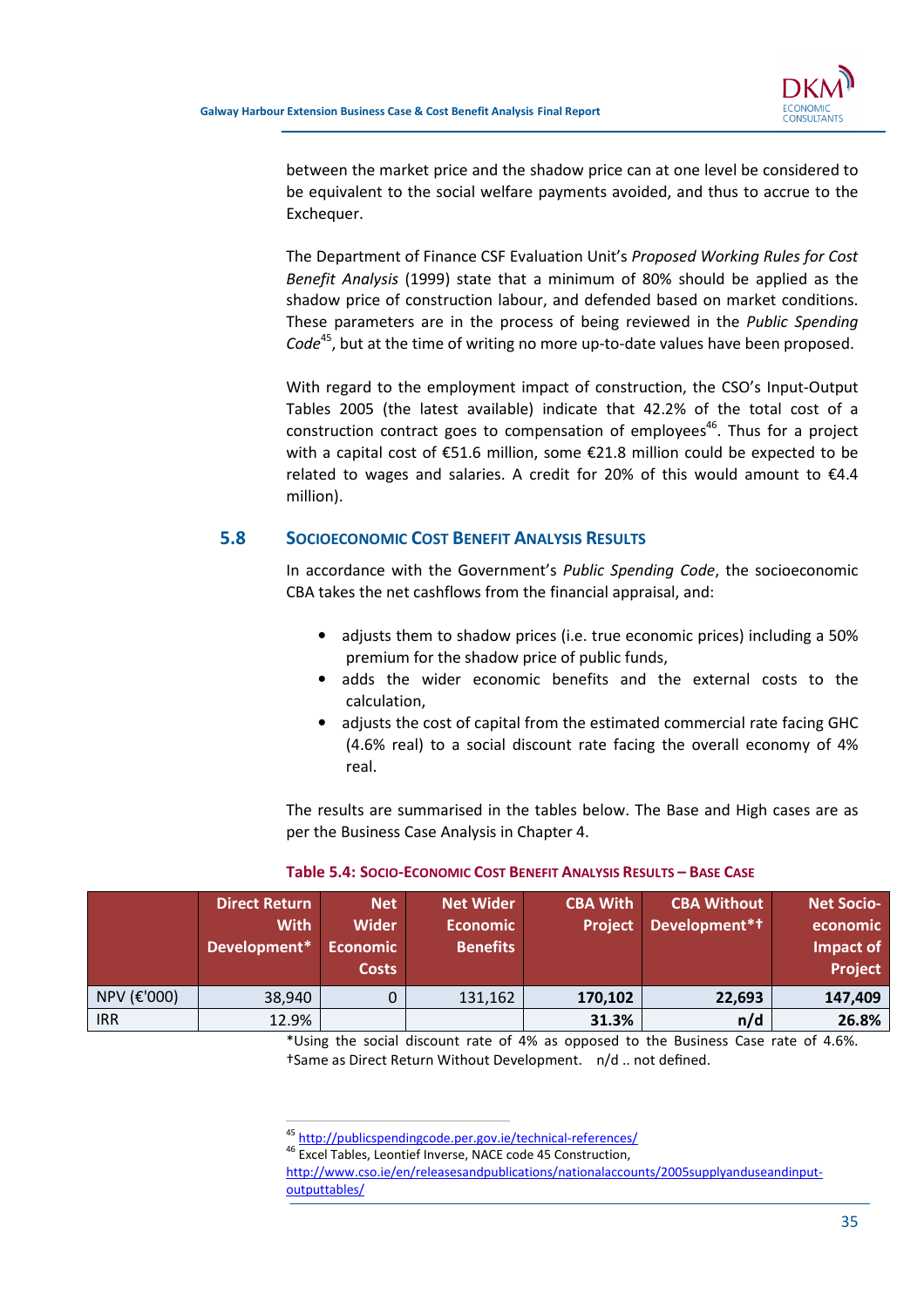

|             | <b>Direct Return</b><br><b>With</b><br>Development* | <b>Net</b><br>Wider<br><b>Economic</b><br><b>Costs</b> | <b>Net Wider</b><br><b>Economic</b><br><b>Benefits</b> | <b>CBA With</b><br><b>Project</b> | <b>CBA Without</b><br>Development*† | <b>Net Socio-</b><br>economic<br>Impact of<br><b>Project</b> |
|-------------|-----------------------------------------------------|--------------------------------------------------------|--------------------------------------------------------|-----------------------------------|-------------------------------------|--------------------------------------------------------------|
| NPV (€'000) | 44,007                                              | 0                                                      | 140,195                                                | 184,201                           | 22,693                              | 161,508                                                      |
| <b>IRR</b>  | 13.7%                                               |                                                        |                                                        | 32.4%                             | n/d                                 | 27.9%                                                        |

#### Table 5.5: SOCIO-ECONOMIC COST BENEFIT ANALYSIS RESULTS – HIGH CASE

\*Using the social discount rate of 4% as opposed to the Business Case rate of 4.6%. †Same as Direct Return Without Development. n/d .. not defined.

As can be seen, while in the Base Case the business case indicates that the project is profitable for the port, the wider economic impacts greatly increase the project's worthwhileness from a societal viewpoint, generating an NPV of €147 million and an IRR of 27% over the period under consideration. The High Case further reinforces this.

The net wider economic impacts of the project are very substantial  $(E131$  million in the Base Case), and dwarf those for GHC itself.

We would reiterate that the sectoral impact estimates are based on correspondence and meetings with the relevant business managements regarding their plans if the port extension Phase One proceeds. We did not carry out due diligence on the respective business plans.

As with any project such as this, there are a number of significant uncertainties, and they are considered in the scenario/sensitivity analysis below.

#### 5.9 SCENARIO/SENSITIVITY ANALYSIS

#### 5.9.1 Scenarios

We now employ a range of scenario and sensitivity analysis tests, to evaluate the impact of varying our assumptions regarding each of the main costs and benefits discussed so far in this report. Uncertainty and the requirement to use long-term forecasts in many cases have forced us to make a number of assumptions. Realistic assumptions will reduce the level of uncertainty but will not eliminate it. As such, the results of the analysis are potentially associated with a wide margin of error. The following tests will assist us in identifying the sensitivity of our results to changes in the major assumptions.

The sensitivity analysis should highlight critical factors and the areas that may require further analysis in order to quantify their impact more accurately. Sensitivity analysis strictly speaking should assess both positive and negative variations, but in project appraisal, the focus is understandably on negative variation. We can also assess how negative some impacts would have to become before the project did not generate a positive return, i.e. the 'switching values'. This helps us to understand what is driving the results and makes them more robust.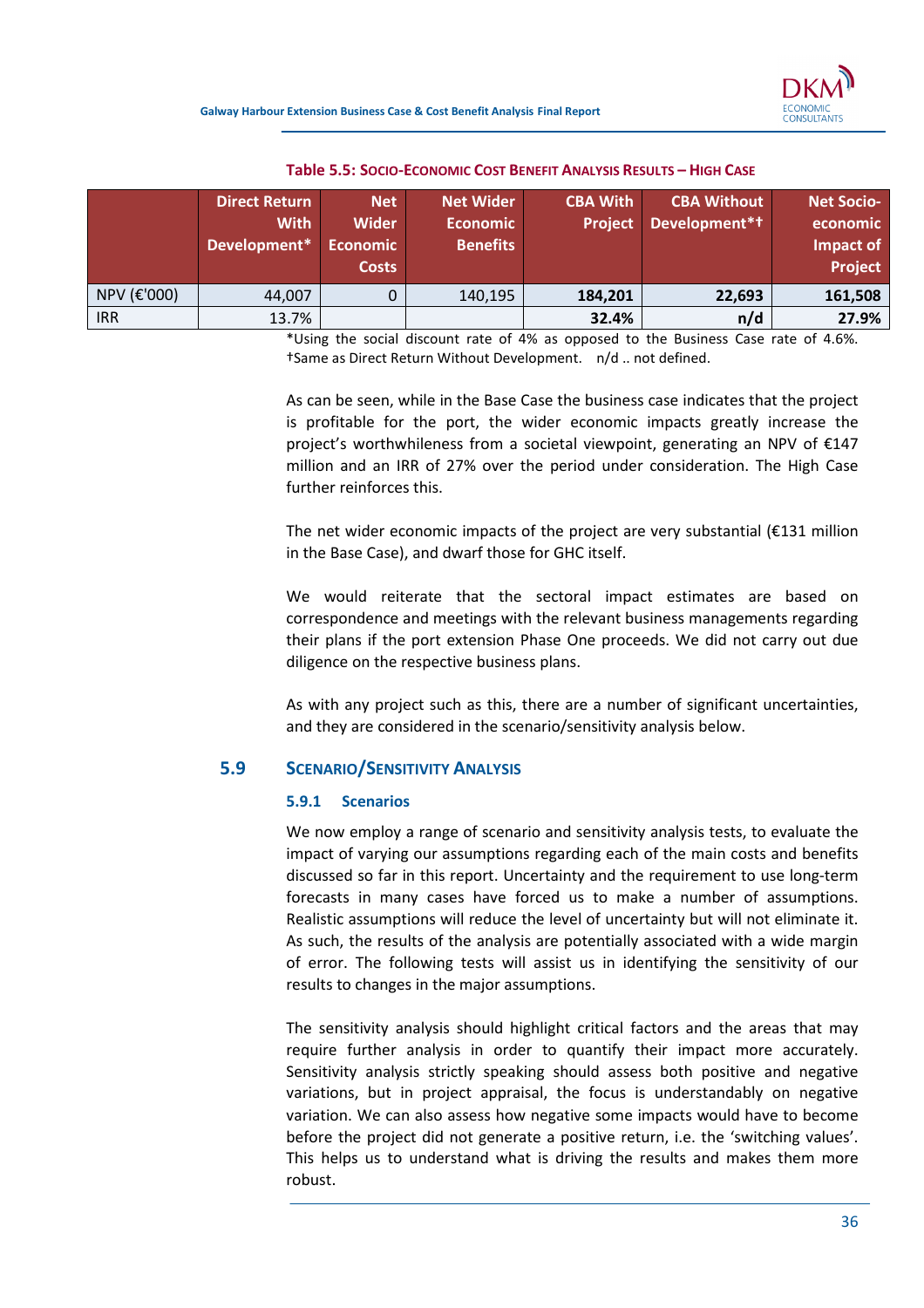

It is also worth keeping in mind that some significant positive impacts have only been qualitatively assessed, notably –

- The potential to service the oil and gas exploration business off the west coast;
- Elimination of Seveso issues around discharging oil products in the Inner Dock;
- Security of supply benefits related to storage of petroleum at Galway.

These go some way to counterbalancing to any vulnerabilities identified.

The table below sets out what we consider to be the key assumptions made in this CBA Base Case, and the variations we propose to test. For the most part they mirror the scenarios tested for the Business Case.

#### Table 5.6: SUMMARY OF SCENARIO ANALYSIS TESTS

| Factor |                                        | <b>Base Value</b><br>(used in CBA) | <b>Scenario Analysis Value</b> |
|--------|----------------------------------------|------------------------------------|--------------------------------|
|        | Discount rate                          | 4% real                            | Base + 50% (6% real)           |
| 2.     | Upfront capital expenditure            | €51.6 million                      | Base $+50%$                    |
| 3.     | Valuation of benefits                  | As per Chapters 4 & 5              | $Base - 50%$                   |
| 4.     | Cruise & Marina business fails to grow | As per Chapters 4 & 5              | Same as Without Development    |
| 5.     | Shadow price of construction labour    | 80%                                | 100%                           |

We have also tested scenarios whereby expected future business growth fails to materialise.

#### 5.9.2 Higher Discount Rate

A social discount rate of 6% real gives the following results:

#### Table 5.7: CBA RESULTS, DISCOUNT RATE = 6%

|             | <b>Direct Return</b><br><b>With</b><br><b>Development</b> | <b>Net Wider</b><br><b>Economic</b><br><b>Costs</b> | <b>Net Wider</b><br><b>Economic</b><br><b>Benefits</b> | <b>CBA With</b><br><b>Project</b> | <b>CBA Without</b><br>Development <sup>+</sup> | <b>Net Socio-</b><br>economic<br>Impact of<br><b>Project</b> |
|-------------|-----------------------------------------------------------|-----------------------------------------------------|--------------------------------------------------------|-----------------------------------|------------------------------------------------|--------------------------------------------------------------|
| NPV (€'000) | 25,493                                                    | 0                                                   | 106,246                                                | 131,739                           | 19,031                                         | 112,708                                                      |
| <b>IRR</b>  | 12.9%                                                     |                                                     |                                                        | 31.3%                             | n/d                                            | 26.8%                                                        |

†Same as Direct Return Without Development. n/d .. not defined.

A higher social discount rate results in a reduced but still highly positive NPV. The Internal Rate of Return value effectively gives how high the discount rate/cost of capital would have to be (27%) for the project to just break even from a socioeconomic viewpoint.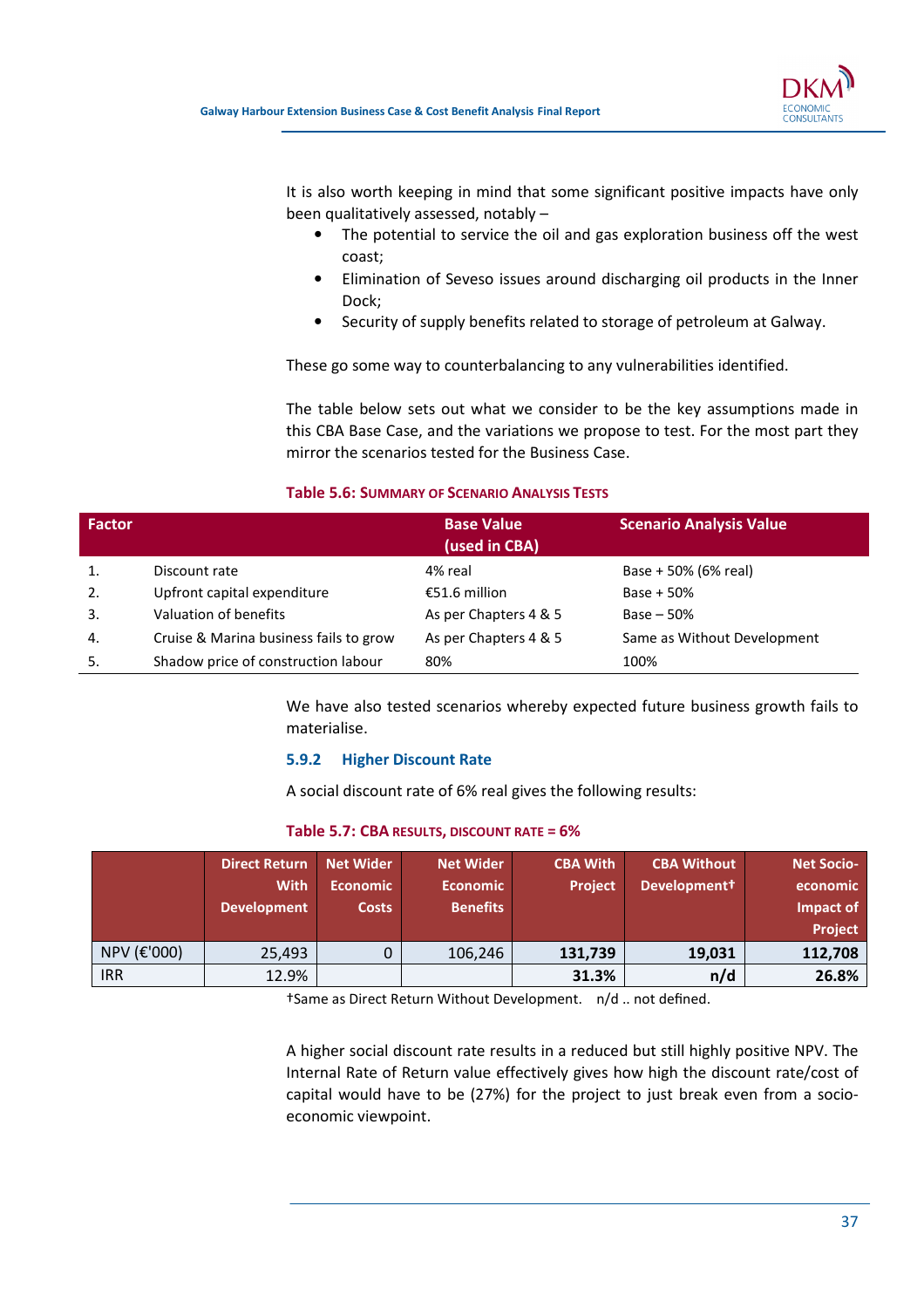

### 5.9.3 Higher Capital Expenditure

If the upfront capital expenditure turns out to be 50% higher than expected, the results would be as follows:

|             | <b>Direct Return</b><br>With<br>Development* | <b>Net Wider</b><br><b>Economic</b><br><b>Costs</b> | <b>Net Wider</b><br><b>Economic</b><br>Benefits# | <b>CBA With</b><br><b>Project</b> | <b>CBA Without</b><br>Development*† | <b>Net Socio-</b><br>economic<br>Impact of<br><b>Project</b> |
|-------------|----------------------------------------------|-----------------------------------------------------|--------------------------------------------------|-----------------------------------|-------------------------------------|--------------------------------------------------------------|
| NPV (€'000) | 14,119                                       |                                                     | 133,258                                          | 147,378                           | 22,693                              | 124,684                                                      |
| <b>IRR</b>  | 6.2%                                         |                                                     |                                                  | 21.0%                             | n/d                                 | 18.1%                                                        |

#### Table 5.8: CBA RESULTS, UPFRONT CAPITAL EXPENDITURE 50% HIGHER

\*Using the social discount rate of 4% as opposed to the Business Case rate of 4.6%. †Same as Direct Return Without Development. ‡ Net wider economic benefits rise slightly because of the credit for the shadow price of construction labour. n/d .. not defined.

Once again, the project NPV is reduced but still highly positive.

#### 5.9.4 Lower Benefits

If benefits turn out to be 50% of the expected levels, the results would be as follows:

#### Table 5.9: CBA RESULTS – BENEFITS & SAVINGS 50% LOWER

|             | <b>Direct Return</b><br><b>With</b><br>Development* | <b>Net Wider</b><br><b>Economic</b><br><b>Costs</b> | <b>Net Wider</b><br><b>Economic</b><br><b>Benefits</b> | <b>CBA With</b><br><b>Project</b> | <b>CBA Without</b><br>Development*† | <b>Net Socio-</b><br>economic<br>Impact of<br>Project |
|-------------|-----------------------------------------------------|-----------------------------------------------------|--------------------------------------------------------|-----------------------------------|-------------------------------------|-------------------------------------------------------|
| NPV (€'000) | 23,644                                              |                                                     | 67,677                                                 | 91,321                            | 22,693                              | 68,628                                                |
| <b>IRR</b>  | 10.0%                                               |                                                     |                                                        | 22.8%                             | n/d                                 | 17.8%                                                 |

\*Using the social discount rate of 4% as opposed to the Business Case rate of 4.6%. †Same as Direct Return Without Development. n/d .. not defined.

As can be seen, reducing benefits to 50% of their expected level reduces the NPV significantly, but it remains positive.

#### 5.9.5 Cruise & Marina business fails to grow

If the cruise and marina business fails to grow beyond its level in the Without Development option, the result would be as follows: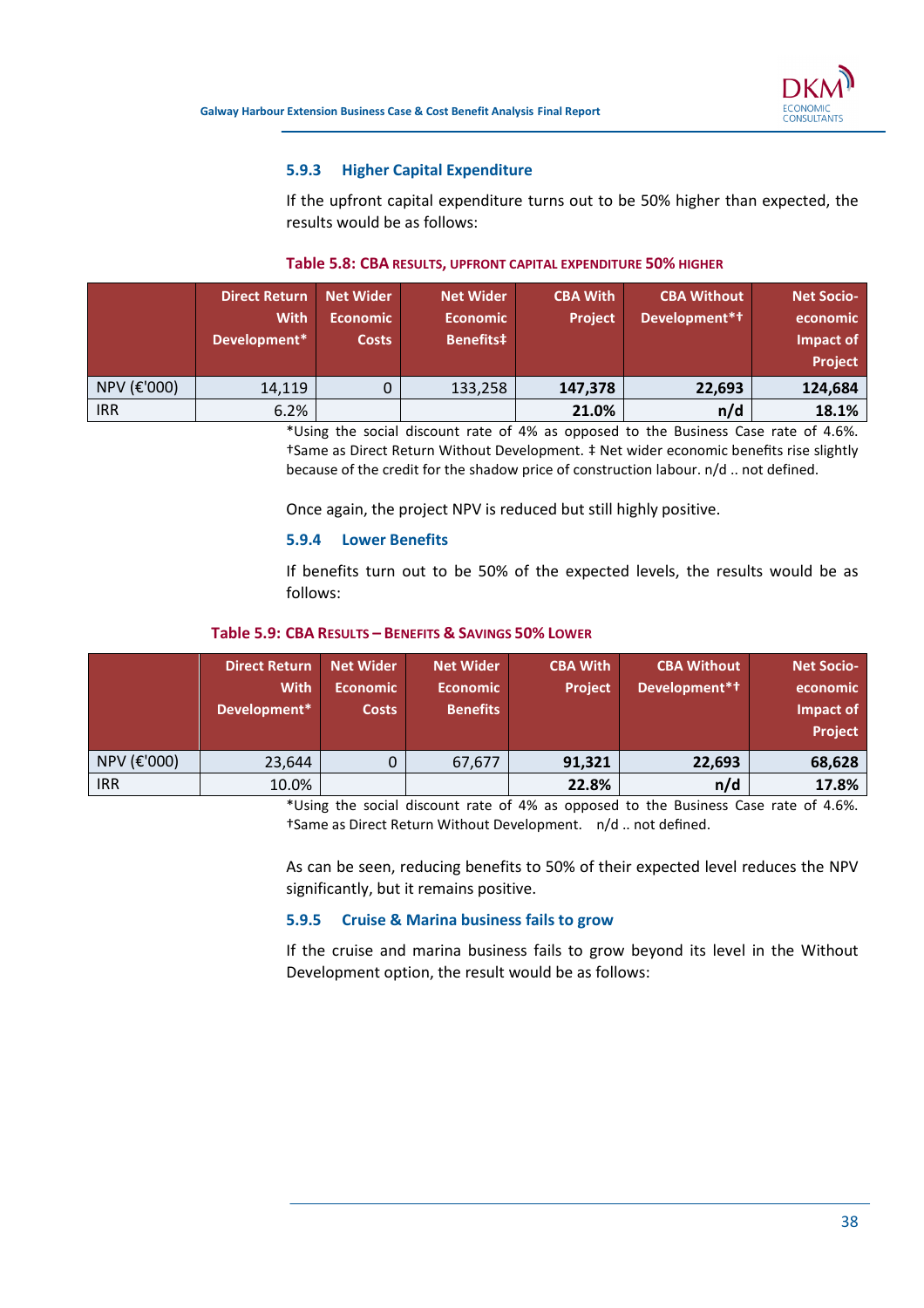

|             | <b>Direct Return</b><br><b>With</b><br>Development* | <b>Net Wider</b><br><b>Economic</b><br><b>Costs</b> | <b>Net Wider</b><br><b>Economic</b><br><b>Benefits</b> | <b>CBA With</b><br><b>Project</b> | <b>CBA Without</b><br>Development*t | <b>Net Socio-</b><br>economic<br>Impact of<br>Project |
|-------------|-----------------------------------------------------|-----------------------------------------------------|--------------------------------------------------------|-----------------------------------|-------------------------------------|-------------------------------------------------------|
| NPV (€'000) | 31,213                                              |                                                     | 79,329                                                 | 110,542                           | 22,693                              | 87,849                                                |
| <b>IRR</b>  | 11.4%                                               |                                                     |                                                        | 24.8%                             | n/d                                 | 20.1%                                                 |

#### Table 5.10: CBA RESULTS – CRUISE & MARINA BUSINESS FAILS TO GROW

\*Using the social discount rate of 4% as opposed to the Business Case rate of 4.6%. †Same as Direct Return Without Development. n/d .. not defined.

This reduces the socio-economic NPV of the project, but it remains highly positive.

#### 5.9.6 Shadow Price of Construction Labour = 100%

On the basis of a 100% shadow price of construction labour, the results would be as follows:

|                      |        |           |                 | Table 5.11: CBA RESULTS - 100% SHADOW PRICE OF CONSTRUCTION LABOUR |     |
|----------------------|--------|-----------|-----------------|--------------------------------------------------------------------|-----|
| <b>Direct Return</b> | $N$ et | Net Wider | <b>CBA With</b> | <b>CBA Without</b>                                                 | Net |

|             | <b>Direct Return</b><br><b>With</b><br>Development* | <b>Net</b><br><b>Wider</b><br><b>Economic</b><br><b>Costs</b> | <b>Net Wider</b><br><b>Economic</b><br><b>Benefits</b> | <b>CBA With</b><br><b>Project</b> | <b>CBA Without</b><br>Development*† | <b>Net Socio-</b><br>economic<br>Impact of<br>Project |
|-------------|-----------------------------------------------------|---------------------------------------------------------------|--------------------------------------------------------|-----------------------------------|-------------------------------------|-------------------------------------------------------|
| NPV (€'000) | 38,940                                              | 0                                                             | 126,971                                                | 165,910                           | 22,693                              | 143,217                                               |
| <b>IRR</b>  | 12.9%                                               |                                                               |                                                        | 28.7%                             | n/d                                 | 24.7%                                                 |

\*Using the social discount rate of 4% as opposed to the Business Case rate of 4.6%. †Same as Direct Return Without Development. n/d .. not defined.

This makes almost no difference to the socio-economic NPV of the project.

#### 5.9.7 Conclusions

We have tested the robustness of our results to significantly more negative outcomes. The socio-economic NPV of the project remains positive under all these scenarios.

This gives comfort around the robustness of our results. It must also be borne in mind that a number of benefits have not been quantitatively evaluated in the base case, so it represents a somewhat conservative estimate of the total benefits.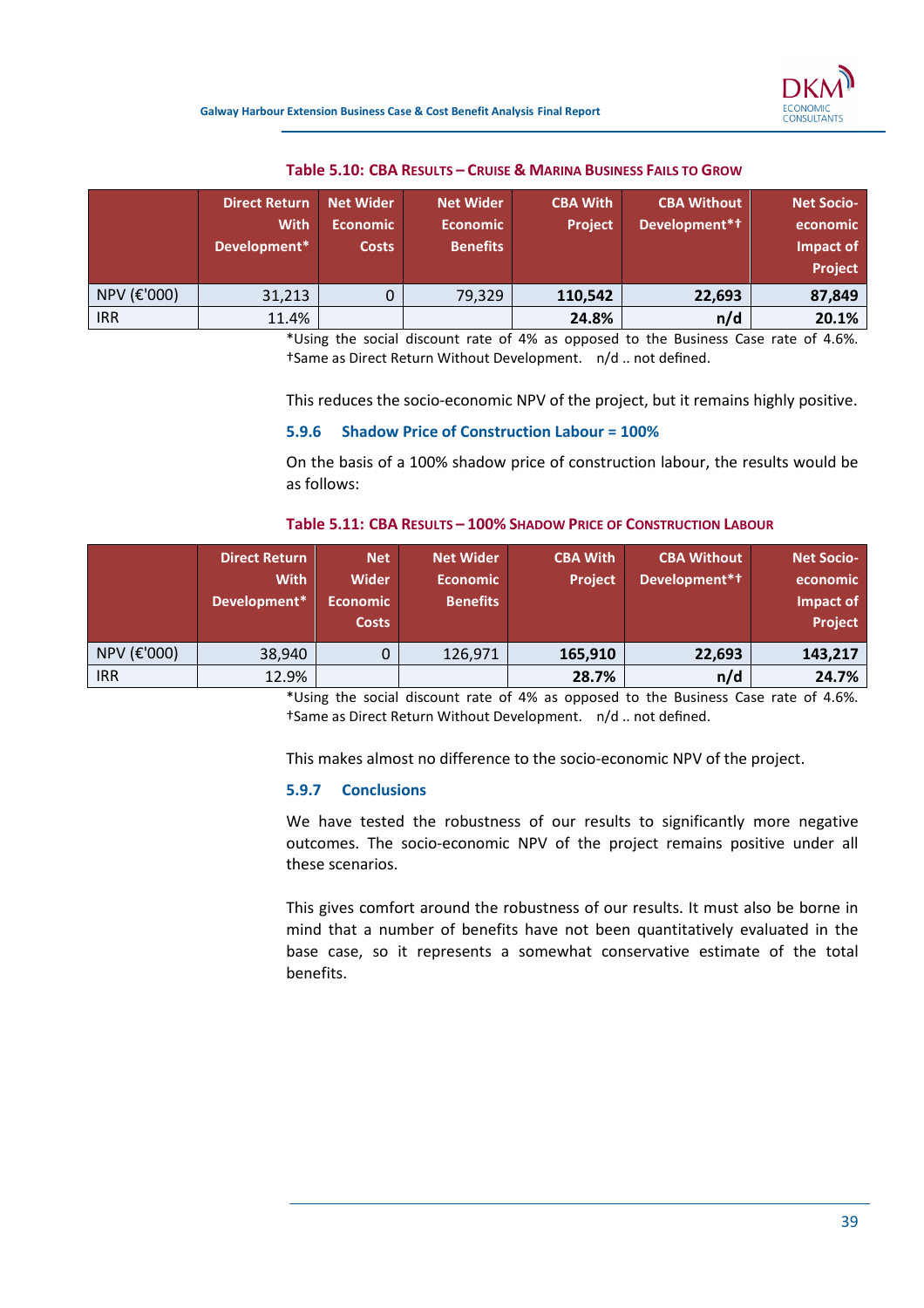

# 6. CONCLUSIONS

Chapter 4 of this report demonstrated that in the Base Case the proposed project is profitable. A High Case demonstrates the up-side and reinforces the profitability of the project.

However, this is based on projected substantial additional business at the port for a relatively small number of port customers. It is important therefore to test our results against a range of negative scenarios, including ones whereby this additional business does not materialise. We therefore tested the Base Case against a number of more negative outcomes, namely:

- 1. Discount/interest rate +50%
- 2. Upfront capital expenditure +50%
- 3. Valuation of benefits -50%
- 4. Cruise & Marina business fails to grow.

We have also tested scenarios whereby expected future business growth fails to materialise.

The project's commerciality (in the Base Case) is vulnerable to scenarios 2 and 3, and to some instances whereby future business fails to materialise. However, the port itself remains highly profitable even under these negative scenarios.

The project does in addition generate very substantial wider benefits, as demonstrated in Chapter 5, which in fact are much larger than the benefits to the port itself. These include substantial employment during the construction phase and permanently in the tourism industry as a result of the increased cruise and marina business, as well as underpinning employment in the port, its suppliers and customers.

Chapter 5 indicates that the project is highly worthwhile from a socio-economic viewpoint in the Base Case, even when testing for the same more negative outcomes as listed above. This gives comfort around the robustness of our results. It must also be borne in mind that there are a number of benefits that have not been quantitatively evaluated in the base case, so it represents a somewhat conservative estimate of the total benefits.

Most of these wider economic benefits are captured either by the port's customers or by the tourism sector. Given the project's vulnerability to some less positive scenarios, this would appear to justify a sharing of risk and reward between GHC, its main customers and the local business community, through for instance capital contributions or guarantees from customers and Fáilte Ireland or local or central Government.